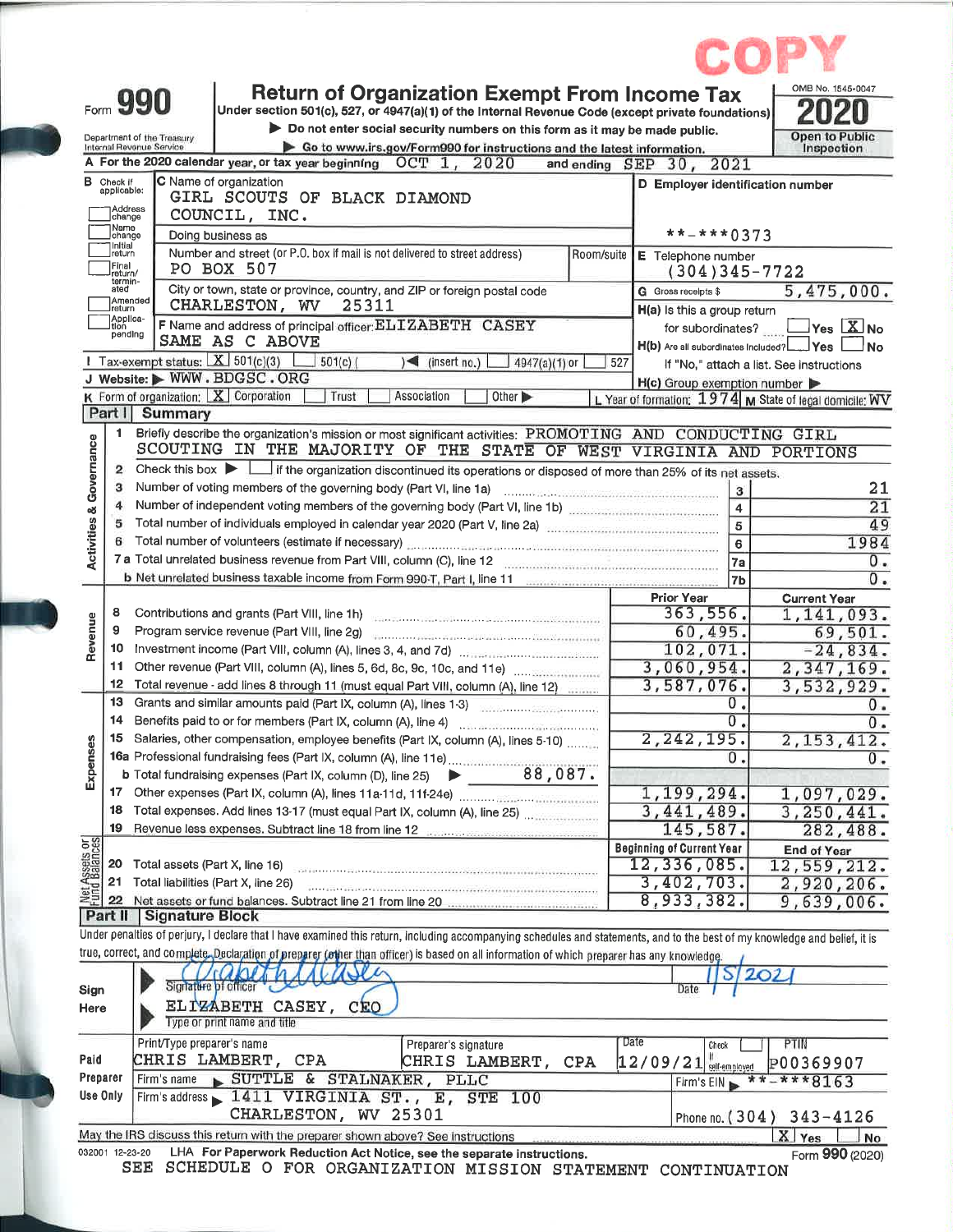|              | GIRL SCOUTS OF BLACK DIAMOND                                                                                                                                    |
|--------------|-----------------------------------------------------------------------------------------------------------------------------------------------------------------|
|              | 55-0420373<br>COUNCIL, INC.<br>Page 2<br>Form 990 (2020)                                                                                                        |
|              | <b>Part III   Statement of Program Service Accomplishments</b>                                                                                                  |
| 1.           | Briefly describe the organization's mission:                                                                                                                    |
|              | TO BUILD GIRLS OF COURAGE, CONFIDENCE, AND CHARACTER, WHO MAKE THE                                                                                              |
|              | WORLD A BETTER PLACE.                                                                                                                                           |
|              |                                                                                                                                                                 |
|              |                                                                                                                                                                 |
| $\mathbf{2}$ | Did the organization undertake any significant program services during the year which were not listed on the                                                    |
|              | $\overline{\ }$ Yes $\overline{\rm X}$ No<br>prior Form 990 or 990-EZ?                                                                                          |
|              | If "Yes," describe these new services on Schedule O.<br>$\overline{\ }$ Yes $\overline{\rm X}$ No                                                               |
| 3            | Did the organization cease conducting, or make significant changes in how it conducts, any program services?<br>If "Yes," describe these changes on Schedule O. |
| 4            | Describe the organization's program service accomplishments for each of its three largest program services, as measured by expenses.                            |
|              | Section 501(c)(3) and 501(c)(4) organizations are required to report the amount of grants and allocations to others, the total expenses, and                    |
|              | revenue, if any, for each program service reported.                                                                                                             |
| 4a           | 2, 289, 151.<br>2,958,287. including grants of \$<br>) (Expenses \$<br>) (Revenue \$<br>(Code:                                                                  |
|              | COMPREHENSIVE YOUTH SERVICES DEVELOPMENT, SPECIFICALLY THROUGH GIRL                                                                                             |
|              | SCOUTING IN THE COUNCIL'S JURISDICTION OF WV AND PARTS OF SURROUNDING                                                                                           |
|              | STATES.                                                                                                                                                         |
|              |                                                                                                                                                                 |
|              |                                                                                                                                                                 |
|              |                                                                                                                                                                 |
|              |                                                                                                                                                                 |
|              |                                                                                                                                                                 |
|              |                                                                                                                                                                 |
|              |                                                                                                                                                                 |
| 4b           | $\left($ Revenue \$<br>$\begin{pmatrix} \text{Code:} & \text{________} \end{pmatrix}$ (Expenses \$<br>including grants of \$                                    |
|              |                                                                                                                                                                 |
|              |                                                                                                                                                                 |
|              |                                                                                                                                                                 |
|              |                                                                                                                                                                 |
|              |                                                                                                                                                                 |
|              |                                                                                                                                                                 |
|              |                                                                                                                                                                 |
|              |                                                                                                                                                                 |
|              |                                                                                                                                                                 |
|              |                                                                                                                                                                 |
|              |                                                                                                                                                                 |
| 4c           | (Code: ) (Expenses \$<br>) (Revenue \$<br>including grants of \$                                                                                                |
|              |                                                                                                                                                                 |
|              |                                                                                                                                                                 |
|              |                                                                                                                                                                 |
|              |                                                                                                                                                                 |
|              |                                                                                                                                                                 |
|              |                                                                                                                                                                 |
|              |                                                                                                                                                                 |
|              |                                                                                                                                                                 |
|              |                                                                                                                                                                 |
|              |                                                                                                                                                                 |
| 4d           | Other program services (Describe on Schedule O.)                                                                                                                |
|              | (Expenses \$<br>(Revenue \$<br>including grants of \$                                                                                                           |
| 4e           | 2,958,287.<br>Total program service expenses                                                                                                                    |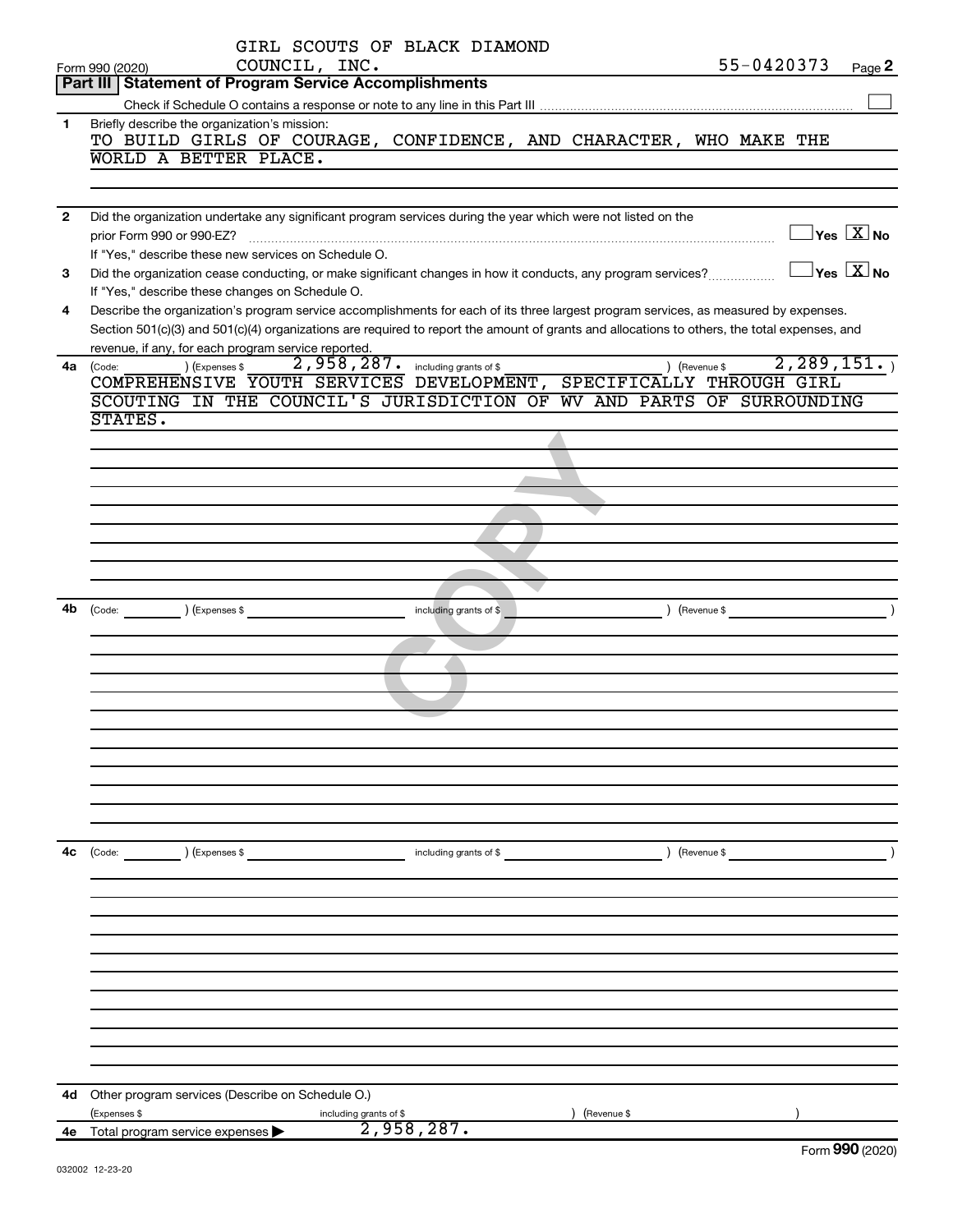GIRL SCOUTS OF BLACK DIAMOND COUNCIL, INC.

**Part IV Checklist of Required Schedules**

|    |                                                                                                                                       |                 | Yes                     | No                      |
|----|---------------------------------------------------------------------------------------------------------------------------------------|-----------------|-------------------------|-------------------------|
| 1. | Is the organization described in section 501(c)(3) or 4947(a)(1) (other than a private foundation)?                                   |                 |                         |                         |
|    |                                                                                                                                       | 1               | X                       |                         |
| 2  |                                                                                                                                       | $\overline{2}$  | $\overline{\textbf{x}}$ |                         |
| 3  | Did the organization engage in direct or indirect political campaign activities on behalf of or in opposition to candidates for       |                 |                         |                         |
|    |                                                                                                                                       | 3               |                         | х                       |
| 4  | Section 501(c)(3) organizations. Did the organization engage in lobbying activities, or have a section 501(h) election in effect      |                 |                         | х                       |
|    |                                                                                                                                       | 4               |                         |                         |
| 5  | Is the organization a section 501(c)(4), 501(c)(5), or 501(c)(6) organization that receives membership dues, assessments, or          |                 |                         | х                       |
|    | Did the organization maintain any donor advised funds or any similar funds or accounts for which donors have the right to             | 5               |                         |                         |
| 6  | provide advice on the distribution or investment of amounts in such funds or accounts? If "Yes," complete Schedule D, Part I          | 6               |                         | х                       |
| 7  | Did the organization receive or hold a conservation easement, including easements to preserve open space,                             |                 |                         |                         |
|    |                                                                                                                                       | $\overline{7}$  |                         | х                       |
| 8  | Did the organization maintain collections of works of art, historical treasures, or other similar assets? If "Yes," complete          |                 |                         |                         |
|    |                                                                                                                                       | 8               |                         | х                       |
| 9  | Did the organization report an amount in Part X, line 21, for escrow or custodial account liability, serve as a custodian for         |                 |                         |                         |
|    | amounts not listed in Part X; or provide credit counseling, debt management, credit repair, or debt negotiation services?             |                 |                         |                         |
|    |                                                                                                                                       | 9               |                         | х                       |
| 10 | Did the organization, directly or through a related organization, hold assets in donor-restricted endowments                          |                 |                         |                         |
|    |                                                                                                                                       | 10              | х                       |                         |
| 11 | If the organization's answer to any of the following questions is "Yes," then complete Schedule D, Parts VI, VII, VIII, IX, or X      |                 |                         |                         |
|    | as applicable.                                                                                                                        |                 |                         |                         |
|    | a Did the organization report an amount for land, buildings, and equipment in Part X, line 10? If "Yes," complete Schedule D,         |                 |                         |                         |
|    | Part VI                                                                                                                               | 11a             | х                       |                         |
|    | <b>b</b> Did the organization report an amount for investments - other securities in Part X, line 12, that is 5% or more of its total |                 |                         |                         |
|    |                                                                                                                                       | 11 <sub>b</sub> |                         | х                       |
|    | c Did the organization report an amount for investments - program related in Part X, line 13, that is 5% or more of its total         |                 |                         |                         |
|    | assets reported in Part X, line 16? If "Yes," complete Schedule D, Part VIII / [[[[[[[[[[[[[[[[[[[[[[[[[[[[[[                         | 11c             |                         | x                       |
|    | d Did the organization report an amount for other assets in Part X, line 15, that is 5% or more of its total assets reported in       |                 |                         | x                       |
|    |                                                                                                                                       | 11d<br>11e      | X                       |                         |
|    | Did the organization's separate or consolidated financial statements for the tax year include a footnote that addresses               |                 |                         |                         |
| f  | the organization's liability for uncertain tax positions under FIN 48 (ASC 740)? If "Yes," complete Schedule D, Part X                | 11f             | х                       |                         |
|    | 12a Did the organization obtain separate, independent audited financial statements for the tax year? If "Yes," complete               |                 |                         |                         |
|    | Schedule D, Parts XI and XII                                                                                                          | 12a             | х                       |                         |
|    | <b>b</b> Was the organization included in consolidated, independent audited financial statements for the tax year?                    |                 |                         |                         |
|    | If "Yes," and if the organization answered "No" to line 12a, then completing Schedule D, Parts XI and XII is optional                 | 12 <sub>b</sub> |                         |                         |
| 13 |                                                                                                                                       | 13              |                         | $\overline{\textbf{x}}$ |
|    |                                                                                                                                       | 14a             |                         | x                       |
|    | <b>b</b> Did the organization have aggregate revenues or expenses of more than \$10,000 from grantmaking, fundraising, business,      |                 |                         |                         |
|    | investment, and program service activities outside the United States, or aggregate foreign investments valued at \$100,000            |                 |                         |                         |
|    |                                                                                                                                       | 14b             |                         | х                       |
| 15 | Did the organization report on Part IX, column (A), line 3, more than \$5,000 of grants or other assistance to or for any             |                 |                         |                         |
|    |                                                                                                                                       | 15              |                         | x                       |
| 16 | Did the organization report on Part IX, column (A), line 3, more than \$5,000 of aggregate grants or other assistance to              |                 |                         |                         |
|    |                                                                                                                                       | 16              |                         | x                       |
| 17 | Did the organization report a total of more than \$15,000 of expenses for professional fundraising services on Part IX,               |                 |                         |                         |
|    |                                                                                                                                       | 17              |                         | x                       |
| 18 | Did the organization report more than \$15,000 total of fundraising event gross income and contributions on Part VIII, lines          |                 |                         | х                       |
|    | Did the organization report more than \$15,000 of gross income from gaming activities on Part VIII, line 9a? If "Yes,"                | 18              |                         |                         |
| 19 |                                                                                                                                       | 19              |                         | х                       |
|    |                                                                                                                                       | 20a             |                         | X                       |
|    |                                                                                                                                       | 20 <sub>b</sub> |                         |                         |
| 21 | Did the organization report more than \$5,000 of grants or other assistance to any domestic organization or                           |                 |                         |                         |
|    |                                                                                                                                       | 21              |                         | х                       |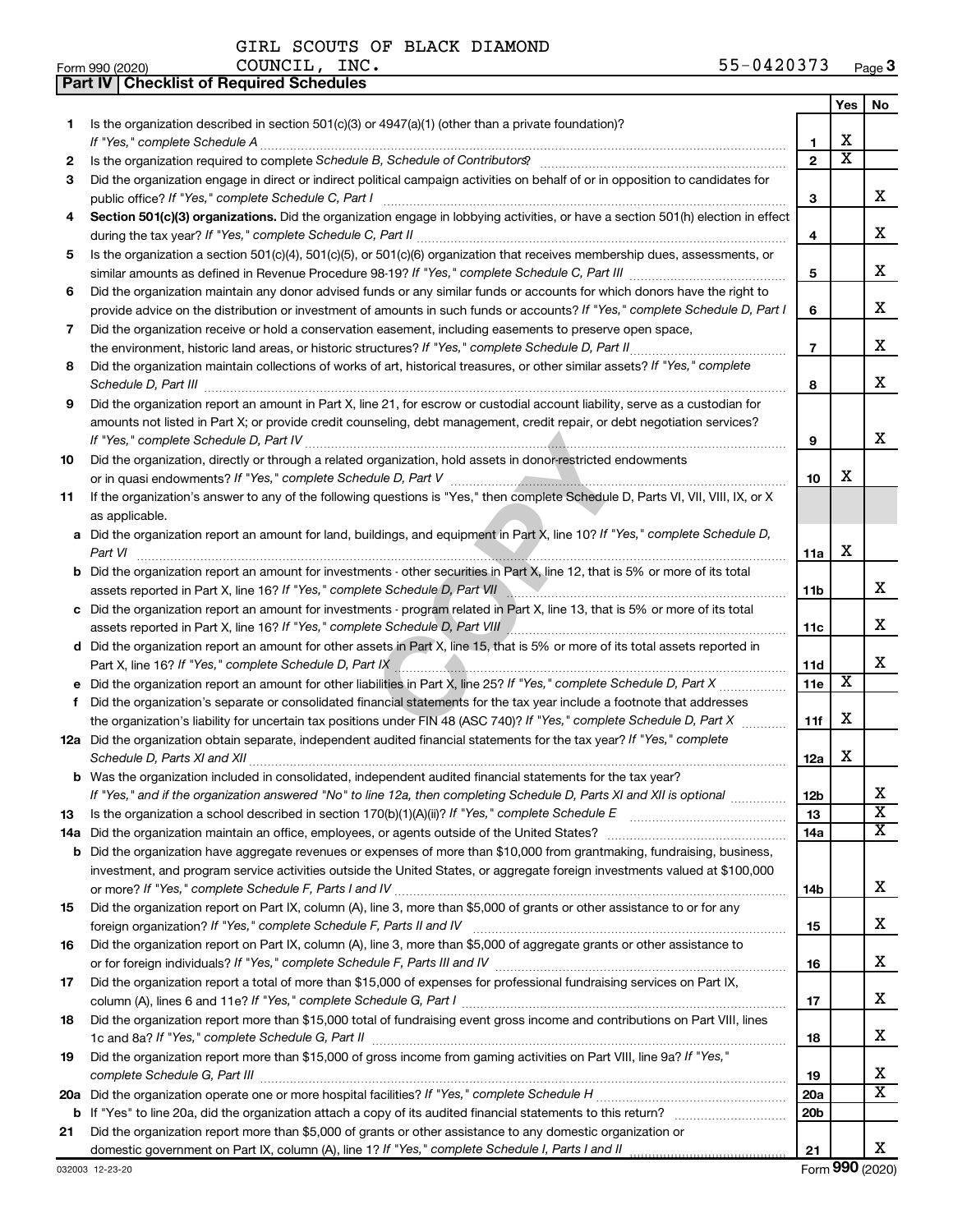*(continued)* **Part IV Checklist of Required Schedules**

GIRL SCOUTS OF BLACK DIAMOND

| Form 990 (2020) | COUNCIL<br>INC. | $\mathbf{Q} \mathbf{Q} \mathbf{Q} \mathbf{Q} \mathbf{Q} \mathbf{Q} \mathbf{Q} \mathbf{Q} \mathbf{Q} \mathbf{Q} \mathbf{Q} \mathbf{Q} \mathbf{Q} \mathbf{Q} \mathbf{Q} \mathbf{Q} \mathbf{Q} \mathbf{Q} \mathbf{Q} \mathbf{Q} \mathbf{Q} \mathbf{Q} \mathbf{Q} \mathbf{Q} \mathbf{Q} \mathbf{Q} \mathbf{Q} \mathbf{Q} \mathbf{Q} \mathbf{Q} \mathbf{Q} \mathbf{Q} \mathbf{Q} \mathbf{Q} \mathbf{Q} \mathbf{Q} \mathbf{$<br>203<br>04 | Page <sup>2</sup> |
|-----------------|-----------------|-------------------------------------------------------------------------------------------------------------------------------------------------------------------------------------------------------------------------------------------------------------------------------------------------------------------------------------------------------------------------------------------------------------------------------------|-------------------|
|-----------------|-----------------|-------------------------------------------------------------------------------------------------------------------------------------------------------------------------------------------------------------------------------------------------------------------------------------------------------------------------------------------------------------------------------------------------------------------------------------|-------------------|

|               |                                                                                                                                                                                                    |                 | Yes | No.                     |
|---------------|----------------------------------------------------------------------------------------------------------------------------------------------------------------------------------------------------|-----------------|-----|-------------------------|
| 22            | Did the organization report more than \$5,000 of grants or other assistance to or for domestic individuals on                                                                                      |                 |     |                         |
|               |                                                                                                                                                                                                    | 22              |     | х                       |
| 23            | Did the organization answer "Yes" to Part VII, Section A, line 3, 4, or 5 about compensation of the organization's current                                                                         |                 |     |                         |
|               | and former officers, directors, trustees, key employees, and highest compensated employees? If "Yes," complete                                                                                     |                 |     |                         |
|               | Schedule J                                                                                                                                                                                         | 23              |     | х                       |
|               | 24a Did the organization have a tax-exempt bond issue with an outstanding principal amount of more than \$100,000 as of the                                                                        |                 |     |                         |
|               | last day of the year, that was issued after December 31, 2002? If "Yes," answer lines 24b through 24d and complete                                                                                 |                 |     |                         |
|               |                                                                                                                                                                                                    | 24a             |     | х                       |
|               |                                                                                                                                                                                                    | 24 <sub>b</sub> |     |                         |
|               | c Did the organization maintain an escrow account other than a refunding escrow at any time during the year to defease                                                                             |                 |     |                         |
|               |                                                                                                                                                                                                    | 24c             |     |                         |
|               |                                                                                                                                                                                                    | 24d             |     |                         |
|               | 25a Section 501(c)(3), 501(c)(4), and 501(c)(29) organizations. Did the organization engage in an excess benefit                                                                                   |                 |     |                         |
|               |                                                                                                                                                                                                    | 25a             |     | х                       |
|               | b Is the organization aware that it engaged in an excess benefit transaction with a disqualified person in a prior year, and                                                                       |                 |     |                         |
|               | that the transaction has not been reported on any of the organization's prior Forms 990 or 990-EZ? If "Yes," complete                                                                              |                 |     |                         |
|               | Schedule L, Part I                                                                                                                                                                                 | 25b             |     | X                       |
| 26            | Did the organization report any amount on Part X, line 5 or 22, for receivables from or payables to any current                                                                                    |                 |     |                         |
|               | or former officer, director, trustee, key employee, creator or founder, substantial contributor, or 35%                                                                                            |                 |     | х                       |
|               |                                                                                                                                                                                                    | 26              |     |                         |
| 27            | Did the organization provide a grant or other assistance to any current or former officer, director, trustee, key employee,                                                                        |                 |     |                         |
|               | creator or founder, substantial contributor or employee thereof, a grant selection committee member, or to a 35% controlled                                                                        |                 |     | х                       |
|               | entity (including an employee thereof) or family member of any of these persons? If "Yes," complete Schedule L, Part III                                                                           | 27              |     |                         |
| 28            | Was the organization a party to a business transaction with one of the following parties (see Schedule L, Part IV                                                                                  |                 |     |                         |
|               | instructions, for applicable filing thresholds, conditions, and exceptions):<br>a A current or former officer, director, trustee, key employee, creator or founder, or substantial contributor? If |                 |     |                         |
|               |                                                                                                                                                                                                    | 28a             |     | х                       |
|               |                                                                                                                                                                                                    | 28 <sub>b</sub> |     | $\overline{\textbf{X}}$ |
|               | c A 35% controlled entity of one or more individuals and/or organizations described in lines 28a or 28b?/f                                                                                         |                 |     |                         |
|               |                                                                                                                                                                                                    | 28c             |     | х                       |
| 29            |                                                                                                                                                                                                    | 29              |     | $\overline{\textbf{X}}$ |
| 30            | Did the organization receive contributions of art, historical treasures, or other similar assets, or qualified conservation                                                                        |                 |     |                         |
|               |                                                                                                                                                                                                    | 30              |     | х                       |
| 31            | Did the organization liquidate, terminate, or dissolve and cease operations? If "Yes," complete Schedule N, Part I                                                                                 | 31              |     | х                       |
| 32            | Did the organization sell, exchange, dispose of, or transfer more than 25% of its net assets? If "Yes," complete                                                                                   |                 |     |                         |
|               | Schedule N, Part II                                                                                                                                                                                | 32              |     | Х                       |
| 33            | Did the organization own 100% of an entity disregarded as separate from the organization under Regulations                                                                                         |                 |     |                         |
|               |                                                                                                                                                                                                    | 33              |     | x                       |
| 34            | Was the organization related to any tax-exempt or taxable entity? If "Yes," complete Schedule R, Part II, III, or IV, and                                                                          |                 |     |                         |
|               | Part V, line 1                                                                                                                                                                                     | 34              | х   |                         |
|               |                                                                                                                                                                                                    | <b>35a</b>      |     | x                       |
|               | <b>b</b> If "Yes" to line 35a, did the organization receive any payment from or engage in any transaction with a controlled entity                                                                 |                 |     |                         |
|               |                                                                                                                                                                                                    | 35b             |     |                         |
| 36            | Section 501(c)(3) organizations. Did the organization make any transfers to an exempt non-charitable related organization?                                                                         |                 |     |                         |
|               |                                                                                                                                                                                                    | 36              |     | х                       |
| 37            | Did the organization conduct more than 5% of its activities through an entity that is not a related organization                                                                                   |                 |     |                         |
|               |                                                                                                                                                                                                    | 37              |     | х                       |
| 38            | Did the organization complete Schedule O and provide explanations in Schedule O for Part VI, lines 11b and 19?                                                                                     |                 | х   |                         |
| <b>Part V</b> | <b>Statements Regarding Other IRS Filings and Tax Compliance</b>                                                                                                                                   | 38              |     |                         |
|               | Check if Schedule O contains a response or note to any line in this Part V [11] [12] content in the schedule O contains a response or note to any line in this Part V                              |                 |     |                         |
|               |                                                                                                                                                                                                    |                 | Yes | No                      |
|               | 1a                                                                                                                                                                                                 |                 |     |                         |
|               | 1b                                                                                                                                                                                                 |                 |     |                         |
|               | c Did the organization comply with backup withholding rules for reportable payments to vendors and reportable gaming                                                                               |                 |     |                         |
|               |                                                                                                                                                                                                    | 1c              | X   |                         |
|               | 032004 12-23-20                                                                                                                                                                                    |                 |     | Form 990 (2020)         |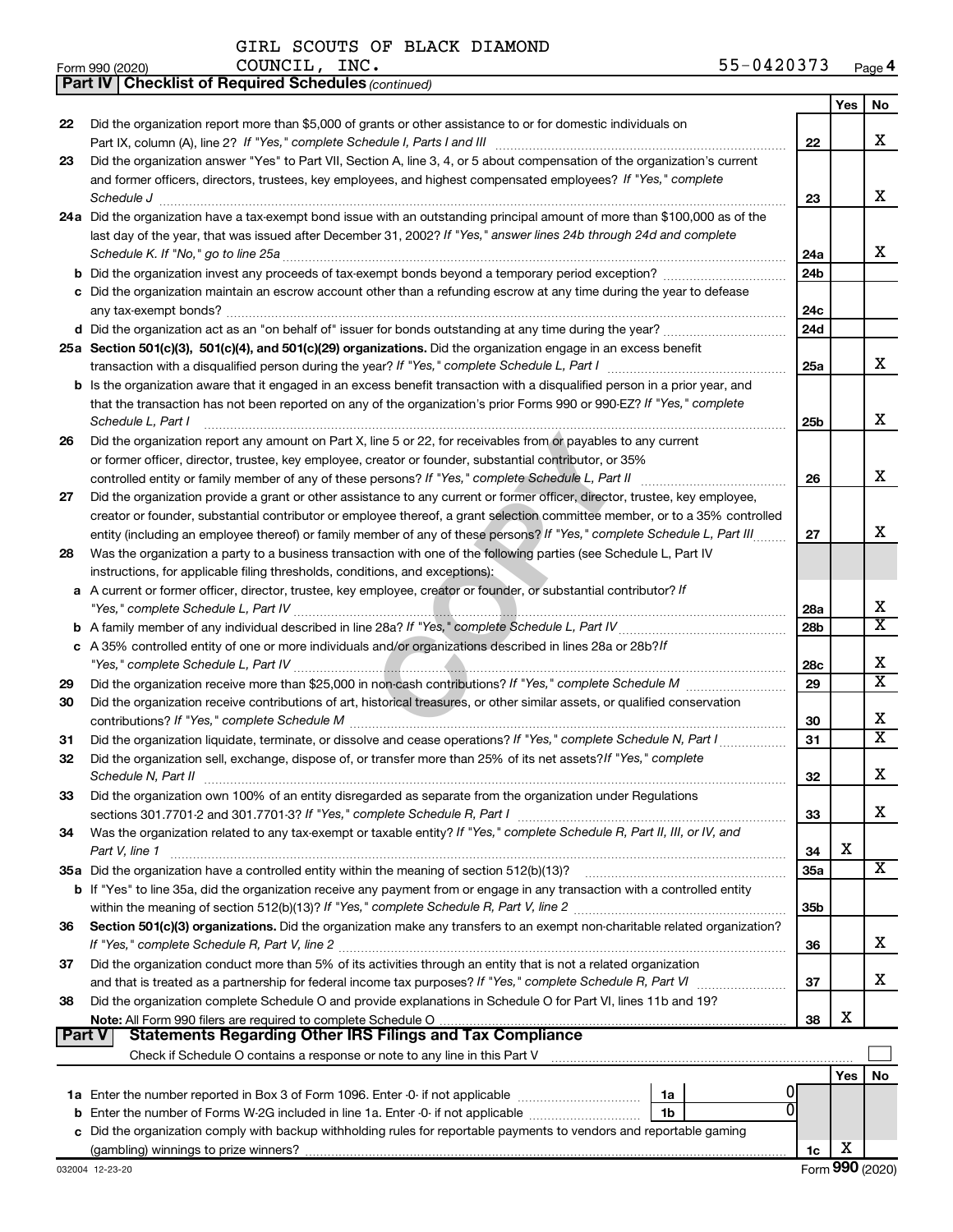|  |  |  |  | GIRL SCOUTS OF BLACK DIAMOND |
|--|--|--|--|------------------------------|
|--|--|--|--|------------------------------|

| Part V  | Statements Regarding Other IRS Filings and Tax Compliance (continued)                                                                                                                                     |     |     |    |  |  |  |
|---------|-----------------------------------------------------------------------------------------------------------------------------------------------------------------------------------------------------------|-----|-----|----|--|--|--|
|         |                                                                                                                                                                                                           |     | Yes | No |  |  |  |
|         | 2a Enter the number of employees reported on Form W-3, Transmittal of Wage and Tax Statements,                                                                                                            |     |     |    |  |  |  |
|         | 49<br>filed for the calendar year ending with or within the year covered by this return<br>2a                                                                                                             |     |     |    |  |  |  |
|         | <b>b</b> If at least one is reported on line 2a, did the organization file all required federal employment tax returns?                                                                                   | 2b  | X   |    |  |  |  |
|         | Note: If the sum of lines 1a and 2a is greater than 250, you may be required to e-file (see instructions) <i></i>                                                                                         |     |     |    |  |  |  |
|         | 3a Did the organization have unrelated business gross income of \$1,000 or more during the year?                                                                                                          | За  |     | х  |  |  |  |
| b       |                                                                                                                                                                                                           | Зb  |     |    |  |  |  |
|         | 4a At any time during the calendar year, did the organization have an interest in, or a signature or other authority over, a                                                                              |     |     |    |  |  |  |
|         | financial account in a foreign country (such as a bank account, securities account, or other financial account)?                                                                                          | 4a  |     | x  |  |  |  |
|         | <b>b</b> If "Yes," enter the name of the foreign country ▶                                                                                                                                                |     |     |    |  |  |  |
|         | See instructions for filing requirements for FinCEN Form 114, Report of Foreign Bank and Financial Accounts (FBAR).                                                                                       |     |     |    |  |  |  |
| 5a      |                                                                                                                                                                                                           |     |     |    |  |  |  |
| b       |                                                                                                                                                                                                           | 5b  |     | X  |  |  |  |
| с       |                                                                                                                                                                                                           | 5c  |     |    |  |  |  |
|         | 6a Does the organization have annual gross receipts that are normally greater than \$100,000, and did the organization solicit                                                                            |     |     |    |  |  |  |
|         |                                                                                                                                                                                                           | 6a  |     | x  |  |  |  |
|         | <b>b</b> If "Yes," did the organization include with every solicitation an express statement that such contributions or gifts                                                                             |     |     |    |  |  |  |
|         |                                                                                                                                                                                                           | 6b  |     |    |  |  |  |
| 7       | Organizations that may receive deductible contributions under section 170(c).                                                                                                                             |     |     |    |  |  |  |
| а       | Did the organization receive a payment in excess of \$75 made partly as a contribution and partly for goods and services provided to the payor?                                                           | 7a  |     | x  |  |  |  |
| b       |                                                                                                                                                                                                           | 7b  |     |    |  |  |  |
| с       | Did the organization sell, exchange, or otherwise dispose of tangible personal property for which it was required                                                                                         |     |     |    |  |  |  |
|         |                                                                                                                                                                                                           | 7c  |     | х  |  |  |  |
|         | 7d                                                                                                                                                                                                        |     |     | х  |  |  |  |
| е       | Did the organization receive any funds, directly or indirectly, to pay premiums on a personal benefit contract?                                                                                           |     |     |    |  |  |  |
| f.      |                                                                                                                                                                                                           |     |     |    |  |  |  |
| g       | If the organization received a contribution of qualified intellectual property, did the organization file Form 8899 as required?                                                                          |     |     |    |  |  |  |
| h       | If the organization received a contribution of cars, boats, airplanes, or other vehicles, did the organization file a Form 1098-C?                                                                        |     |     |    |  |  |  |
| 8       | Sponsoring organizations maintaining donor advised funds. Did a donor advised fund maintained by the                                                                                                      |     |     |    |  |  |  |
|         |                                                                                                                                                                                                           |     |     |    |  |  |  |
| 9       | Sponsoring organizations maintaining donor advised funds.                                                                                                                                                 |     |     |    |  |  |  |
| а       | Did the sponsoring organization make any taxable distributions under section 4966?                                                                                                                        | 9а  |     |    |  |  |  |
| b       | Did the sponsoring organization make a distribution to a donor, donor advisor, or related person? [111] Did the sponsoring organization make a distribution to a donor, donor advisor, or related person? | 9b  |     |    |  |  |  |
| 10      | Section 501(c)(7) organizations. Enter:                                                                                                                                                                   |     |     |    |  |  |  |
| а       | 10a<br>10 <sub>b</sub><br>b Gross receipts, included on Form 990, Part VIII, line 12, for public use of club facilities                                                                                   |     |     |    |  |  |  |
|         | Section 501(c)(12) organizations. Enter:                                                                                                                                                                  |     |     |    |  |  |  |
| 11<br>а | 11a                                                                                                                                                                                                       |     |     |    |  |  |  |
|         | b Gross income from other sources (Do not net amounts due or paid to other sources against                                                                                                                |     |     |    |  |  |  |
|         | 11b                                                                                                                                                                                                       |     |     |    |  |  |  |
|         | 12a Section 4947(a)(1) non-exempt charitable trusts. Is the organization filing Form 990 in lieu of Form 1041?                                                                                            | 12a |     |    |  |  |  |
|         | <b>b</b> If "Yes," enter the amount of tax-exempt interest received or accrued during the year<br>12b                                                                                                     |     |     |    |  |  |  |
| 13      | Section 501(c)(29) qualified nonprofit health insurance issuers.                                                                                                                                          |     |     |    |  |  |  |
| а       | Is the organization licensed to issue qualified health plans in more than one state?                                                                                                                      | 13a |     |    |  |  |  |
|         | Note: See the instructions for additional information the organization must report on Schedule O.                                                                                                         |     |     |    |  |  |  |
|         | <b>b</b> Enter the amount of reserves the organization is required to maintain by the states in which the                                                                                                 |     |     |    |  |  |  |
|         | 13b                                                                                                                                                                                                       |     |     |    |  |  |  |
| с       | 13 <sub>c</sub>                                                                                                                                                                                           |     |     |    |  |  |  |
| 14a     | Did the organization receive any payments for indoor tanning services during the tax year?                                                                                                                | 14a |     | x  |  |  |  |
| b       | If "Yes," has it filed a Form 720 to report these payments? If "No," provide an explanation on Schedule O                                                                                                 | 14b |     |    |  |  |  |
| 15      | Is the organization subject to the section 4960 tax on payment(s) of more than \$1,000,000 in remuneration or                                                                                             |     |     |    |  |  |  |
|         |                                                                                                                                                                                                           | 15  |     | x  |  |  |  |
|         | If "Yes," see instructions and file Form 4720, Schedule N.                                                                                                                                                |     |     |    |  |  |  |
| 16      | Is the organization an educational institution subject to the section 4968 excise tax on net investment income?                                                                                           | 16  |     | х  |  |  |  |
|         | If "Yes," complete Form 4720, Schedule O.                                                                                                                                                                 |     |     |    |  |  |  |

Form (2020) **990**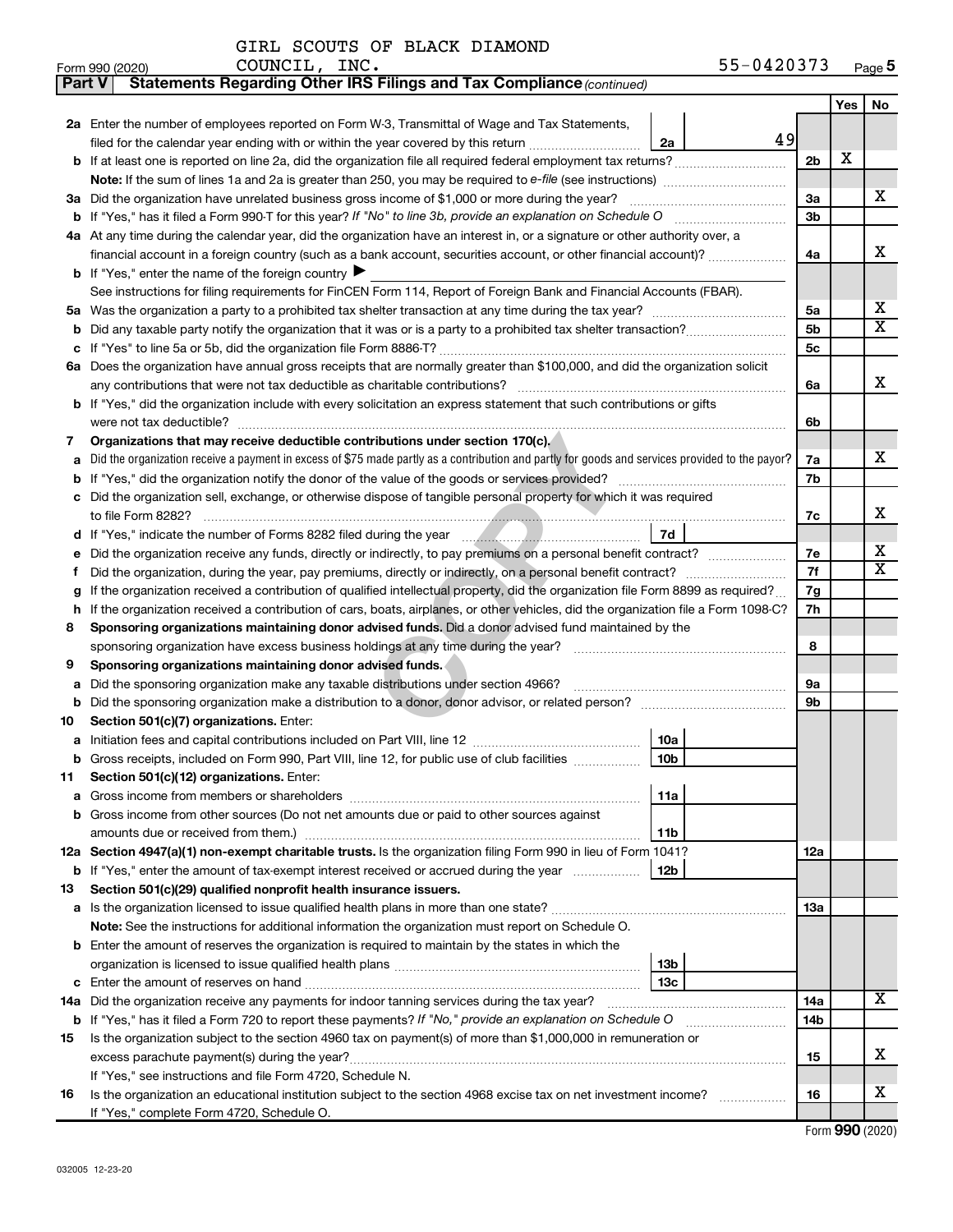| GIRL SCOUTS OF BLACK DIAMOND |  |  |  |  |  |
|------------------------------|--|--|--|--|--|
|------------------------------|--|--|--|--|--|

|     | Part VI Governance, Management, and Disclosure For each "Yes" response to lines 2 through 7b below, and for a "No" response                                                  |                 |                         |                         |  |  |  |
|-----|------------------------------------------------------------------------------------------------------------------------------------------------------------------------------|-----------------|-------------------------|-------------------------|--|--|--|
|     | to line 8a, 8b, or 10b below, describe the circumstances, processes, or changes on Schedule O. See instructions.                                                             |                 |                         |                         |  |  |  |
|     |                                                                                                                                                                              |                 |                         | $\overline{\mathbf{X}}$ |  |  |  |
|     | <b>Section A. Governing Body and Management</b>                                                                                                                              |                 |                         |                         |  |  |  |
|     |                                                                                                                                                                              |                 | Yes                     | No                      |  |  |  |
|     | 21<br>1a Enter the number of voting members of the governing body at the end of the tax year<br>1a                                                                           |                 |                         |                         |  |  |  |
|     | If there are material differences in voting rights among members of the governing body, or if the governing                                                                  |                 |                         |                         |  |  |  |
|     | body delegated broad authority to an executive committee or similar committee, explain on Schedule O.                                                                        |                 |                         |                         |  |  |  |
| b   | 21<br>Enter the number of voting members included on line 1a, above, who are independent<br>1b                                                                               |                 |                         |                         |  |  |  |
| 2   | Did any officer, director, trustee, or key employee have a family relationship or a business relationship with any other                                                     |                 |                         |                         |  |  |  |
|     | officer, director, trustee, or key employee?                                                                                                                                 | $\mathbf{2}$    |                         | х                       |  |  |  |
| 3   | Did the organization delegate control over management duties customarily performed by or under the direct supervision                                                        |                 |                         |                         |  |  |  |
|     |                                                                                                                                                                              | 3               |                         | х                       |  |  |  |
| 4   | Did the organization make any significant changes to its governing documents since the prior Form 990 was filed?                                                             | 4               |                         | $\overline{\textbf{x}}$ |  |  |  |
| 5   |                                                                                                                                                                              | 5               |                         | $\overline{\textbf{x}}$ |  |  |  |
| 6   |                                                                                                                                                                              | 6               | х                       |                         |  |  |  |
| 7a  | Did the organization have members, stockholders, or other persons who had the power to elect or appoint one or                                                               |                 |                         |                         |  |  |  |
|     |                                                                                                                                                                              | 7a              | X                       |                         |  |  |  |
|     | <b>b</b> Are any governance decisions of the organization reserved to (or subject to approval by) members, stockholders, or                                                  |                 |                         |                         |  |  |  |
|     | persons other than the governing body?                                                                                                                                       | 7b              | х                       |                         |  |  |  |
| 8   | Did the organization contemporaneously document the meetings held or written actions undertaken during the year by the following:                                            |                 |                         |                         |  |  |  |
| а   |                                                                                                                                                                              | 8а              | х                       |                         |  |  |  |
| b   |                                                                                                                                                                              | 8b              | $\overline{\mathbf{x}}$ |                         |  |  |  |
| 9   | Is there any officer, director, trustee, or key employee listed in Part VII, Section A, who cannot be reached at the                                                         |                 |                         |                         |  |  |  |
|     |                                                                                                                                                                              | 9               |                         | x                       |  |  |  |
|     | <b>Section B. Policies</b> (This Section B requests information about policies not required by the Internal Revenue Code.)                                                   |                 |                         |                         |  |  |  |
|     |                                                                                                                                                                              |                 | Yes                     | No                      |  |  |  |
|     |                                                                                                                                                                              | 10a             | х                       |                         |  |  |  |
|     | <b>b</b> If "Yes," did the organization have written policies and procedures governing the activities of such chapters, affiliates,                                          |                 | х                       |                         |  |  |  |
|     |                                                                                                                                                                              |                 |                         |                         |  |  |  |
|     | 11a Has the organization provided a complete copy of this Form 990 to all members of its governing body before filing the form?                                              | 11a             | X                       |                         |  |  |  |
| b   | Describe in Schedule O the process, if any, used by the organization to review this Form 990.                                                                                |                 |                         |                         |  |  |  |
| 12a |                                                                                                                                                                              | 12a             | х                       |                         |  |  |  |
| b   | Were officers, directors, or trustees, and key employees required to disclose annually interests that could give rise to conflicts?                                          | 12 <sub>b</sub> | $\overline{\textbf{x}}$ |                         |  |  |  |
| с   | Did the organization regularly and consistently monitor and enforce compliance with the policy? If "Yes," describe                                                           |                 |                         |                         |  |  |  |
|     |                                                                                                                                                                              | 12c             | х                       |                         |  |  |  |
| 13  |                                                                                                                                                                              | 13              | $\overline{\mathbf{X}}$ |                         |  |  |  |
| 14  | Did the organization have a written document retention and destruction policy? [111] [12] manument contains an                                                               | 14              | $\overline{\mathtt{x}}$ |                         |  |  |  |
| 15  | Did the process for determining compensation of the following persons include a review and approval by independent                                                           |                 |                         |                         |  |  |  |
|     | persons, comparability data, and contemporaneous substantiation of the deliberation and decision?                                                                            |                 |                         |                         |  |  |  |
| а   |                                                                                                                                                                              | 15a             | х                       |                         |  |  |  |
|     |                                                                                                                                                                              | 15b             | x                       |                         |  |  |  |
|     | If "Yes" to line 15a or 15b, describe the process in Schedule O (see instructions).                                                                                          |                 |                         |                         |  |  |  |
|     | 16a Did the organization invest in, contribute assets to, or participate in a joint venture or similar arrangement with a                                                    |                 |                         |                         |  |  |  |
|     | taxable entity during the year?                                                                                                                                              | 16a             |                         | x                       |  |  |  |
|     | b If "Yes," did the organization follow a written policy or procedure requiring the organization to evaluate its participation                                               |                 |                         |                         |  |  |  |
|     | in joint venture arrangements under applicable federal tax law, and take steps to safeguard the organization's                                                               |                 |                         |                         |  |  |  |
|     | exempt status with respect to such arrangements?                                                                                                                             | 16b             |                         |                         |  |  |  |
|     | <b>Section C. Disclosure</b><br><b>NONE</b>                                                                                                                                  |                 |                         |                         |  |  |  |
| 17  | List the states with which a copy of this Form 990 is required to be filed $\blacktriangleright$                                                                             |                 |                         |                         |  |  |  |
| 18  | Section 6104 requires an organization to make its Forms 1023 (1024 or 1024-A, if applicable), 990, and 990-T (Section 501(c)(3)s only) available                             |                 |                         |                         |  |  |  |
|     | for public inspection. Indicate how you made these available. Check all that apply.<br>$\lfloor X \rfloor$ Another's website<br>$\lfloor \underline{X} \rfloor$ Upon request |                 |                         |                         |  |  |  |
|     | Own website<br>Other (explain on Schedule O)                                                                                                                                 |                 |                         |                         |  |  |  |
| 19  | Describe on Schedule O whether (and if so, how) the organization made its governing documents, conflict of interest policy, and financial                                    |                 |                         |                         |  |  |  |
|     | statements available to the public during the tax year.<br>State the name, address, and telephone number of the person who possesses the organization's books and records    |                 |                         |                         |  |  |  |
| 20  | ROBERTA RICHMOND - (304)345-7722                                                                                                                                             |                 |                         |                         |  |  |  |
|     | 321 VIRGINIA STREET, WEST, CHARLESTON, WV<br>25302                                                                                                                           |                 |                         |                         |  |  |  |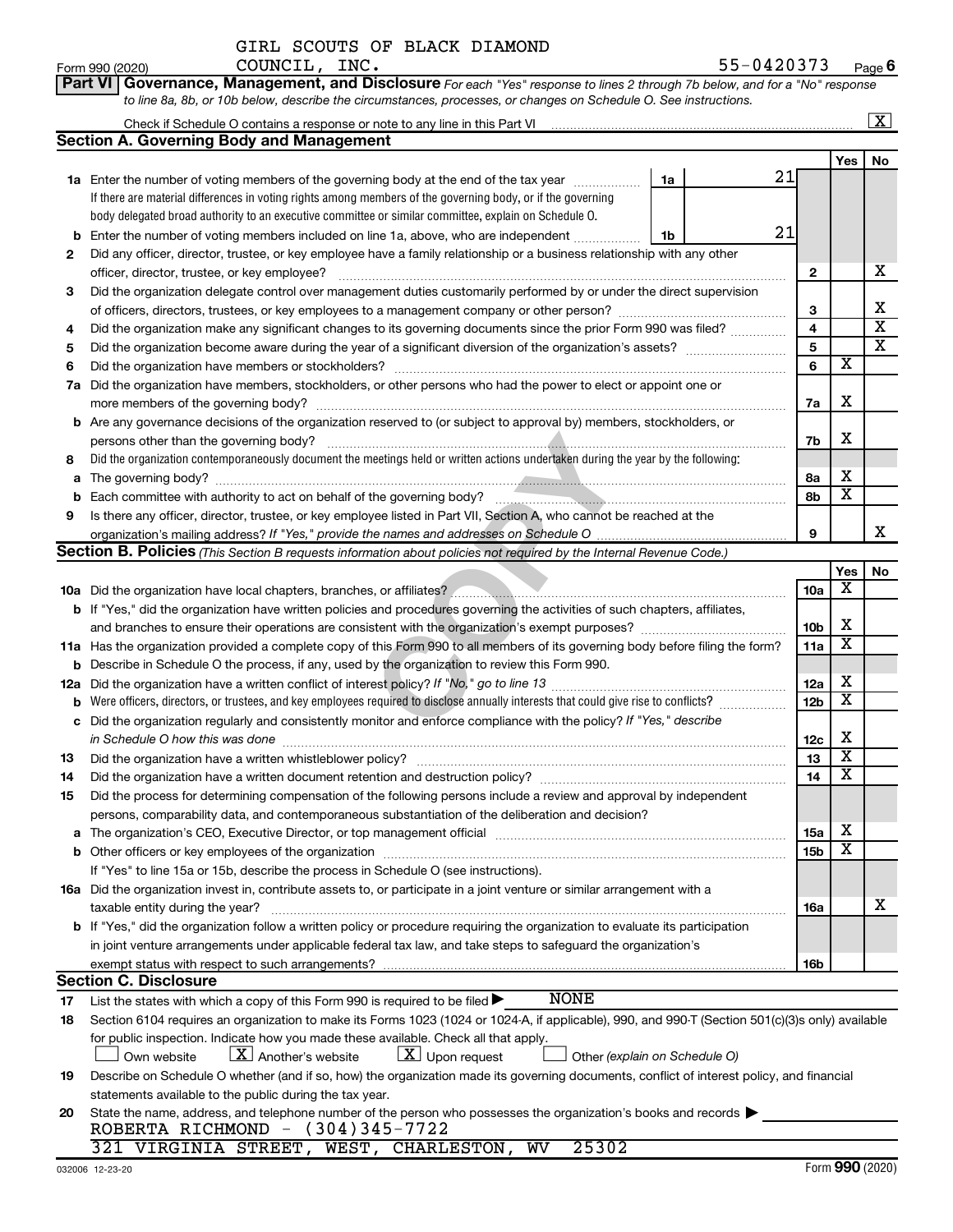| GIRL SCOUTS OF BLACK DIAMOND |  |  |  |  |  |
|------------------------------|--|--|--|--|--|
|------------------------------|--|--|--|--|--|

 $\Box$ 

| Form 990 (2020) | COUNCIL, INC.                                                                              | 51-0420373 | Page |
|-----------------|--------------------------------------------------------------------------------------------|------------|------|
|                 | Part VII Compensation of Officers, Directors, Trustees, Key Employees, Highest Compensated |            |      |

### **Employees, and Independent Contractors**

Check if Schedule O contains a response or note to any line in this Part VII

**Section A. Officers, Directors, Trustees, Key Employees, and Highest Compensated Employees**

**1a**  Complete this table for all persons required to be listed. Report compensation for the calendar year ending with or within the organization's tax year.  $\bullet$  List all of the organization's current officers, directors, trustees (whether individuals or organizations), regardless of amount of compensation.

Enter -0- in columns (D), (E), and (F) if no compensation was paid.

**•** List all of the organization's current key employees, if any. See instructions for definition of "key employee."

• List the organization's five *current* highest compensated employees (other than an officer, director, trustee, or key employee) who received reportable compensation (Box 5 of Form W-2 and/or Box 7 of Form 1099-MISC) of more than \$100,000 from the organization and any related organizations.

 $\bullet$  List all of the organization's former officers, key employees, and highest compensated employees who received more than \$100,000 of reportable compensation from the organization and any related organizations.

**•** List all of the organization's former directors or trustees that received, in the capacity as a former director or trustee of the organization, more than \$10,000 of reportable compensation from the organization and any related organizations.

See instructions for the order in which to list the persons above.

Check this box if neither the organization nor any related organization compensated any current officer, director, or trustee.  $\Box$ 

| (A)                            | (B)                  |                                         |                                                                  | (C)         |              |                                  |        | (D)                             | (E)             | (F)                      |
|--------------------------------|----------------------|-----------------------------------------|------------------------------------------------------------------|-------------|--------------|----------------------------------|--------|---------------------------------|-----------------|--------------------------|
| Name and title                 | Average              | Position<br>(do not check more than one |                                                                  |             |              |                                  |        | Reportable                      | Reportable      | Estimated                |
|                                | hours per            |                                         | box, unless person is both an<br>officer and a director/trustee) |             |              |                                  |        | compensation                    | compensation    | amount of                |
|                                | week                 |                                         |                                                                  |             |              |                                  |        | from                            | from related    | other                    |
|                                | (list any            |                                         |                                                                  |             |              |                                  |        | the                             | organizations   | compensation<br>from the |
|                                | hours for<br>related |                                         |                                                                  |             |              |                                  |        | organization<br>(W-2/1099-MISC) | (W-2/1099-MISC) | organization             |
|                                | organizations        |                                         | trustee                                                          |             |              |                                  |        |                                 |                 | and related              |
|                                | below                |                                         |                                                                  |             |              |                                  |        |                                 |                 | organizations            |
|                                | line)                | Individual trustee or director          | Institutional t                                                  | Officer     | Key employee | Highest compensated<br> employee | Former |                                 |                 |                          |
| ELIZABETH CASEY<br>(1)         | 40.00                |                                         |                                                                  |             |              |                                  |        |                                 |                 |                          |
| CHIEF EXECUTIVE OFFICER        |                      |                                         |                                                                  | X           |              |                                  |        | 113,994.                        | 0.              | 0.                       |
| <b>JESSICA RICHARDS</b><br>(2) | 40.00                |                                         |                                                                  |             |              |                                  |        |                                 |                 |                          |
| CHIEF OPERATING OFFICER        |                      |                                         |                                                                  | $\mathbf X$ |              |                                  |        | 83,442.                         | $\mathbf 0$ .   | 6,931.                   |
| (3)<br>ROBERTA RICHMOND        | 40.00                |                                         |                                                                  |             |              |                                  |        |                                 |                 |                          |
| CHIEF FINANCIAL OFFICER        |                      |                                         |                                                                  | $\mathbf X$ |              |                                  |        | 79,714.                         | $\mathbf 0$ .   | 6,931.                   |
| KATHRYN SIMMONS<br>(4)         | 2.00                 |                                         |                                                                  |             |              |                                  |        |                                 |                 |                          |
| CHAIR                          |                      | X                                       |                                                                  | X           |              |                                  |        | $\mathbf 0$ .                   | О.              | $\boldsymbol{0}$ .       |
| (5) PAM HARVIT                 | 2.00                 |                                         |                                                                  |             |              |                                  |        |                                 |                 |                          |
| FIRST VICE CHAIR               |                      | X                                       |                                                                  | X           |              |                                  |        | $\mathbf 0$ .                   | $\mathbf 0$ .   | $\mathbf 0$ .            |
| KATHY BECKETT<br>(6)           | 2.00                 |                                         |                                                                  |             |              |                                  |        |                                 |                 |                          |
| SECOND VICE CHAIR              |                      | $\mathbf X$                             |                                                                  | X           |              |                                  |        | $\mathbf 0$ .                   | $\mathbf 0$ .   | $\mathbf 0$ .            |
| (7)<br>PAM FARRIS              | 2.00                 |                                         |                                                                  |             |              |                                  |        |                                 |                 |                          |
| <b>SECRETARY</b>               |                      | $\mathbf X$                             |                                                                  | X           |              |                                  |        | $\mathbf 0$ .                   | $\mathbf 0$ .   | $\mathbf 0$ .            |
| (8)<br><b>JENNIFER PARSONS</b> | 2.00                 |                                         |                                                                  |             |              |                                  |        |                                 |                 |                          |
| TREASURER                      |                      | $\mathbf X$                             |                                                                  | X           |              |                                  |        | $\mathbf 0$ .                   | $\mathbf 0$ .   | $\mathbf 0$ .            |
| (9)<br>JILL PARSONS            | 2.00                 |                                         |                                                                  |             |              |                                  |        |                                 |                 |                          |
| <b>MEMBER</b>                  |                      | X                                       |                                                                  |             |              |                                  |        | $\mathbf 0$ .                   | $\mathbf 0$ .   | $\boldsymbol{0}$ .       |
| (10) ALLISON BALLARD           | 2.00                 |                                         |                                                                  |             |              |                                  |        |                                 |                 |                          |
| <b>MEMBER</b>                  |                      | X                                       |                                                                  |             |              |                                  |        | $\mathbf 0$                     | $\mathbf 0$ .   | $\boldsymbol{0}$ .       |
| (11) JULI MOCK                 | 2.00                 |                                         |                                                                  |             |              |                                  |        |                                 |                 |                          |
| <b>MEMBER</b>                  |                      | $\mathbf X$                             |                                                                  |             |              |                                  |        | $\mathbf 0$ .                   | $\mathbf 0$ .   | $\mathbf 0$ .            |
| (12) LAURA ELLIS               | 2.00                 |                                         |                                                                  |             |              |                                  |        |                                 |                 |                          |
| <b>MEMBER</b>                  |                      | $\mathbf X$                             |                                                                  |             |              |                                  |        | $\mathbf 0$ .                   | $\mathbf 0$ .   | $\mathbf 0$ .            |
| (13) LIZZY FRAME               | 2.00                 |                                         |                                                                  |             |              |                                  |        |                                 |                 |                          |
| <b>MEMBER</b>                  |                      | $\mathbf X$                             |                                                                  |             |              |                                  |        | 0.                              | $\mathbf 0$ .   | $\mathbf 0$ .            |
| (14) RONAY TENNEY              | 2.00                 |                                         |                                                                  |             |              |                                  |        |                                 |                 |                          |
| <b>MEMBER</b>                  |                      | $\mathbf X$                             |                                                                  |             |              |                                  |        | $\mathbf 0$ .                   | $\mathbf 0$ .   | $\mathbf 0$ .            |
| (15) VIRGINIA JASKOT           | 2.00                 |                                         |                                                                  |             |              |                                  |        |                                 |                 |                          |
| <b>MEMBER</b>                  |                      | $\mathbf x$                             |                                                                  |             |              |                                  |        | 0.                              | $\mathbf 0$ .   | $\boldsymbol{0}$ .       |
| (16) PARWEEN MASCARI           | 2.00                 |                                         |                                                                  |             |              |                                  |        |                                 |                 |                          |
| <b>MEMBER</b>                  |                      | $\mathbf x$                             |                                                                  |             |              |                                  |        | 0.                              | $\mathbf 0$ .   | $\mathbf 0$ .            |
| (17) GREG REED                 | 2.00                 |                                         |                                                                  |             |              |                                  |        |                                 |                 |                          |
| <b>MEMBER</b>                  |                      | $\mathbf X$                             |                                                                  |             |              |                                  |        | 0.                              | $\mathbf 0$ .   | $\mathbf 0$ .            |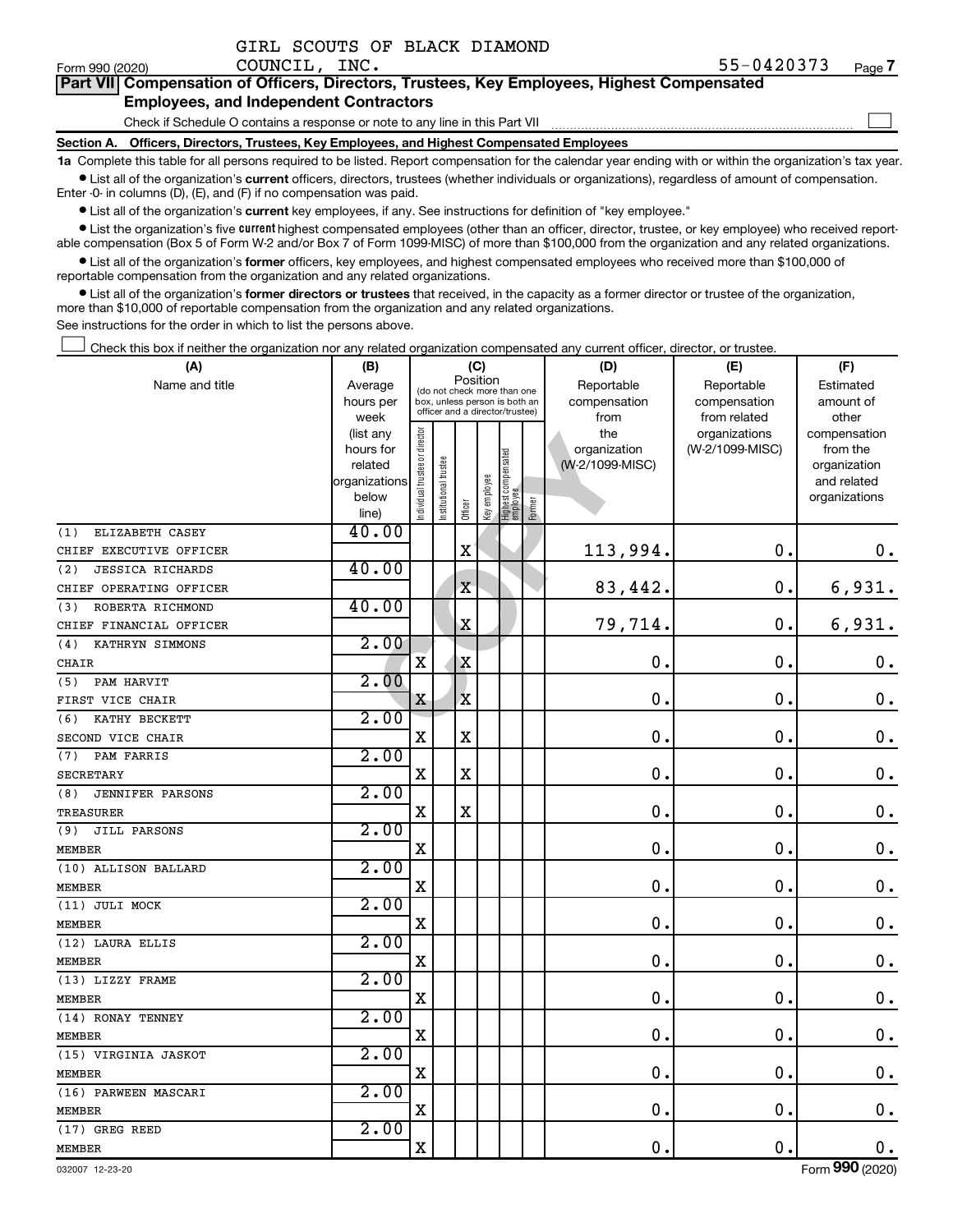|  |  | GIRL SCOUTS OF BLACK DIAMOND |
|--|--|------------------------------|
|  |  |                              |

| 55-0420373 | Page 8 |
|------------|--------|
|------------|--------|

| COUNCIL, INC.<br>Form 990 (2020)                                                                                                             |               |                                                              |                       |                                 |              |                                 |              |                         | 55-0420373      |                  |              | Page 8           |
|----------------------------------------------------------------------------------------------------------------------------------------------|---------------|--------------------------------------------------------------|-----------------------|---------------------------------|--------------|---------------------------------|--------------|-------------------------|-----------------|------------------|--------------|------------------|
| <b>Part VII</b><br>Section A. Officers, Directors, Trustees, Key Employees, and Highest Compensated Employees (continued)                    |               |                                                              |                       |                                 |              |                                 |              |                         |                 |                  |              |                  |
| (A)                                                                                                                                          | (B)           |                                                              |                       |                                 | (C)          |                                 |              | (D)                     | (E)             |                  |              | (F)              |
| Name and title                                                                                                                               | Average       | Position                                                     |                       |                                 |              |                                 |              | Reportable              | Reportable      |                  | Estimated    |                  |
|                                                                                                                                              | hours per     | (do not check more than one<br>box, unless person is both an |                       |                                 |              | compensation                    | compensation |                         |                 | amount of        |              |                  |
|                                                                                                                                              | week          |                                                              |                       | officer and a director/trustee) |              |                                 |              | from                    | from related    |                  |              | other            |
|                                                                                                                                              | (list any     |                                                              |                       |                                 |              |                                 |              | the                     | organizations   |                  |              | compensation     |
|                                                                                                                                              | hours for     |                                                              |                       |                                 |              |                                 |              | organization            | (W-2/1099-MISC) |                  |              | from the         |
|                                                                                                                                              | related       |                                                              |                       |                                 |              |                                 |              | (W-2/1099-MISC)         |                 |                  |              | organization     |
|                                                                                                                                              | organizations |                                                              |                       |                                 |              |                                 |              |                         |                 |                  |              | and related      |
|                                                                                                                                              | below         | Individual trustee or director                               | Institutional trustee |                                 | Key employee | Highest compensated<br>employee | Former       |                         |                 |                  |              | organizations    |
|                                                                                                                                              | line)         |                                                              |                       | Officer                         |              |                                 |              |                         |                 |                  |              |                  |
| (18) MIKE WALKER                                                                                                                             | 2.00          |                                                              |                       |                                 |              |                                 |              |                         |                 |                  |              |                  |
| <b>MEMBER</b>                                                                                                                                |               | X                                                            |                       |                                 |              |                                 |              | $\mathbf 0$ .           |                 | 0.               |              | 0.               |
| (19) DR. CARRIE J. WHITE                                                                                                                     | 2.00          |                                                              |                       |                                 |              |                                 |              |                         |                 |                  |              |                  |
| <b>MEMBER</b>                                                                                                                                |               | X                                                            |                       |                                 |              |                                 |              | 0.                      |                 | 0.               |              | $\mathbf 0$ .    |
| (20) NORA MYERS                                                                                                                              | 2.00          |                                                              |                       |                                 |              |                                 |              |                         |                 |                  |              |                  |
| <b>MEMBER</b>                                                                                                                                |               | X                                                            |                       |                                 |              |                                 |              | 0.                      |                 | 0.               |              | $\mathbf 0$ .    |
| (21) DENISE WORKMAN                                                                                                                          | 2.00          |                                                              |                       |                                 |              |                                 |              |                         |                 |                  |              |                  |
| <b>MEMBER</b>                                                                                                                                |               | X                                                            |                       |                                 |              |                                 |              | $\mathbf 0$ .           |                 | 0.               |              | $\mathbf 0$ .    |
| (22) ELLEN SLOTNICK                                                                                                                          | 2.00          |                                                              |                       |                                 |              |                                 |              |                         |                 |                  |              |                  |
| <b>MEMBER</b>                                                                                                                                |               | X                                                            |                       |                                 |              |                                 |              | 0.                      |                 | 0.               |              | $\mathbf 0$ .    |
| (23) CARLI YOHO                                                                                                                              | 2.00          |                                                              |                       |                                 |              |                                 |              |                         |                 |                  |              |                  |
|                                                                                                                                              |               | X                                                            |                       |                                 |              |                                 |              | 0.                      |                 | 0.               |              |                  |
| <b>MEMBER</b>                                                                                                                                | 2.00          |                                                              |                       |                                 |              |                                 |              |                         |                 |                  |              | 0.               |
| (24) MICHELLE PETTIES                                                                                                                        |               |                                                              |                       |                                 |              |                                 |              |                         |                 |                  |              |                  |
| <b>MEMBER</b>                                                                                                                                |               | X                                                            |                       |                                 |              |                                 |              | О.                      |                 | 0.               |              | 0.               |
|                                                                                                                                              |               |                                                              |                       |                                 |              |                                 |              |                         |                 |                  |              |                  |
|                                                                                                                                              |               |                                                              |                       |                                 |              |                                 |              |                         |                 |                  |              |                  |
|                                                                                                                                              |               |                                                              |                       |                                 |              |                                 |              |                         |                 |                  |              |                  |
|                                                                                                                                              |               |                                                              |                       |                                 |              |                                 |              |                         |                 |                  |              |                  |
| 1b Subtotal                                                                                                                                  |               |                                                              |                       |                                 |              |                                 |              | 277, 150.               |                 | $\overline{0}$ . |              | 13,862.          |
|                                                                                                                                              |               |                                                              |                       |                                 |              |                                 |              | σ.                      |                 | $\overline{0}$ . |              | $\overline{0}$ . |
|                                                                                                                                              |               |                                                              |                       |                                 |              |                                 |              | 277, 150.               |                 | $\overline{0}$ . |              | 13,862.          |
| Total number of individuals (including but not limited to those listed above) who received more than \$100,000 of reportable<br>$\mathbf{2}$ |               |                                                              |                       |                                 |              |                                 |              |                         |                 |                  |              |                  |
| compensation from the organization $\blacktriangleright$                                                                                     |               |                                                              |                       |                                 |              |                                 |              |                         |                 |                  |              |                  |
|                                                                                                                                              |               |                                                              |                       |                                 |              |                                 |              |                         |                 |                  |              | No<br>Yes        |
| 3<br>Did the organization list any former officer, director, trustee, key employee, or highest compensated employee on                       |               |                                                              |                       |                                 |              |                                 |              |                         |                 |                  |              |                  |
| line 1a? If "Yes," complete Schedule J for such individual manufacture content to the set of the set of the su                               |               |                                                              |                       |                                 |              |                                 |              |                         |                 |                  | 3            | X                |
| For any individual listed on line 1a, is the sum of reportable compensation and other compensation from the organization                     |               |                                                              |                       |                                 |              |                                 |              |                         |                 |                  |              |                  |
| and related organizations greater than \$150,000? If "Yes," complete Schedule J for such individual                                          |               |                                                              |                       |                                 |              |                                 |              |                         |                 |                  |              | х                |
|                                                                                                                                              |               |                                                              |                       |                                 |              |                                 |              |                         |                 |                  | 4            |                  |
| Did any person listed on line 1a receive or accrue compensation from any unrelated organization or individual for services<br>5              |               |                                                              |                       |                                 |              |                                 |              |                         |                 |                  |              | X                |
|                                                                                                                                              |               |                                                              |                       |                                 |              |                                 |              |                         |                 |                  | 5            |                  |
| <b>Section B. Independent Contractors</b>                                                                                                    |               |                                                              |                       |                                 |              |                                 |              |                         |                 |                  |              |                  |
| Complete this table for your five highest compensated independent contractors that received more than \$100,000 of compensation from<br>1.   |               |                                                              |                       |                                 |              |                                 |              |                         |                 |                  |              |                  |
| the organization. Report compensation for the calendar year ending with or within the organization's tax year.                               |               |                                                              |                       |                                 |              |                                 |              |                         |                 |                  |              |                  |
| (A)                                                                                                                                          |               |                                                              |                       |                                 |              |                                 |              | (B)                     |                 |                  | (C)          |                  |
| Name and business address                                                                                                                    |               |                                                              | <b>NONE</b>           |                                 |              |                                 |              | Description of services |                 |                  | Compensation |                  |
|                                                                                                                                              |               |                                                              |                       |                                 |              |                                 |              |                         |                 |                  |              |                  |
|                                                                                                                                              |               |                                                              |                       |                                 |              |                                 |              |                         |                 |                  |              |                  |
|                                                                                                                                              |               |                                                              |                       |                                 |              |                                 |              |                         |                 |                  |              |                  |
|                                                                                                                                              |               |                                                              |                       |                                 |              |                                 |              |                         |                 |                  |              |                  |
|                                                                                                                                              |               |                                                              |                       |                                 |              |                                 |              |                         |                 |                  |              |                  |
|                                                                                                                                              |               |                                                              |                       |                                 |              |                                 |              |                         |                 |                  |              |                  |
|                                                                                                                                              |               |                                                              |                       |                                 |              |                                 |              |                         |                 |                  |              |                  |
|                                                                                                                                              |               |                                                              |                       |                                 |              |                                 |              |                         |                 |                  |              |                  |
|                                                                                                                                              |               |                                                              |                       |                                 |              |                                 |              |                         |                 |                  |              |                  |
|                                                                                                                                              |               |                                                              |                       |                                 |              |                                 |              |                         |                 |                  |              |                  |
| Total number of independent contractors (including but not limited to those listed above) who received more than<br>2                        |               |                                                              |                       |                                 |              |                                 |              |                         |                 |                  |              |                  |
| \$100,000 of compensation from the organization                                                                                              |               |                                                              |                       |                                 |              | 0                               |              |                         |                 |                  |              |                  |
|                                                                                                                                              |               |                                                              |                       |                                 |              |                                 |              |                         |                 |                  |              |                  |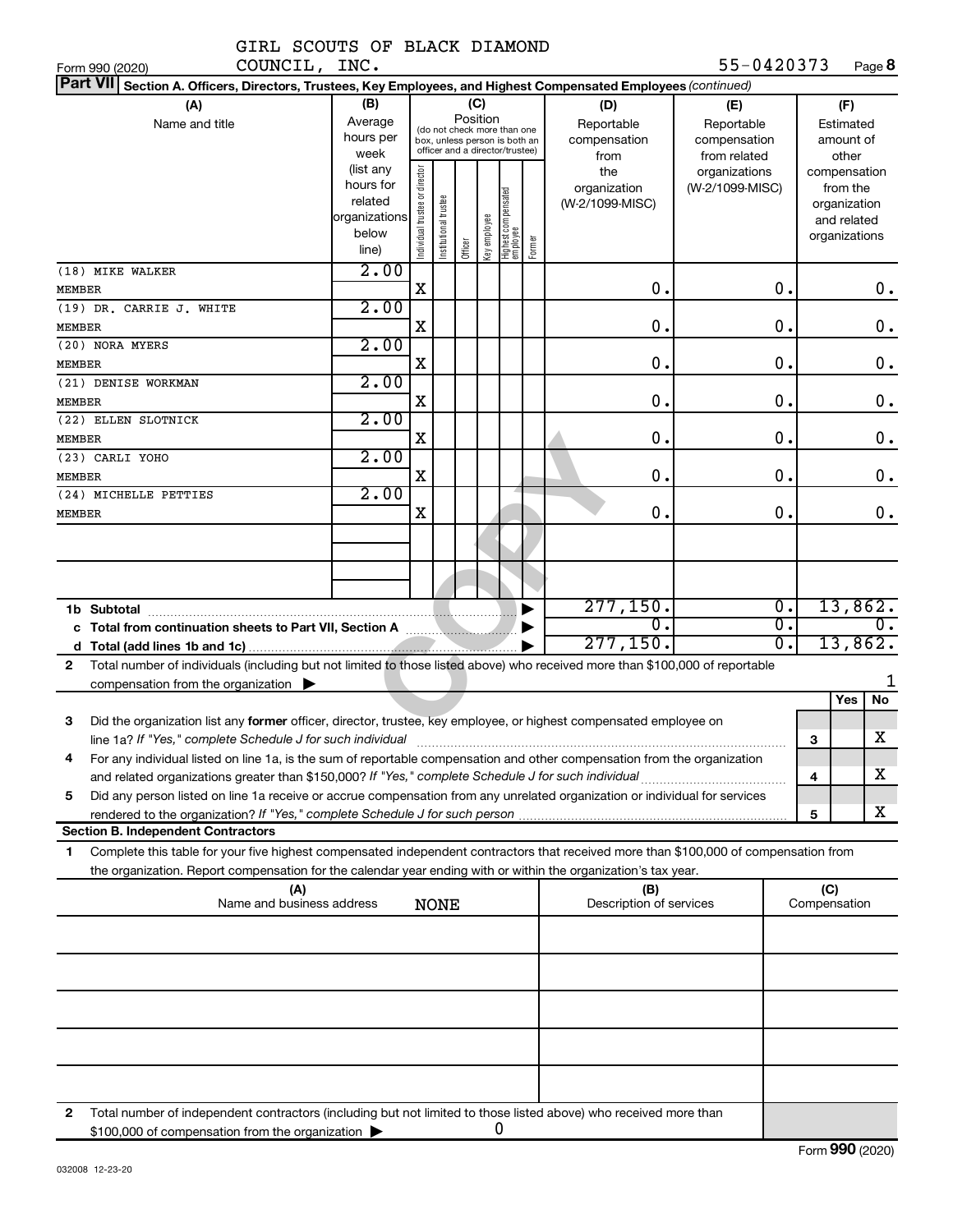|  |  | GIRL SCOUTS OF BLACK DIAMOND |
|--|--|------------------------------|
|  |  |                              |

|                                                           | <b>Part VIII</b> |        | <b>Statement of Revenue</b>                                                     |                                |                      |                                                               |                  |                                                                 |
|-----------------------------------------------------------|------------------|--------|---------------------------------------------------------------------------------|--------------------------------|----------------------|---------------------------------------------------------------|------------------|-----------------------------------------------------------------|
|                                                           |                  |        | Check if Schedule O contains a response or note to any line in this Part VIII   |                                |                      |                                                               |                  |                                                                 |
|                                                           |                  |        |                                                                                 |                                | (A)<br>Total revenue | (B)<br>Related or exempt<br>function revenue business revenue | (C)<br>Unrelated | (D)<br>Revenue excluded<br>from tax under<br>sections 512 - 514 |
|                                                           |                  |        | 1 a Federated campaigns<br>1a                                                   | 17,525.                        |                      |                                                               |                  |                                                                 |
|                                                           |                  |        | 1 <sub>b</sub><br><b>b</b> Membership dues<br>$\overline{\phantom{a}}$          |                                |                      |                                                               |                  |                                                                 |
|                                                           |                  |        | 1 <sub>c</sub><br>c Fundraising events                                          |                                |                      |                                                               |                  |                                                                 |
|                                                           |                  |        | 1 <sub>d</sub><br>d Related organizations<br>$\cdots$                           |                                |                      |                                                               |                  |                                                                 |
|                                                           |                  |        | 1e<br>e Government grants (contributions)                                       | 735,000.                       |                      |                                                               |                  |                                                                 |
|                                                           |                  |        | f All other contributions, gifts, grants, and                                   |                                |                      |                                                               |                  |                                                                 |
|                                                           |                  |        | similar amounts not included above<br>1f                                        | 388,568.                       |                      |                                                               |                  |                                                                 |
| Contributions, Gifts, Grants<br>and Other Similar Amounts |                  |        | $1g$ \$<br>Noncash contributions included in lines 1a-1f                        |                                |                      |                                                               |                  |                                                                 |
|                                                           |                  |        |                                                                                 |                                | 1,141,093.           |                                                               |                  |                                                                 |
|                                                           |                  |        |                                                                                 | <b>Business Code</b><br>900099 |                      | 69,501                                                        |                  |                                                                 |
| Program Service<br>Revenue                                | 2а               |        | PROGRAM FEES                                                                    |                                | 69,501.              |                                                               |                  |                                                                 |
|                                                           |                  | b      |                                                                                 |                                |                      |                                                               |                  |                                                                 |
|                                                           |                  | с<br>d |                                                                                 |                                |                      |                                                               |                  |                                                                 |
|                                                           |                  | е      |                                                                                 |                                |                      |                                                               |                  |                                                                 |
|                                                           |                  |        |                                                                                 |                                |                      |                                                               |                  |                                                                 |
|                                                           |                  |        |                                                                                 |                                | 69,501.              |                                                               |                  |                                                                 |
|                                                           | 3                |        | Investment income (including dividends, interest, and                           |                                |                      |                                                               |                  |                                                                 |
|                                                           |                  |        |                                                                                 |                                | 94,680               |                                                               |                  | 94,680.                                                         |
|                                                           | 4                |        | Income from investment of tax-exempt bond proceeds                              |                                |                      |                                                               |                  |                                                                 |
|                                                           | 5                |        |                                                                                 |                                | 8,005                |                                                               |                  | 8,005.                                                          |
|                                                           |                  |        | (i) Real                                                                        | (ii) Personal                  |                      |                                                               |                  |                                                                 |
|                                                           |                  |        | 10, 102.<br><b>6 a</b> Gross rents<br>l 6a<br>$\cdots$                          |                                |                      |                                                               |                  |                                                                 |
|                                                           |                  |        | $\mathbf{0}$ .<br>6 <sub>b</sub><br><b>b</b> Less: rental expenses $\ldots$     |                                |                      |                                                               |                  |                                                                 |
|                                                           |                  |        | 10,102.<br>c Rental income or (loss)<br>6c                                      |                                |                      |                                                               |                  |                                                                 |
|                                                           |                  |        | d Net rental income or (loss)                                                   |                                | 10, 102.             | 10, 102.                                                      |                  |                                                                 |
|                                                           |                  |        | (i) Securities<br>7 a Gross amount from sales of<br>assets other than inventory | (ii) Other<br>55,600.          |                      |                                                               |                  |                                                                 |
|                                                           |                  |        | 7a<br><b>b</b> Less: cost or other basis                                        |                                |                      |                                                               |                  |                                                                 |
|                                                           |                  |        | and sales expenses<br>7b                                                        | 175, 114.                      |                      |                                                               |                  |                                                                 |
| Revenue                                                   |                  |        | 7c<br>c Gain or (loss)                                                          | $-119,514.$                    |                      |                                                               |                  |                                                                 |
|                                                           |                  |        |                                                                                 | ▶                              | $-119,514.$          | $-119,514.$                                                   |                  |                                                                 |
|                                                           |                  |        | 8 a Gross income from fundraising events (not                                   |                                |                      |                                                               |                  |                                                                 |
| Ĕ                                                         |                  |        | including \$<br>оf                                                              |                                |                      |                                                               |                  |                                                                 |
|                                                           |                  |        | contributions reported on line 1c). See                                         |                                |                      |                                                               |                  |                                                                 |
|                                                           |                  |        | l 8a                                                                            |                                |                      |                                                               |                  |                                                                 |
|                                                           |                  |        | 8b                                                                              |                                |                      |                                                               |                  |                                                                 |
|                                                           |                  |        | c Net income or (loss) from fundraising events                                  |                                |                      |                                                               |                  |                                                                 |
|                                                           |                  |        | 9 a Gross income from gaming activities. See                                    |                                |                      |                                                               |                  |                                                                 |
|                                                           |                  |        | 9a                                                                              |                                |                      |                                                               |                  |                                                                 |
|                                                           |                  |        | 9 <sub>b</sub><br><b>b</b> Less: direct expenses <b>manually</b>                |                                |                      |                                                               |                  |                                                                 |
|                                                           |                  |        | c Net income or (loss) from gaming activities                                   | .                              |                      |                                                               |                  |                                                                 |
|                                                           |                  |        | 10 a Gross sales of inventory, less returns                                     | $10a \quad 4,042,530.$         |                      |                                                               |                  |                                                                 |
|                                                           |                  |        | <b>b</b> Less: cost of goods sold                                               | $10b$ 1, 766, 957.             |                      |                                                               |                  |                                                                 |
|                                                           |                  |        | c Net income or (loss) from sales of inventory                                  | ▶                              | 2, 275, 573.         | 2, 275, 573.                                                  |                  |                                                                 |
|                                                           |                  |        |                                                                                 | <b>Business Code</b>           |                      |                                                               |                  |                                                                 |
| Miscellaneous<br>Revenue                                  |                  |        | 11 a MISCELLANOUS                                                               | 900099                         | 53,489.              | 53,489.                                                       |                  |                                                                 |
|                                                           |                  | b      |                                                                                 |                                |                      |                                                               |                  |                                                                 |
|                                                           |                  | c      |                                                                                 |                                |                      |                                                               |                  |                                                                 |
|                                                           |                  |        |                                                                                 |                                |                      |                                                               |                  |                                                                 |
|                                                           |                  |        |                                                                                 | ▶                              | 53,489.              |                                                               |                  |                                                                 |
|                                                           | 12               |        |                                                                                 |                                | 3,532,929.           | 2,289,151.                                                    | 0.               | 102,685.                                                        |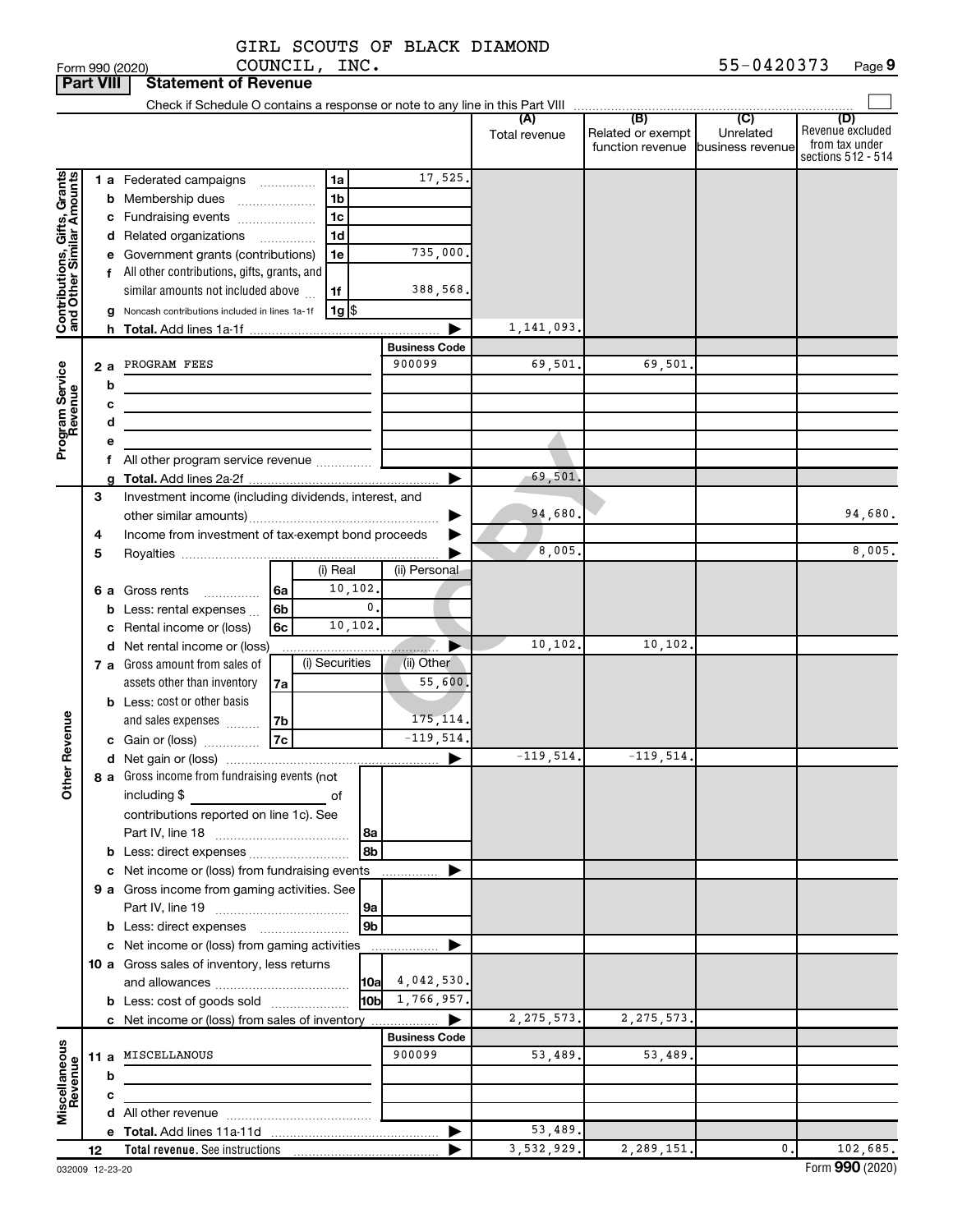# GIRL SCOUTS OF BLACK DIAMOND COUNCIL, INC.

|              | <b>Part IX Statement of Functional Expenses</b>                                                                                                  |                       |                                    |                                           |                                |
|--------------|--------------------------------------------------------------------------------------------------------------------------------------------------|-----------------------|------------------------------------|-------------------------------------------|--------------------------------|
|              | Section 501(c)(3) and 501(c)(4) organizations must complete all columns. All other organizations must complete column (A).                       |                       |                                    |                                           |                                |
|              | Check if Schedule O contains a response or note to any line in this Part IX.                                                                     |                       |                                    |                                           |                                |
|              | Do not include amounts reported on lines 6b,<br>7b, 8b, 9b, and 10b of Part VIII.                                                                | (A)<br>Total expenses | (B)<br>Program service<br>expenses | (C)<br>Management and<br>general expenses | (D)<br>Fundraising<br>expenses |
| 1.           | Grants and other assistance to domestic organizations                                                                                            |                       |                                    |                                           |                                |
|              | and domestic governments. See Part IV, line 21                                                                                                   |                       |                                    |                                           |                                |
| $\mathbf{2}$ | Grants and other assistance to domestic                                                                                                          |                       |                                    |                                           |                                |
|              | individuals. See Part IV, line 22<br>and a straightful and a straightful and a straightful and a straightful and a straightful and a straightful |                       |                                    |                                           |                                |
| 3            | Grants and other assistance to foreign                                                                                                           |                       |                                    |                                           |                                |
|              | organizations, foreign governments, and foreign                                                                                                  |                       |                                    |                                           |                                |
|              | individuals. See Part IV, lines 15 and 16                                                                                                        |                       |                                    |                                           |                                |
| 4            | Benefits paid to or for members                                                                                                                  |                       |                                    |                                           |                                |
| 5            | Compensation of current officers, directors,                                                                                                     |                       |                                    |                                           |                                |
|              | trustees, and key employees                                                                                                                      | 302,814.              | 279,545.                           | 15,022.                                   | 8,247.                         |
| 6            | Compensation not included above to disqualified                                                                                                  |                       |                                    |                                           |                                |
|              | persons (as defined under section 4958(f)(1)) and                                                                                                |                       |                                    |                                           |                                |
|              | persons described in section 4958(c)(3)(B)                                                                                                       | 1,351,561.            | 1, 247, 702.                       | 67,048.                                   | 36,811.                        |
| 7            | Other salaries and wages                                                                                                                         |                       |                                    |                                           |                                |
| 8            | Pension plan accruals and contributions (include                                                                                                 | 190,086.              | 175,069.                           | 9,694.                                    | 5,323.                         |
|              | section 401(k) and 403(b) employer contributions)                                                                                                | 175, 156.             | 161,318.                           | 8,933.                                    | 4,905.                         |
| 9<br>10      |                                                                                                                                                  | 133,795.              | 123, 495.                          | 6,649.                                    | 3,651.                         |
| 11           | Fees for services (nonemployees):                                                                                                                |                       |                                    |                                           |                                |
| a            |                                                                                                                                                  |                       |                                    |                                           |                                |
| $\mathbf b$  |                                                                                                                                                  | 4,848.                | 1,392.                             | 3,179.                                    | 277.                           |
| c            |                                                                                                                                                  | 12,900.               | 3,704.                             | 8,459.                                    | 737.                           |
| d            | Lobbying                                                                                                                                         |                       |                                    |                                           |                                |
| e            | Professional fundraising services. See Part IV, line 17                                                                                          |                       |                                    |                                           |                                |
| f            | Investment management fees                                                                                                                       | 28, 184.              | 8,093.                             | 18,480.                                   | 1,611.                         |
| g            | Other. (If line 11g amount exceeds 10% of line 25,                                                                                               |                       |                                    |                                           |                                |
|              | column (A) amount, list line 11g expenses on Sch O.)                                                                                             | 42,452.               | 12,190.                            | 27,836.                                   | 2,426.                         |
| 12           |                                                                                                                                                  |                       |                                    |                                           |                                |
| 13           |                                                                                                                                                  | 98,941.               | 89,891.                            | 2,464.                                    | 6,586.                         |
| 14           |                                                                                                                                                  |                       |                                    |                                           |                                |
| 15           |                                                                                                                                                  |                       |                                    |                                           |                                |
| 16           |                                                                                                                                                  | 114,307.              | 114,307.                           |                                           |                                |
| 17           | Travel                                                                                                                                           | 32,570.               | 30,045.                            | 1,767.                                    | 758.                           |
| 18           | Payments of travel or entertainment expenses                                                                                                     |                       |                                    |                                           |                                |
|              | for any federal, state, or local public officials                                                                                                | 14, 343.              | 12,888.                            | 1,238.                                    | 217.                           |
| 19           | Conferences, conventions, and meetings                                                                                                           | 148,206.              | 136,498.                           | 7,558.                                    | 4,150.                         |
| 20           | Interest                                                                                                                                         |                       |                                    |                                           |                                |
| 21<br>22     | Depreciation, depletion, and amortization                                                                                                        | 233,017.              | 216,790.                           | 10,476.                                   | 5,751.                         |
| 23           | Insurance                                                                                                                                        | 98,825.               | 94,781.                            | 2,611.                                    | 1,433.                         |
| 24           | Other expenses. Itemize expenses not covered                                                                                                     |                       |                                    |                                           |                                |
|              | above (List miscellaneous expenses on line 24e. If                                                                                               |                       |                                    |                                           |                                |
|              | line 24e amount exceeds 10% of line 25, column (A)<br>amount, list line 24e expenses on Schedule O.)                                             |                       |                                    |                                           |                                |
| a            | SUPPLIES                                                                                                                                         | 93, 299.              | 86,763.                            | 4,082.                                    | 2,454.                         |
| b            | FINANCIAL ASSISTANCE                                                                                                                             | 65, 211.              | 65,211.                            |                                           |                                |
| C            | EQUIPMENT RENTAL & MAIN                                                                                                                          | 49,815.               | 46,669.                            | 2,031.                                    | 1,115.                         |
| d            | <b>BAD DEBTS</b>                                                                                                                                 | 28,612.               | 24,720.                            | 3,113.                                    | 779.                           |
| е            | All other expenses                                                                                                                               | 31,499.               | 27,216.                            | 3,427.                                    | 856.                           |
| 25           | Total functional expenses. Add lines 1 through 24e                                                                                               | 3, 250, 441.          | 2,958,287.                         | $204,067$ .                               | 88,087.                        |
| 26           | Joint costs. Complete this line only if the organization                                                                                         |                       |                                    |                                           |                                |
|              | reported in column (B) joint costs from a combined                                                                                               |                       |                                    |                                           |                                |
|              | educational campaign and fundraising solicitation.                                                                                               |                       |                                    |                                           |                                |
|              | Check here $\blacktriangleright$<br>if following SOP 98-2 (ASC 958-720)                                                                          |                       |                                    |                                           |                                |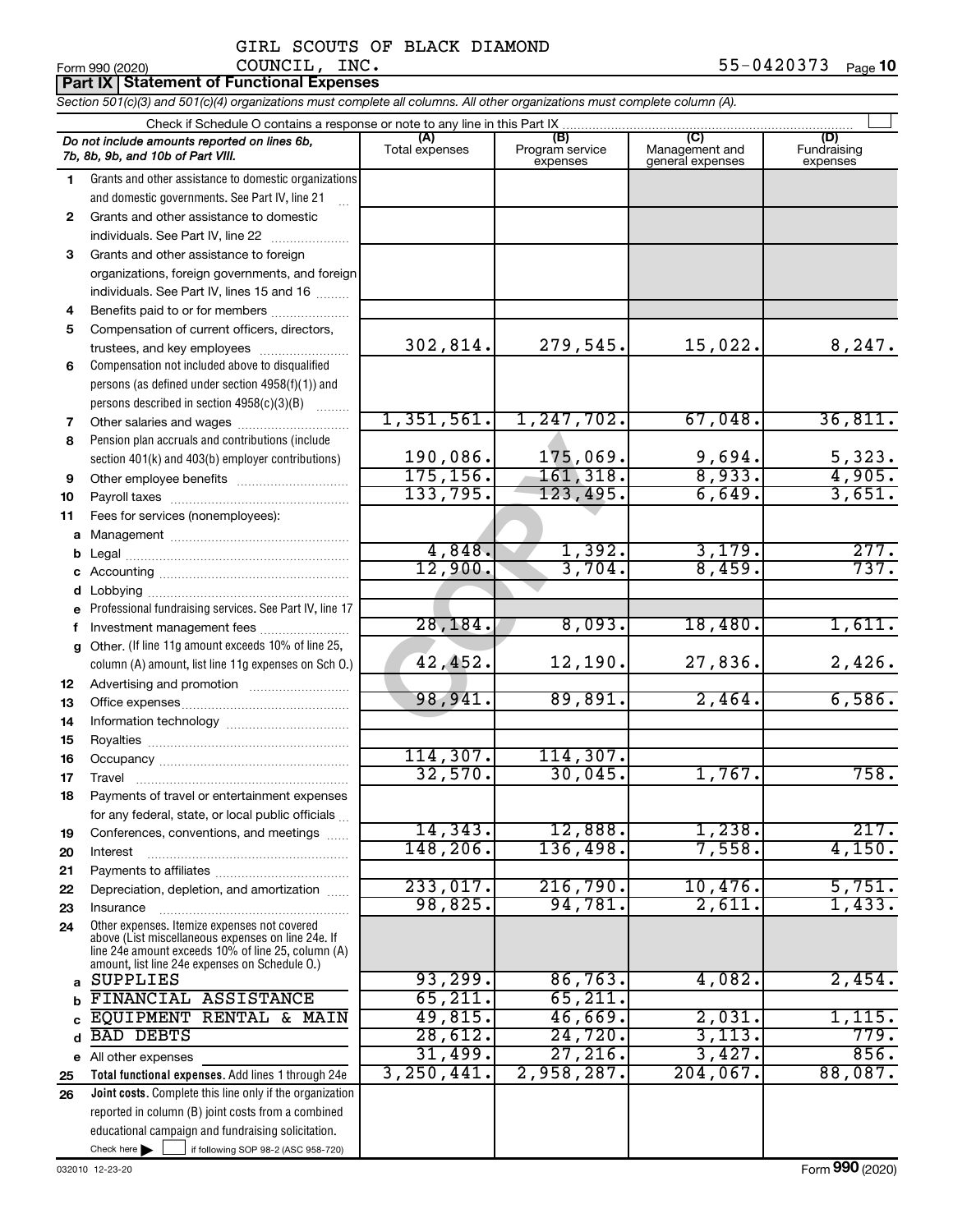|  | Form 990 (2020) |
|--|-----------------|
|  |                 |

# GIRL SCOUTS OF BLACK DIAMOND COUNCIL, INC.

|                             | Part X   | LOUI AAN (SASA)<br>~~~~~~ <i>~</i><br><b>Balance Sheet</b>                                                                                                                                                                    |                   |                 | 0 = 4 0 J 7 J<br>raye <b>II</b> |
|-----------------------------|----------|-------------------------------------------------------------------------------------------------------------------------------------------------------------------------------------------------------------------------------|-------------------|-----------------|---------------------------------|
|                             |          |                                                                                                                                                                                                                               |                   |                 |                                 |
|                             |          |                                                                                                                                                                                                                               | (A)               |                 | (B)                             |
|                             |          |                                                                                                                                                                                                                               | Beginning of year |                 | End of year                     |
|                             | 1        |                                                                                                                                                                                                                               | 1,377,072.        | $\mathbf{1}$    | 1, 179, 778.                    |
|                             | 2        |                                                                                                                                                                                                                               | 1,910,287.        | $\mathbf{2}$    | 2,302,064.                      |
|                             | З        |                                                                                                                                                                                                                               | 23,980.           | 3               | 12,860.                         |
|                             | 4        |                                                                                                                                                                                                                               | 20,946.           | $\overline{4}$  | 4,998.                          |
|                             | 5        | Loans and other receivables from any current or former officer, director,                                                                                                                                                     |                   |                 |                                 |
|                             |          | trustee, key employee, creator or founder, substantial contributor, or 35%                                                                                                                                                    |                   |                 |                                 |
|                             |          | controlled entity or family member of any of these persons                                                                                                                                                                    |                   | 5               |                                 |
|                             | 6        | Loans and other receivables from other disqualified persons (as defined                                                                                                                                                       |                   |                 |                                 |
|                             |          | under section 4958(f)(1)), and persons described in section 4958(c)(3)(B)                                                                                                                                                     |                   | 6               |                                 |
|                             | 7        |                                                                                                                                                                                                                               |                   | $\overline{7}$  |                                 |
| Assets                      | 8        |                                                                                                                                                                                                                               | 147,482.          | 8               | 143,554.                        |
|                             | 9        | Prepaid expenses and deferred charges [11] [11] Prepaid expenses and deferred charges [11] [11] Martin Marian Marian Marian Marian Marian Marian Marian Marian Marian Marian Marian Marian Marian Marian Marian Marian Marian | 7,205.            | 9               | 81,954.                         |
|                             |          | 10a Land, buildings, and equipment: cost or other                                                                                                                                                                             |                   |                 |                                 |
|                             |          | 8,167,013.<br>basis. Complete Part VI of Schedule D  10a                                                                                                                                                                      |                   |                 |                                 |
|                             |          | $\overline{2,245,195.}$<br>10 <sub>b</sub><br><b>b</b> Less: accumulated depreciation <i>mimimum</i>                                                                                                                          | 6, 278, 056.      | 10 <sub>c</sub> | 5,921,818.                      |
|                             | 11       |                                                                                                                                                                                                                               | 2,571,057.        | 11              | 2,912,186.                      |
|                             | 12       |                                                                                                                                                                                                                               |                   | 12              |                                 |
|                             | 13       |                                                                                                                                                                                                                               |                   | 13              |                                 |
|                             | 14       |                                                                                                                                                                                                                               |                   | 14              |                                 |
|                             | 15       |                                                                                                                                                                                                                               |                   | 15              |                                 |
|                             | 16       |                                                                                                                                                                                                                               | 12,336,085.       | 16              | 12,559,212.                     |
|                             | 17       |                                                                                                                                                                                                                               | 197,925.          | 17              | 213,585.                        |
|                             | 18       |                                                                                                                                                                                                                               | 2,251.            | 18              | 5,252.                          |
|                             | 19       |                                                                                                                                                                                                                               |                   | 19              |                                 |
|                             | 20       |                                                                                                                                                                                                                               |                   | 20              |                                 |
|                             | 21       | Escrow or custodial account liability. Complete Part IV of Schedule D                                                                                                                                                         |                   | 21              |                                 |
|                             | 22       | Loans and other payables to any current or former officer, director,                                                                                                                                                          |                   |                 |                                 |
| Liabilities                 |          | trustee, key employee, creator or founder, substantial contributor, or 35%                                                                                                                                                    |                   | 22              |                                 |
|                             |          | controlled entity or family member of any of these persons                                                                                                                                                                    | 3, 146, 572.      | 23              | 2,642,777.                      |
|                             | 23<br>24 | Secured mortgages and notes payable to unrelated third parties<br>Unsecured notes and loans payable to unrelated third parties                                                                                                |                   | 24              |                                 |
|                             | 25       | Other liabilities (including federal income tax, payables to related third                                                                                                                                                    |                   |                 |                                 |
|                             |          | parties, and other liabilities not included on lines 17-24). Complete Part X                                                                                                                                                  |                   |                 |                                 |
|                             |          | of Schedule D                                                                                                                                                                                                                 | 55,955.           | 25              | 58,592.                         |
|                             | 26       |                                                                                                                                                                                                                               | 3,402,703.        | 26              | 2,920,206.                      |
|                             |          | Organizations that follow FASB ASC 958, check here $\blacktriangleright \lfloor \underline{X} \rfloor$                                                                                                                        |                   |                 |                                 |
|                             |          | and complete lines 27, 28, 32, and 33.                                                                                                                                                                                        |                   |                 |                                 |
|                             | 27       |                                                                                                                                                                                                                               | 8,632,144.        | 27              | 9,187,177.                      |
|                             | 28       |                                                                                                                                                                                                                               | 301, 238.         | 28              | 451,829.                        |
|                             |          | Organizations that do not follow FASB ASC 958, check here $\blacktriangleright$                                                                                                                                               |                   |                 |                                 |
| Net Assets or Fund Balances |          | and complete lines 29 through 33.                                                                                                                                                                                             |                   |                 |                                 |
|                             | 29       |                                                                                                                                                                                                                               |                   | 29              |                                 |
|                             | 30       | Paid-in or capital surplus, or land, building, or equipment fund                                                                                                                                                              |                   | 30              |                                 |
|                             | 31       | Retained earnings, endowment, accumulated income, or other funds                                                                                                                                                              |                   | 31              |                                 |
|                             | 32       |                                                                                                                                                                                                                               | 8,933,382.        | 32              | 9,639,006.                      |
|                             | 33       |                                                                                                                                                                                                                               | 12,336,085.       | 33              | 12,559,212.                     |

Form (2020) **990**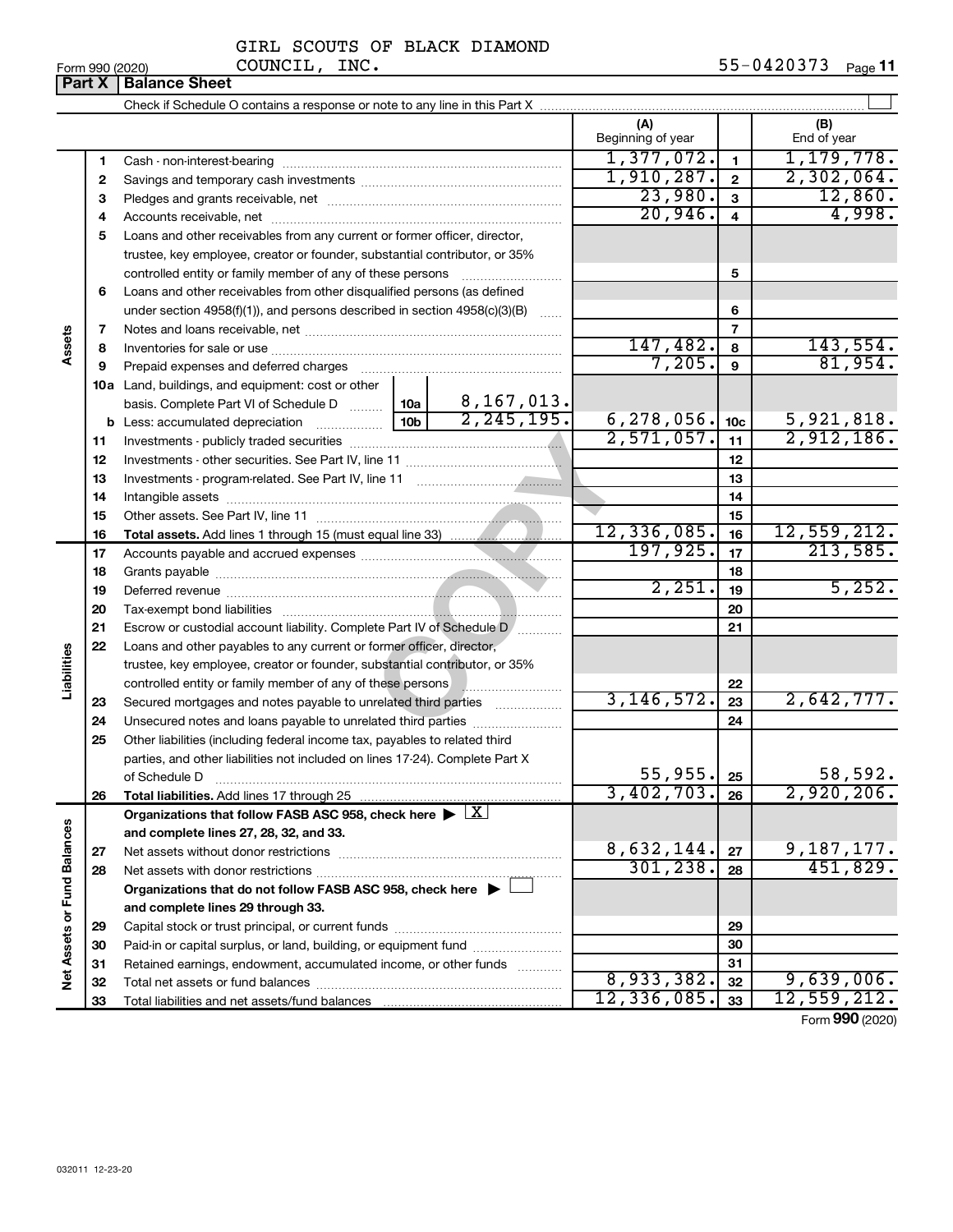|    | GIRL SCOUTS OF BLACK DIAMOND                                                                                                                                                                                                   |                |                 |            |                         |
|----|--------------------------------------------------------------------------------------------------------------------------------------------------------------------------------------------------------------------------------|----------------|-----------------|------------|-------------------------|
|    | COUNCIL, INC.<br>Form 990 (2020)                                                                                                                                                                                               |                | 55-0420373      |            | Page 12                 |
|    | Part XI Reconciliation of Net Assets                                                                                                                                                                                           |                |                 |            |                         |
|    |                                                                                                                                                                                                                                |                |                 |            |                         |
|    |                                                                                                                                                                                                                                |                |                 |            |                         |
| 1  |                                                                                                                                                                                                                                | $\mathbf{1}$   | 3,532,929.      |            |                         |
| 2  |                                                                                                                                                                                                                                | $\overline{2}$ | 3,250,441.      |            |                         |
| з  |                                                                                                                                                                                                                                | $\mathbf{a}$   |                 |            | 282,488.                |
| 4  |                                                                                                                                                                                                                                | $\overline{4}$ | 8,933,382.      |            |                         |
| 5  | Net unrealized gains (losses) on investments [111] www.marting.community.community.community.community.communi                                                                                                                 | 5              |                 |            | 423, 136.               |
| 6  |                                                                                                                                                                                                                                | 6              |                 |            |                         |
| 7  |                                                                                                                                                                                                                                | $\overline{7}$ |                 |            |                         |
| 8  | Prior period adjustments [111] matter contract and adjustments and account and account and adjustments and account and account and account and account and account and account and account and account and account account and | 8              |                 |            |                         |
| 9  | Other changes in net assets or fund balances (explain on Schedule O) manual contraction control of the changes in net assets or fund balances (explain on Schedule O)                                                          | 9              |                 |            | $\overline{0}$ .        |
| 10 | Net assets or fund balances at end of year. Combine lines 3 through 9 (must equal Part X, line 32,                                                                                                                             |                |                 |            |                         |
|    |                                                                                                                                                                                                                                | 10             | 9,639,006.      |            |                         |
|    | Part XII Financial Statements and Reporting                                                                                                                                                                                    |                |                 |            |                         |
|    | Check if Schedule O contains a response or note to any line in this Part XII manufactured contains and contains a response or note to any line in this Part XII manufactured contains and contains and contains and contains a |                |                 |            | $\overline{\mathbf{x}}$ |
|    |                                                                                                                                                                                                                                |                |                 | <b>Yes</b> | <b>No</b>               |
| 1  | Accounting method used to prepare the Form 990: $\Box$ Cash $\Box X$ Accrual<br><b>Other</b>                                                                                                                                   |                |                 |            |                         |
|    | If the organization changed its method of accounting from a prior year or checked "Other," explain in Schedule O.                                                                                                              |                |                 |            |                         |
|    |                                                                                                                                                                                                                                |                | 2a              |            | х                       |
|    | If "Yes," check a box below to indicate whether the financial statements for the year were compiled or reviewed on a                                                                                                           |                |                 |            |                         |
|    | separate basis, consolidated basis, or both:                                                                                                                                                                                   |                |                 |            |                         |
|    | Separate basis<br>Consolidated basis<br>Both consolidated and separate basis                                                                                                                                                   |                |                 |            |                         |
|    |                                                                                                                                                                                                                                |                | 2 <sub>b</sub>  | х          |                         |
|    | If "Yes," check a box below to indicate whether the financial statements for the year were audited on a separate basis,                                                                                                        |                |                 |            |                         |
|    | consolidated basis, or both:                                                                                                                                                                                                   |                |                 |            |                         |
|    | $ \mathbf{X} $ Separate basis<br>Consolidated basis<br>Both consolidated and separate basis                                                                                                                                    |                |                 |            |                         |
|    | c If "Yes" to line 2a or 2b, does the organization have a committee that assumes responsibility for oversight of the audit,                                                                                                    |                |                 |            |                         |
|    |                                                                                                                                                                                                                                |                | 2c              | X          |                         |
|    | If the organization changed either its oversight process or selection process during the tax year, explain on Schedule O.                                                                                                      |                |                 |            |                         |
|    | 3a As a result of a federal award, was the organization required to undergo an audit or audits as set forth in the Single Audit                                                                                                |                |                 |            |                         |
|    |                                                                                                                                                                                                                                |                | За              |            | X                       |
|    | b If "Yes," did the organization undergo the required audit or audits? If the organization did not undergo the required audit                                                                                                  |                |                 |            |                         |
|    |                                                                                                                                                                                                                                |                | 3b              |            |                         |
|    |                                                                                                                                                                                                                                |                | Form 990 (2020) |            |                         |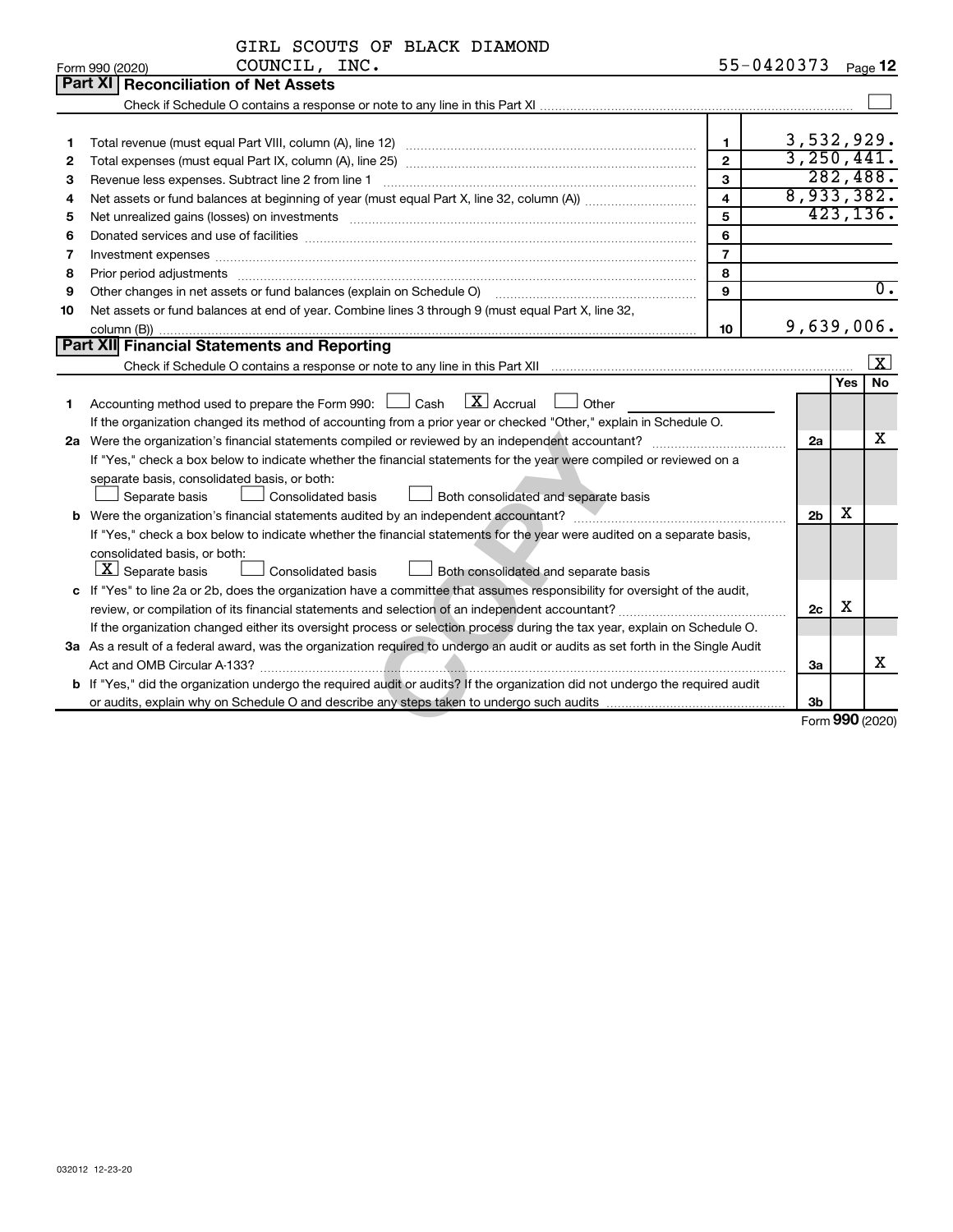| <b>SCHEDULE A</b>                       |                                                                                                                                                                                                                                                                                          |                                                                                                                                  |                                                                |    |                            |                                       | OMB No. 1545-0047          |  |
|-----------------------------------------|------------------------------------------------------------------------------------------------------------------------------------------------------------------------------------------------------------------------------------------------------------------------------------------|----------------------------------------------------------------------------------------------------------------------------------|----------------------------------------------------------------|----|----------------------------|---------------------------------------|----------------------------|--|
| (Form 990 or 990-EZ)                    |                                                                                                                                                                                                                                                                                          | <b>Public Charity Status and Public Support</b><br>Complete if the organization is a section 501(c)(3) organization or a section |                                                                |    |                            |                                       |                            |  |
|                                         |                                                                                                                                                                                                                                                                                          | 4947(a)(1) nonexempt charitable trust.                                                                                           |                                                                |    |                            |                                       |                            |  |
| Department of the Treasury              |                                                                                                                                                                                                                                                                                          | Attach to Form 990 or Form 990-EZ.                                                                                               |                                                                |    | <b>Open to Public</b>      |                                       |                            |  |
| Internal Revenue Service                |                                                                                                                                                                                                                                                                                          | Go to www.irs.gov/Form990 for instructions and the latest information.                                                           |                                                                |    |                            | <b>Inspection</b>                     |                            |  |
| Name of the organization                | GIRL SCOUTS OF BLACK DIAMOND                                                                                                                                                                                                                                                             |                                                                                                                                  |                                                                |    |                            | <b>Employer identification number</b> |                            |  |
|                                         | COUNCIL, INC.                                                                                                                                                                                                                                                                            |                                                                                                                                  |                                                                |    |                            |                                       | 55-0420373                 |  |
| Part I                                  | Reason for Public Charity Status. (All organizations must complete this part.) See instructions.                                                                                                                                                                                         |                                                                                                                                  |                                                                |    |                            |                                       |                            |  |
|                                         | The organization is not a private foundation because it is: (For lines 1 through 12, check only one box.)                                                                                                                                                                                |                                                                                                                                  |                                                                |    |                            |                                       |                            |  |
| 1                                       | A church, convention of churches, or association of churches described in section 170(b)(1)(A)(i).                                                                                                                                                                                       |                                                                                                                                  |                                                                |    |                            |                                       |                            |  |
| 2                                       | A school described in section 170(b)(1)(A)(ii). (Attach Schedule E (Form 990 or 990-EZ).)                                                                                                                                                                                                |                                                                                                                                  |                                                                |    |                            |                                       |                            |  |
| 3                                       | A hospital or a cooperative hospital service organization described in section 170(b)(1)(A)(iii).                                                                                                                                                                                        |                                                                                                                                  |                                                                |    |                            |                                       |                            |  |
| 4                                       | A medical research organization operated in conjunction with a hospital described in section 170(b)(1)(A)(iii). Enter the hospital's name,                                                                                                                                               |                                                                                                                                  |                                                                |    |                            |                                       |                            |  |
| city, and state:                        |                                                                                                                                                                                                                                                                                          |                                                                                                                                  |                                                                |    |                            |                                       |                            |  |
| 5                                       | An organization operated for the benefit of a college or university owned or operated by a governmental unit described in                                                                                                                                                                |                                                                                                                                  |                                                                |    |                            |                                       |                            |  |
|                                         | section 170(b)(1)(A)(iv). (Complete Part II.)                                                                                                                                                                                                                                            |                                                                                                                                  |                                                                |    |                            |                                       |                            |  |
| 6                                       | A federal, state, or local government or governmental unit described in section 170(b)(1)(A)(v).                                                                                                                                                                                         |                                                                                                                                  |                                                                |    |                            |                                       |                            |  |
| 7                                       | An organization that normally receives a substantial part of its support from a governmental unit or from the general public described in                                                                                                                                                |                                                                                                                                  |                                                                |    |                            |                                       |                            |  |
|                                         | section 170(b)(1)(A)(vi). (Complete Part II.)                                                                                                                                                                                                                                            |                                                                                                                                  |                                                                |    |                            |                                       |                            |  |
| 8                                       | A community trust described in section 170(b)(1)(A)(vi). (Complete Part II.)                                                                                                                                                                                                             |                                                                                                                                  |                                                                |    |                            |                                       |                            |  |
| 9                                       | An agricultural research organization described in section 170(b)(1)(A)(ix) operated in conjunction with a land-grant college                                                                                                                                                            |                                                                                                                                  |                                                                |    |                            |                                       |                            |  |
|                                         | or university or a non-land-grant college of agriculture (see instructions). Enter the name, city, and state of the college or                                                                                                                                                           |                                                                                                                                  |                                                                |    |                            |                                       |                            |  |
| university:<br>$\boxed{\text{X}}$<br>10 |                                                                                                                                                                                                                                                                                          |                                                                                                                                  |                                                                |    |                            |                                       |                            |  |
|                                         | An organization that normally receives (1) more than 33 1/3% of its support from contributions, membership fees, and gross receipts from<br>activities related to its exempt functions, subject to certain exceptions; and (2) no more than 33 1/3% of its support from gross investment |                                                                                                                                  |                                                                |    |                            |                                       |                            |  |
|                                         | income and unrelated business taxable income (less section 511 tax) from businesses acquired by the organization after June 30, 1975.                                                                                                                                                    |                                                                                                                                  |                                                                |    |                            |                                       |                            |  |
|                                         | See section 509(a)(2). (Complete Part III.)                                                                                                                                                                                                                                              |                                                                                                                                  |                                                                |    |                            |                                       |                            |  |
| 11                                      | An organization organized and operated exclusively to test for public safety. See section 509(a)(4).                                                                                                                                                                                     |                                                                                                                                  |                                                                |    |                            |                                       |                            |  |
| 12                                      | An organization organized and operated exclusively for the benefit of, to perform the functions of, or to carry out the purposes of one or                                                                                                                                               |                                                                                                                                  |                                                                |    |                            |                                       |                            |  |
|                                         | more publicly supported organizations described in section 509(a)(1) or section 509(a)(2). See section 509(a)(3). Check the box in                                                                                                                                                       |                                                                                                                                  |                                                                |    |                            |                                       |                            |  |
|                                         | lines 12a through 12d that describes the type of supporting organization and complete lines 12e, 12f, and 12g.                                                                                                                                                                           |                                                                                                                                  |                                                                |    |                            |                                       |                            |  |
| а                                       | Type I. A supporting organization operated, supervised, or controlled by its supported organization(s), typically by giving                                                                                                                                                              |                                                                                                                                  |                                                                |    |                            |                                       |                            |  |
|                                         | the supported organization(s) the power to regularly appoint or elect a majority of the directors or trustees of the supporting                                                                                                                                                          |                                                                                                                                  |                                                                |    |                            |                                       |                            |  |
|                                         | organization. You must complete Part IV, Sections A and B.                                                                                                                                                                                                                               |                                                                                                                                  |                                                                |    |                            |                                       |                            |  |
| b                                       | Type II. A supporting organization supervised or controlled in connection with its supported organization(s), by having                                                                                                                                                                  |                                                                                                                                  |                                                                |    |                            |                                       |                            |  |
|                                         | control or management of the supporting organization vested in the same persons that control or manage the supported                                                                                                                                                                     |                                                                                                                                  |                                                                |    |                            |                                       |                            |  |
|                                         | organization(s). You must complete Part IV, Sections A and C.                                                                                                                                                                                                                            |                                                                                                                                  |                                                                |    |                            |                                       |                            |  |
| с                                       | Type III functionally integrated. A supporting organization operated in connection with, and functionally integrated with,                                                                                                                                                               |                                                                                                                                  |                                                                |    |                            |                                       |                            |  |
|                                         | its supported organization(s) (see instructions). You must complete Part IV, Sections A, D, and E.                                                                                                                                                                                       |                                                                                                                                  |                                                                |    |                            |                                       |                            |  |
| d                                       | Type III non-functionally integrated. A supporting organization operated in connection with its supported organization(s)                                                                                                                                                                |                                                                                                                                  |                                                                |    |                            |                                       |                            |  |
|                                         | that is not functionally integrated. The organization generally must satisfy a distribution requirement and an attentiveness                                                                                                                                                             |                                                                                                                                  |                                                                |    |                            |                                       |                            |  |
| е                                       | requirement (see instructions). You must complete Part IV, Sections A and D, and Part V.<br>Check this box if the organization received a written determination from the IRS that it is a Type I, Type II, Type III                                                                      |                                                                                                                                  |                                                                |    |                            |                                       |                            |  |
|                                         | functionally integrated, or Type III non-functionally integrated supporting organization.                                                                                                                                                                                                |                                                                                                                                  |                                                                |    |                            |                                       |                            |  |
|                                         | f Enter the number of supported organizations                                                                                                                                                                                                                                            |                                                                                                                                  |                                                                |    |                            |                                       |                            |  |
|                                         | g Provide the following information about the supported organization(s).                                                                                                                                                                                                                 |                                                                                                                                  |                                                                |    |                            |                                       |                            |  |
| (i) Name of supported                   | (ii) EIN                                                                                                                                                                                                                                                                                 | (iii) Type of organization                                                                                                       | (iv) Is the organization listed<br>in your governing document? |    | (v) Amount of monetary     |                                       | (vi) Amount of other       |  |
| organization                            |                                                                                                                                                                                                                                                                                          | (described on lines 1-10<br>above (see instructions))                                                                            | Yes                                                            | No | support (see instructions) |                                       | support (see instructions) |  |
|                                         |                                                                                                                                                                                                                                                                                          |                                                                                                                                  |                                                                |    |                            |                                       |                            |  |
|                                         |                                                                                                                                                                                                                                                                                          |                                                                                                                                  |                                                                |    |                            |                                       |                            |  |
|                                         |                                                                                                                                                                                                                                                                                          |                                                                                                                                  |                                                                |    |                            |                                       |                            |  |
|                                         |                                                                                                                                                                                                                                                                                          |                                                                                                                                  |                                                                |    |                            |                                       |                            |  |
|                                         |                                                                                                                                                                                                                                                                                          |                                                                                                                                  |                                                                |    |                            |                                       |                            |  |
|                                         |                                                                                                                                                                                                                                                                                          |                                                                                                                                  |                                                                |    |                            |                                       |                            |  |
|                                         |                                                                                                                                                                                                                                                                                          |                                                                                                                                  |                                                                |    |                            |                                       |                            |  |
|                                         |                                                                                                                                                                                                                                                                                          |                                                                                                                                  |                                                                |    |                            |                                       |                            |  |
|                                         |                                                                                                                                                                                                                                                                                          |                                                                                                                                  |                                                                |    |                            |                                       |                            |  |
| Total                                   |                                                                                                                                                                                                                                                                                          |                                                                                                                                  |                                                                |    |                            |                                       |                            |  |
|                                         |                                                                                                                                                                                                                                                                                          |                                                                                                                                  |                                                                |    |                            |                                       |                            |  |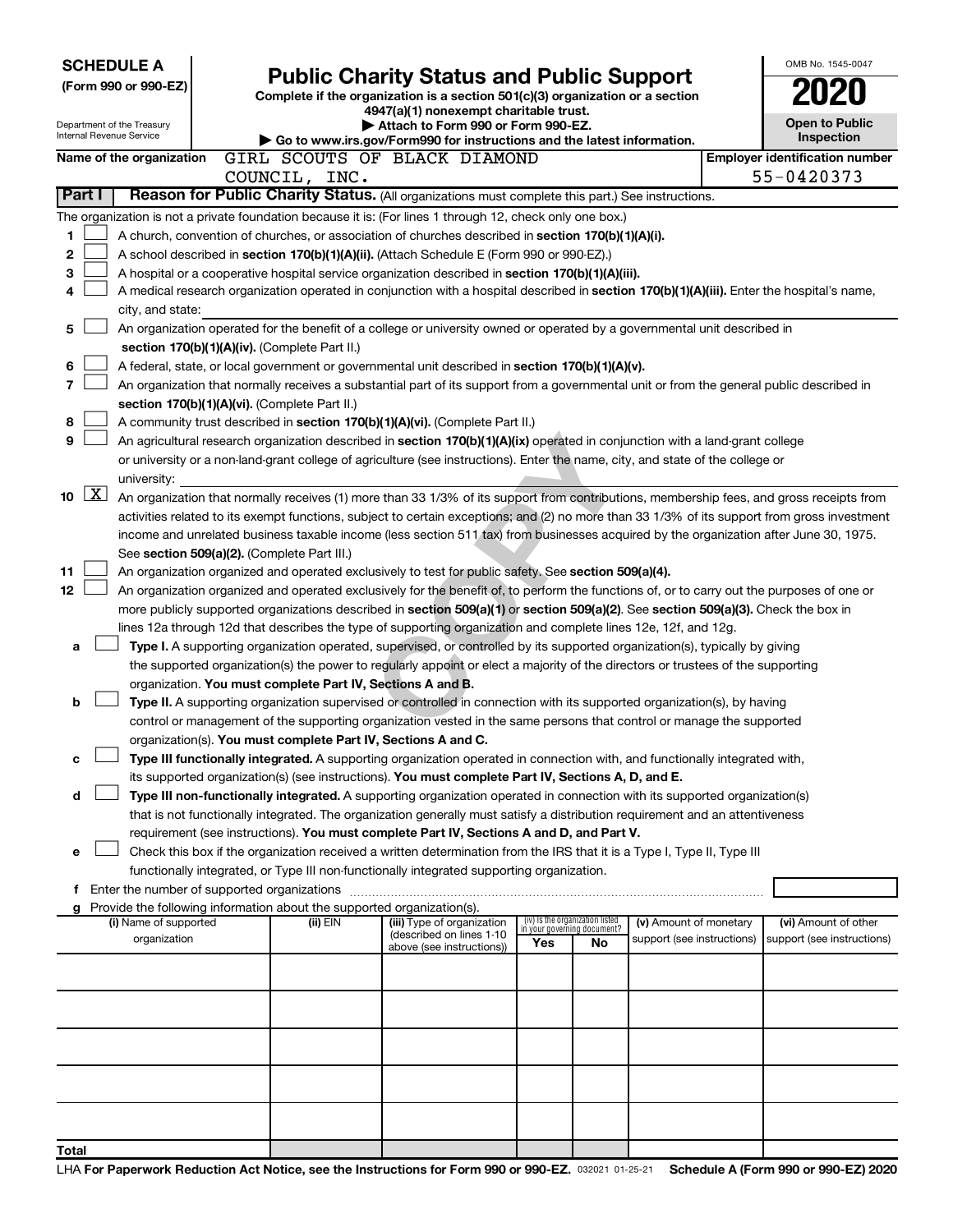Schedule A (Form 990 or 990-EZ) 2020  $\mathtt{COUNTL}$ ,  $\mathtt{INC.}$   $\mathtt{S5-0420373}$   $_\mathtt{Page}$ 

55-0420373 Page 2

(Complete only if you checked the box on line 5, 7, or 8 of Part I or if the organization failed to qualify under Part III. If the organization fails to qualify under the tests listed below, please complete Part III.) **Part II Support Schedule for Organizations Described in Sections 170(b)(1)(A)(iv) and 170(b)(1)(A)(vi)**

|   | <b>Section A. Public Support</b>                                                                                                                                                                                                     |          |          |            |            |          |           |
|---|--------------------------------------------------------------------------------------------------------------------------------------------------------------------------------------------------------------------------------------|----------|----------|------------|------------|----------|-----------|
|   | Calendar year (or fiscal year beginning in)                                                                                                                                                                                          | (a) 2016 | (b) 2017 | $(c)$ 2018 | $(d)$ 2019 | (e) 2020 | (f) Total |
|   | 1 Gifts, grants, contributions, and                                                                                                                                                                                                  |          |          |            |            |          |           |
|   | membership fees received. (Do not                                                                                                                                                                                                    |          |          |            |            |          |           |
|   | include any "unusual grants.")                                                                                                                                                                                                       |          |          |            |            |          |           |
|   | 2 Tax revenues levied for the organ-                                                                                                                                                                                                 |          |          |            |            |          |           |
|   | ization's benefit and either paid to                                                                                                                                                                                                 |          |          |            |            |          |           |
|   | or expended on its behalf                                                                                                                                                                                                            |          |          |            |            |          |           |
|   | 3 The value of services or facilities                                                                                                                                                                                                |          |          |            |            |          |           |
|   | furnished by a governmental unit to                                                                                                                                                                                                  |          |          |            |            |          |           |
|   | the organization without charge                                                                                                                                                                                                      |          |          |            |            |          |           |
|   | 4 Total. Add lines 1 through 3                                                                                                                                                                                                       |          |          |            |            |          |           |
|   | 5 The portion of total contributions                                                                                                                                                                                                 |          |          |            |            |          |           |
|   | by each person (other than a                                                                                                                                                                                                         |          |          |            |            |          |           |
|   | governmental unit or publicly                                                                                                                                                                                                        |          |          |            |            |          |           |
|   | supported organization) included                                                                                                                                                                                                     |          |          |            |            |          |           |
|   | on line 1 that exceeds 2% of the                                                                                                                                                                                                     |          |          |            |            |          |           |
|   | amount shown on line 11,                                                                                                                                                                                                             |          |          |            |            |          |           |
|   | column (f)                                                                                                                                                                                                                           |          |          |            |            |          |           |
|   | 6 Public support. Subtract line 5 from line 4.                                                                                                                                                                                       |          |          |            |            |          |           |
|   | <b>Section B. Total Support</b>                                                                                                                                                                                                      |          |          |            |            |          |           |
|   | Calendar year (or fiscal year beginning in)                                                                                                                                                                                          | (a) 2016 | (b) 2017 | $(c)$ 2018 | $(d)$ 2019 | (e) 2020 | (f) Total |
|   | 7 Amounts from line 4                                                                                                                                                                                                                |          |          |            |            |          |           |
| 8 | Gross income from interest.                                                                                                                                                                                                          |          |          |            |            |          |           |
|   | dividends, payments received on                                                                                                                                                                                                      |          |          |            |            |          |           |
|   | securities loans, rents, royalties,                                                                                                                                                                                                  |          |          |            |            |          |           |
|   | and income from similar sources                                                                                                                                                                                                      |          |          |            |            |          |           |
| 9 | Net income from unrelated business                                                                                                                                                                                                   |          |          |            |            |          |           |
|   | activities, whether or not the                                                                                                                                                                                                       |          |          |            |            |          |           |
|   | business is regularly carried on                                                                                                                                                                                                     |          |          |            |            |          |           |
|   | 10 Other income. Do not include gain                                                                                                                                                                                                 |          |          |            |            |          |           |
|   | or loss from the sale of capital                                                                                                                                                                                                     |          |          |            |            |          |           |
|   | assets (Explain in Part VI.)                                                                                                                                                                                                         |          |          |            |            |          |           |
|   | 11 Total support. Add lines 7 through 10                                                                                                                                                                                             |          |          |            |            |          |           |
|   | <b>12</b> Gross receipts from related activities, etc. (see instructions)                                                                                                                                                            |          |          |            |            | 12       |           |
|   | 13 First 5 years. If the Form 990 is for the organization's first, second, third, fourth, or fifth tax year as a section 501(c)(3)                                                                                                   |          |          |            |            |          |           |
|   | organization, check this box and stop here <b>contractly contractly and the contract of the contract of the contract of the contract of the contract of the contract of the contract of the contract of the contract of the cont</b> |          |          |            |            |          |           |
|   | <b>Section C. Computation of Public Support Percentage</b>                                                                                                                                                                           |          |          |            |            |          |           |
|   |                                                                                                                                                                                                                                      |          |          |            |            | 14       | %         |
|   |                                                                                                                                                                                                                                      |          |          |            |            | 15       | %         |
|   | 16a 33 1/3% support test - 2020. If the organization did not check the box on line 13, and line 14 is 33 1/3% or more, check this box and                                                                                            |          |          |            |            |          |           |
|   |                                                                                                                                                                                                                                      |          |          |            |            |          |           |
|   | b 33 1/3% support test - 2019. If the organization did not check a box on line 13 or 16a, and line 15 is 33 1/3% or more, check this box                                                                                             |          |          |            |            |          |           |
|   |                                                                                                                                                                                                                                      |          |          |            |            |          |           |
|   | 17a 10% -facts-and-circumstances test - 2020. If the organization did not check a box on line 13, 16a, or 16b, and line 14 is 10% or more,                                                                                           |          |          |            |            |          |           |
|   | and if the organization meets the facts-and-circumstances test, check this box and stop here. Explain in Part VI how the organization                                                                                                |          |          |            |            |          |           |
|   | meets the facts-and-circumstances test. The organization qualifies as a publicly supported organization                                                                                                                              |          |          |            |            |          |           |
|   | <b>b 10% -facts-and-circumstances test - 2019.</b> If the organization did not check a box on line 13, 16a, 16b, or 17a, and line 15 is 10% or                                                                                       |          |          |            |            |          |           |
|   | more, and if the organization meets the facts-and-circumstances test, check this box and stop here. Explain in Part VI how the                                                                                                       |          |          |            |            |          |           |
|   | organization meets the facts-and-circumstances test. The organization qualifies as a publicly supported organization                                                                                                                 |          |          |            |            |          |           |
|   | 18 Private foundation. If the organization did not check a box on line 13, 16a, 16b, 17a, or 17b, check this box and see instructions                                                                                                |          |          |            |            |          |           |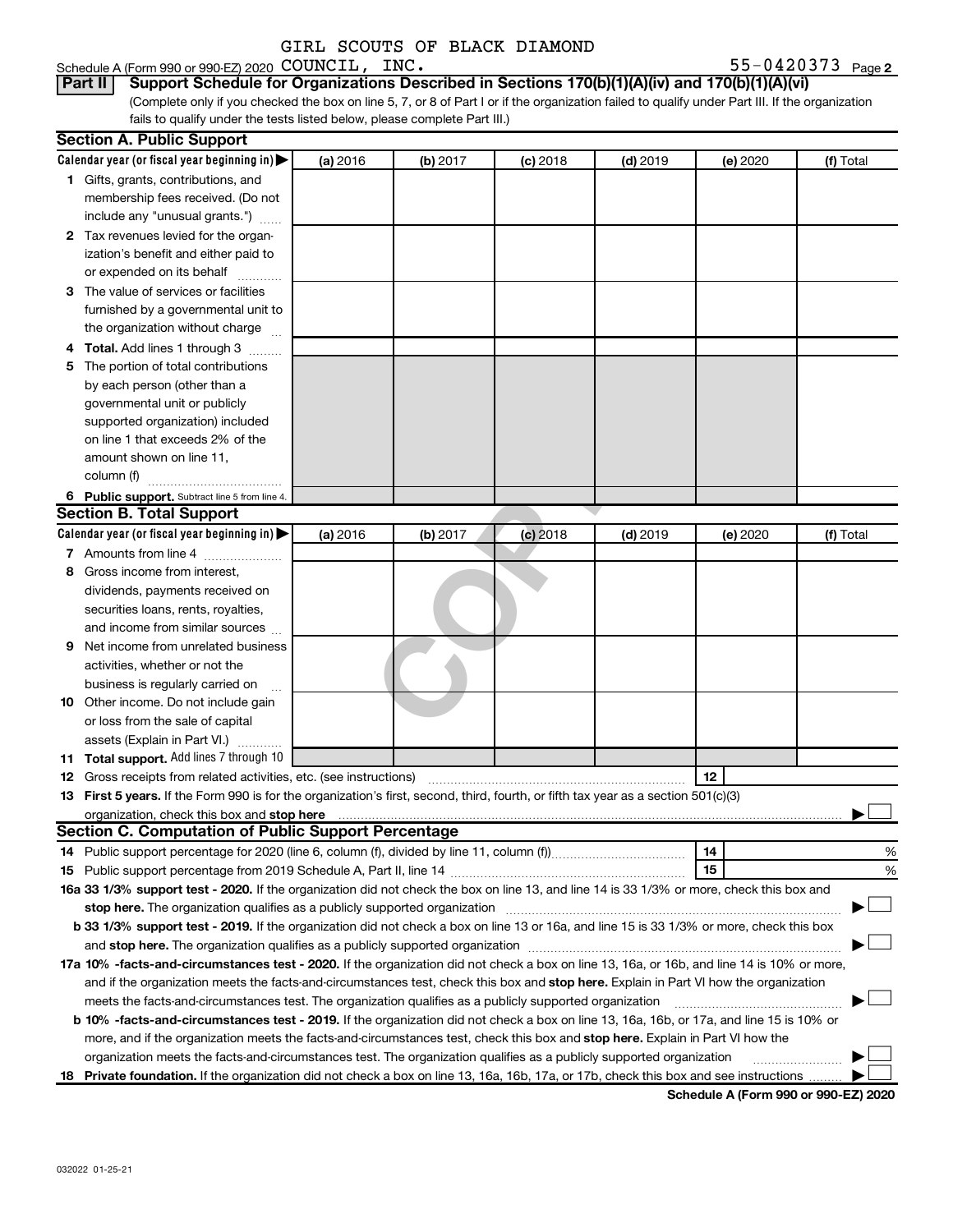# **Part III Support Schedule for Organizations Described in Section 509(a)(2)**

(Complete only if you checked the box on line 10 of Part I or if the organization failed to qualify under Part II. If the organization fails to qualify under the tests listed below, please complete Part II.)

| <b>Section A. Public Support</b>                                                                                                                    |              |              |            |                                |              |                                    |
|-----------------------------------------------------------------------------------------------------------------------------------------------------|--------------|--------------|------------|--------------------------------|--------------|------------------------------------|
| Calendar year (or fiscal year beginning in)                                                                                                         | (a) 2016     | (b) 2017     | $(c)$ 2018 | $(d)$ 2019                     | (e) 2020     | (f) Total                          |
| 1 Gifts, grants, contributions, and                                                                                                                 |              |              |            |                                |              |                                    |
| membership fees received. (Do not                                                                                                                   |              |              |            |                                |              |                                    |
| include any "unusual grants.")                                                                                                                      | 229,040.     | 342,688.     | 180,654.   | 363,554.                       | 1,141,093.   | 2,257,029.                         |
| 2 Gross receipts from admissions,<br>merchandise sold or services per-<br>formed, or facilities furnished in<br>any activity that is related to the | 5,753,696.   | 5, 518, 625. |            |                                |              |                                    |
| organization's tax-exempt purpose                                                                                                                   |              |              | 5,697,347. | 5,488,149.                     | 4, 112, 031. | 26,569,848.                        |
| 3 Gross receipts from activities that<br>are not an unrelated trade or bus-                                                                         |              |              |            |                                |              |                                    |
| iness under section 513                                                                                                                             |              |              |            |                                |              |                                    |
| 4 Tax revenues levied for the organ-<br>ization's benefit and either paid to                                                                        |              |              |            |                                |              |                                    |
| or expended on its behalf                                                                                                                           |              |              |            |                                |              |                                    |
| 5 The value of services or facilities<br>furnished by a governmental unit to<br>the organization without charge                                     |              |              |            |                                |              |                                    |
| 6 Total. Add lines 1 through 5                                                                                                                      | 5,982,736.   | 5,861,313.   | 5,878,001  | 5,851,703                      | 5, 253, 124. | 28,826,877.                        |
| 7a Amounts included on lines 1, 2, and                                                                                                              |              |              |            |                                |              |                                    |
| 3 received from disqualified persons<br><b>b</b> Amounts included on lines 2 and 3 received                                                         |              |              |            |                                |              | 0.                                 |
| from other than disqualified persons that<br>exceed the greater of \$5,000 or 1% of the<br>amount on line 13 for the year                           |              |              |            |                                |              | 0.                                 |
| c Add lines 7a and 7b                                                                                                                               |              |              |            |                                |              | σ.                                 |
| 8 Public support. (Subtract line 7c from line 6.)                                                                                                   |              |              |            |                                |              | 28,826,877.                        |
| <b>Section B. Total Support</b>                                                                                                                     |              |              |            |                                |              |                                    |
| Calendar year (or fiscal year beginning in)                                                                                                         | (a) 2016     | (b) 2017     | $(c)$ 2018 | $(d)$ 2019                     | (e) 2020     | (f) Total                          |
| 9 Amounts from line 6                                                                                                                               | 5,982,736.   | 5, 861, 313. | 5,878,001  | 5,851,703                      | 5, 253, 124  | 28,826,877.                        |
| <b>10a</b> Gross income from interest,<br>dividends, payments received on<br>securities loans, rents, royalties,<br>and income from similar sources | 97, 917.     | 112,692.     | 120, 163.  | 105,036.                       | 168,387.     | 604, 195.                          |
| <b>b</b> Unrelated business taxable income                                                                                                          |              |              |            |                                |              |                                    |
| (less section 511 taxes) from businesses<br>acquired after June 30, 1975                                                                            |              |              |            |                                |              |                                    |
| c Add lines 10a and 10b                                                                                                                             | 97,917.      |              |            | $112,692.$ 120, 163. 105, 036. | 168, 387.    | 604, 195.                          |
| <b>11</b> Net income from unrelated business<br>activities not included in line 10b,<br>whether or not the business is<br>regularly carried on      |              |              |            |                                |              |                                    |
| <b>12</b> Other income. Do not include gain<br>or loss from the sale of capital<br>assets (Explain in Part VI.)                                     | 64,994.      | 26,951.      | 34, 357.   | 17,169.                        | 53,489.      | 196,960.                           |
| <b>13</b> Total support. (Add lines 9, 10c, 11, and 12.)                                                                                            | 6, 145, 647. | 6,000,956.   | 6,032,521. | 5,973,908.                     | 5,475,000    | 29.628.032.                        |
| 14 First 5 years. If the Form 990 is for the organization's first, second, third, fourth, or fifth tax year as a section 501(c)(3) organization,    |              |              |            |                                |              |                                    |
| check this box and stop here                                                                                                                        |              |              |            |                                |              |                                    |
| <b>Section C. Computation of Public Support Percentage</b>                                                                                          |              |              |            |                                |              |                                    |
| 15 Public support percentage for 2020 (line 8, column (f), divided by line 13, column (f))                                                          |              |              |            |                                | 15           | 97.30<br>%                         |
| 16 Public support percentage from 2019 Schedule A, Part III, line 15                                                                                |              |              |            |                                | 16           | 97.62<br>$\%$                      |
| Section D. Computation of Investment Income Percentage                                                                                              |              |              |            |                                |              |                                    |
| 17 Investment income percentage for 2020 (line 10c, column (f), divided by line 13, column (f))                                                     |              |              |            |                                | 17           | 2.04<br>$\%$                       |
| 18 Investment income percentage from 2019 Schedule A, Part III, line 17                                                                             |              |              |            |                                | 18           | 1.85<br>$\%$                       |
| 19a 33 1/3% support tests - 2020. If the organization did not check the box on line 14, and line 15 is more than 33 1/3%, and line 17 is not        |              |              |            |                                |              |                                    |
| more than 33 1/3%, check this box and stop here. The organization qualifies as a publicly supported organization                                    |              |              |            |                                |              | $\blacktriangleright$ $\mathbf{X}$ |
| b 33 1/3% support tests - 2019. If the organization did not check a box on line 14 or line 19a, and line 16 is more than 33 1/3%, and               |              |              |            |                                |              |                                    |
| line 18 is not more than 33 1/3%, check this box and stop here. The organization qualifies as a publicly supported organization                     |              |              |            |                                |              |                                    |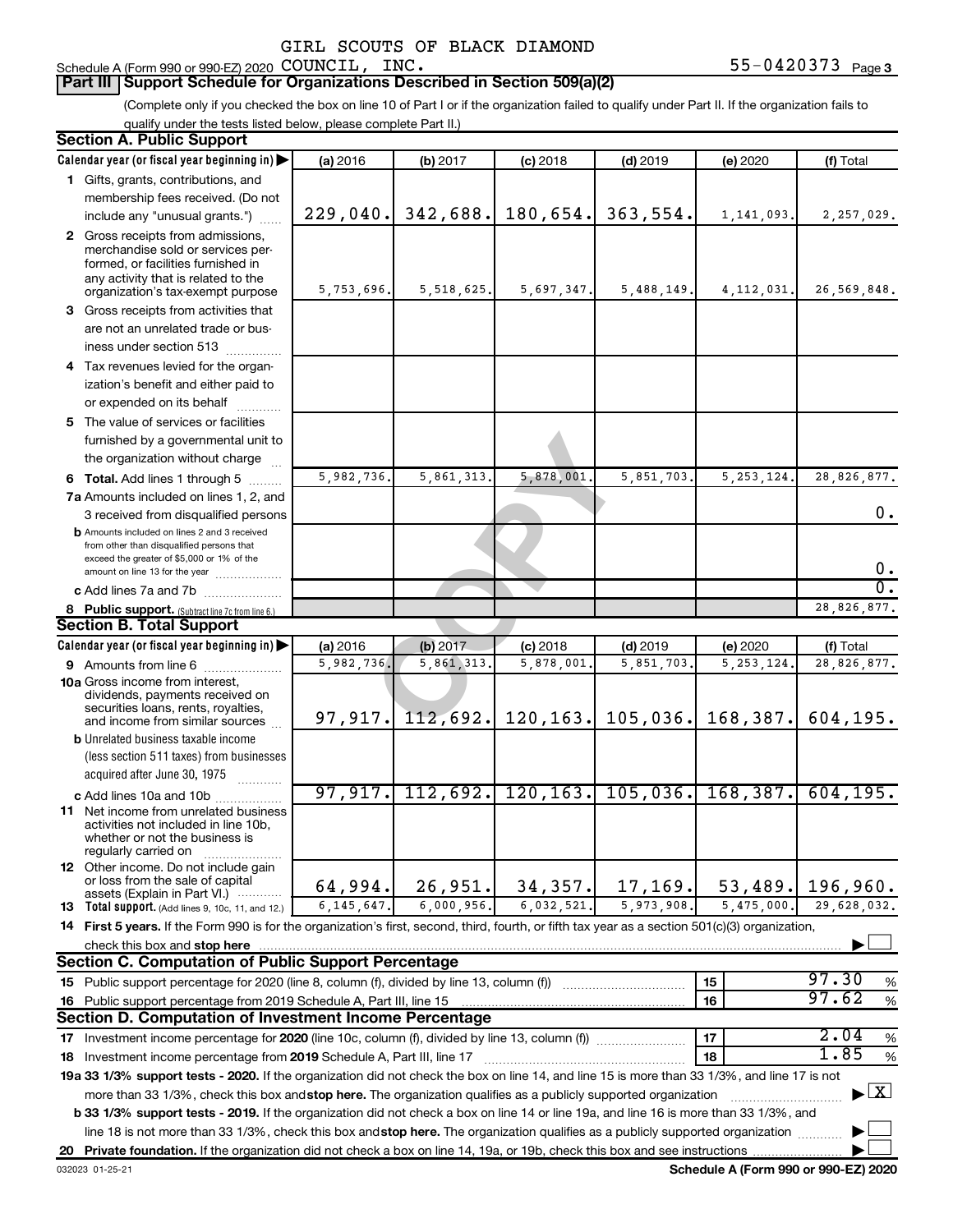### Schedule A (Form 990 or 990-EZ) 2020 COUNCIL,  $INC$ . **Part IV Supporting Organizations**

(Complete only if you checked a box in line 12 on Part I. If you checked box 12a, Part I, complete Sections A and B. If you checked box 12b, Part I, complete Sections A and C. If you checked box 12c, Part I, complete Sections A, D, and E. If you checked box 12d, Part I, complete Sections A and D, and complete Part V.)

## **Section A. All Supporting Organizations**

- **1** Are all of the organization's supported organizations listed by name in the organization's governing documents? If "No," describe in Part VI how the supported organizations are designated. If designated by *class or purpose, describe the designation. If historic and continuing relationship, explain.*
- **2** Did the organization have any supported organization that does not have an IRS determination of status under section 509(a)(1) or (2)? If "Yes," explain in Part **VI** how the organization determined that the supported *organization was described in section 509(a)(1) or (2).*
- **3a** Did the organization have a supported organization described in section 501(c)(4), (5), or (6)? If "Yes," answer *lines 3b and 3c below.*
- **b** Did the organization confirm that each supported organization qualified under section 501(c)(4), (5), or (6) and satisfied the public support tests under section 509(a)(2)? If "Yes," describe in Part VI when and how the *organization made the determination.*
- **c** Did the organization ensure that all support to such organizations was used exclusively for section 170(c)(2)(B) purposes? If "Yes," explain in Part VI what controls the organization put in place to ensure such use.
- **4 a** *If* Was any supported organization not organized in the United States ("foreign supported organization")? *"Yes," and if you checked box 12a or 12b in Part I, answer lines 4b and 4c below.*
- **b** Did the organization have ultimate control and discretion in deciding whether to make grants to the foreign supported organization? If "Yes," describe in Part VI how the organization had such control and discretion *despite being controlled or supervised by or in connection with its supported organizations.*
- **c** Did the organization support any foreign supported organization that does not have an IRS determination under sections 501(c)(3) and 509(a)(1) or (2)? If "Yes," explain in Part VI what controls the organization used *to ensure that all support to the foreign supported organization was used exclusively for section 170(c)(2)(B) purposes.*
- the United States ("foreign supported organization")? *l*<br>answer lines 4b and 4c below.<br>Consider the foreign supported organization")? *l*<br>answer lines 4b and 4c below.<br>**VI** how the organization had such control and discre **5a** Did the organization add, substitute, or remove any supported organizations during the tax year? If "Yes," answer lines 5b and 5c below (if applicable). Also, provide detail in **Part VI,** including (i) the names and EIN *numbers of the supported organizations added, substituted, or removed; (ii) the reasons for each such action; (iii) the authority under the organization's organizing document authorizing such action; and (iv) how the action was accomplished (such as by amendment to the organizing document).*
- **b** Type I or Type II only. Was any added or substituted supported organization part of a class already designated in the organization's organizing document?
- **c Substitutions only.**  Was the substitution the result of an event beyond the organization's control?
- **6** Did the organization provide support (whether in the form of grants or the provision of services or facilities) to **Part VI.** support or benefit one or more of the filing organization's supported organizations? If "Yes," provide detail in anyone other than (i) its supported organizations, (ii) individuals that are part of the charitable class benefited by one or more of its supported organizations, or (iii) other supporting organizations that also
- **7** Did the organization provide a grant, loan, compensation, or other similar payment to a substantial contributor regard to a substantial contributor? If "Yes," complete Part I of Schedule L (Form 990 or 990-EZ). (as defined in section 4958(c)(3)(C)), a family member of a substantial contributor, or a 35% controlled entity with
- **8** Did the organization make a loan to a disqualified person (as defined in section 4958) not described in line 7? *If "Yes," complete Part I of Schedule L (Form 990 or 990-EZ).*
- **9 a** Was the organization controlled directly or indirectly at any time during the tax year by one or more in section 509(a)(1) or (2))? If "Yes," provide detail in **Part VI.** disqualified persons, as defined in section 4946 (other than foundation managers and organizations described
- **b** Did one or more disqualified persons (as defined in line 9a) hold a controlling interest in any entity in which the supporting organization had an interest? If "Yes," provide detail in Part VI.
- **c** Did a disqualified person (as defined in line 9a) have an ownership interest in, or derive any personal benefit from, assets in which the supporting organization also had an interest? If "Yes," provide detail in Part VI.
- **10 a** Was the organization subject to the excess business holdings rules of section 4943 because of section supporting organizations)? If "Yes," answer line 10b below. 4943(f) (regarding certain Type II supporting organizations, and all Type III non-functionally integrated
	- **b** Did the organization have any excess business holdings in the tax year? (Use Schedule C, Form 4720, to *determine whether the organization had excess business holdings.)*

**Yes No 1 2 3a 3b 3c 4a 4b 4c 5a 5b 5c 6 7 8 9a 9b 9c 10a 10b**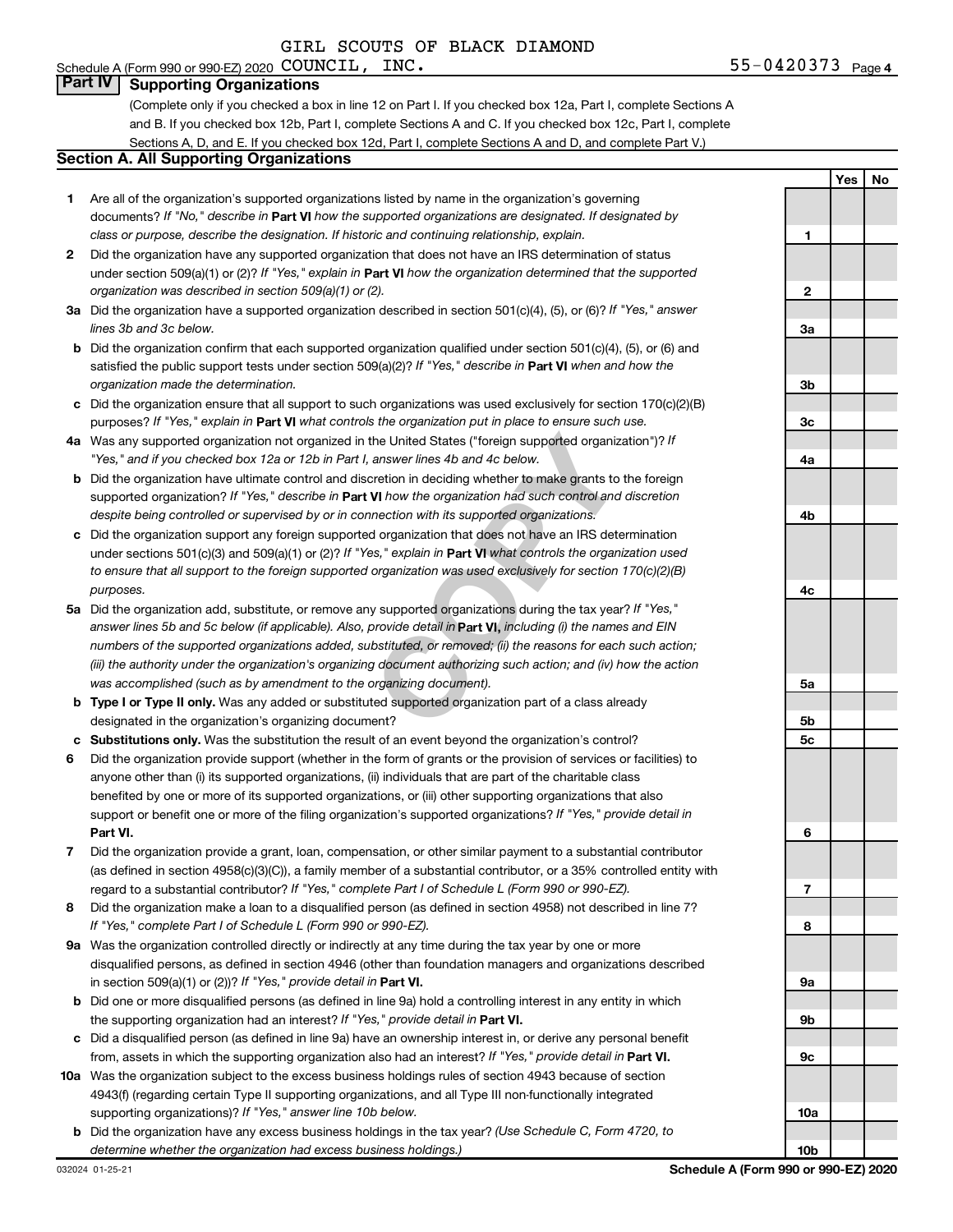| Schedule A (Form 990 or 990-EZ) 2020 $\rm \,COUNCIL$ , | $55 - 0420373$ Page 5 |
|--------------------------------------------------------|-----------------------|
|--------------------------------------------------------|-----------------------|

|    | <b>Supporting Organizations (continued)</b><br><b>Part IV</b>                                                                                                                                                                                                                                                                                                                                                                                                                                                                                                                                                                                        |                 |     |    |
|----|------------------------------------------------------------------------------------------------------------------------------------------------------------------------------------------------------------------------------------------------------------------------------------------------------------------------------------------------------------------------------------------------------------------------------------------------------------------------------------------------------------------------------------------------------------------------------------------------------------------------------------------------------|-----------------|-----|----|
|    |                                                                                                                                                                                                                                                                                                                                                                                                                                                                                                                                                                                                                                                      |                 | Yes | No |
| 11 | Has the organization accepted a gift or contribution from any of the following persons?                                                                                                                                                                                                                                                                                                                                                                                                                                                                                                                                                              |                 |     |    |
|    | a A person who directly or indirectly controls, either alone or together with persons described in lines 11b and                                                                                                                                                                                                                                                                                                                                                                                                                                                                                                                                     |                 |     |    |
|    | 11c below, the governing body of a supported organization?                                                                                                                                                                                                                                                                                                                                                                                                                                                                                                                                                                                           | 11a             |     |    |
|    | <b>b</b> A family member of a person described in line 11a above?                                                                                                                                                                                                                                                                                                                                                                                                                                                                                                                                                                                    | 11 <sub>b</sub> |     |    |
|    | c A 35% controlled entity of a person described in line 11a or 11b above?If "Yes" to line 11a, 11b, or 11c, provide                                                                                                                                                                                                                                                                                                                                                                                                                                                                                                                                  |                 |     |    |
|    | detail in Part VI.                                                                                                                                                                                                                                                                                                                                                                                                                                                                                                                                                                                                                                   | 11c             |     |    |
|    | <b>Section B. Type I Supporting Organizations</b>                                                                                                                                                                                                                                                                                                                                                                                                                                                                                                                                                                                                    |                 |     |    |
|    |                                                                                                                                                                                                                                                                                                                                                                                                                                                                                                                                                                                                                                                      |                 | Yes | No |
| 1  | Did the governing body, members of the governing body, officers acting in their official capacity, or membership of one or<br>more supported organizations have the power to regularly appoint or elect at least a majority of the organization's officers,<br>directors, or trustees at all times during the tax year? If "No," describe in Part VI how the supported organization(s)<br>effectively operated, supervised, or controlled the organization's activities. If the organization had more than one supported<br>organization, describe how the powers to appoint and/or remove officers, directors, or trustees were allocated among the |                 |     |    |
|    | supported organizations and what conditions or restrictions, if any, applied to such powers during the tax year.                                                                                                                                                                                                                                                                                                                                                                                                                                                                                                                                     | 1               |     |    |
| 2  | Did the organization operate for the benefit of any supported organization other than the supported                                                                                                                                                                                                                                                                                                                                                                                                                                                                                                                                                  |                 |     |    |
|    | organization(s) that operated, supervised, or controlled the supporting organization? If "Yes," explain in                                                                                                                                                                                                                                                                                                                                                                                                                                                                                                                                           |                 |     |    |
|    | Part VI how providing such benefit carried out the purposes of the supported organization(s) that operated,                                                                                                                                                                                                                                                                                                                                                                                                                                                                                                                                          |                 |     |    |
|    | supervised, or controlled the supporting organization.                                                                                                                                                                                                                                                                                                                                                                                                                                                                                                                                                                                               | 2               |     |    |
|    | <b>Section C. Type II Supporting Organizations</b>                                                                                                                                                                                                                                                                                                                                                                                                                                                                                                                                                                                                   |                 |     |    |
|    |                                                                                                                                                                                                                                                                                                                                                                                                                                                                                                                                                                                                                                                      |                 | Yes | No |
| 1. | Were a majority of the organization's directors or trustees during the tax year also a majority of the directors                                                                                                                                                                                                                                                                                                                                                                                                                                                                                                                                     |                 |     |    |
|    | or trustees of each of the organization's supported organization(s)? If "No," describe in Part VI how control                                                                                                                                                                                                                                                                                                                                                                                                                                                                                                                                        |                 |     |    |
|    | or management of the supporting organization was vested in the same persons that controlled or managed                                                                                                                                                                                                                                                                                                                                                                                                                                                                                                                                               |                 |     |    |
|    | the supported organization(s).                                                                                                                                                                                                                                                                                                                                                                                                                                                                                                                                                                                                                       | 1               |     |    |
|    | Section D. All Type III Supporting Organizations                                                                                                                                                                                                                                                                                                                                                                                                                                                                                                                                                                                                     |                 |     |    |
|    |                                                                                                                                                                                                                                                                                                                                                                                                                                                                                                                                                                                                                                                      |                 | Yes | No |
| 1  | Did the organization provide to each of its supported organizations, by the last day of the fifth month of the                                                                                                                                                                                                                                                                                                                                                                                                                                                                                                                                       |                 |     |    |
|    | organization's tax year, (i) a written notice describing the type and amount of support provided during the prior tax                                                                                                                                                                                                                                                                                                                                                                                                                                                                                                                                |                 |     |    |
|    | year, (ii) a copy of the Form 990 that was most recently filed as of the date of notification, and (iii) copies of the                                                                                                                                                                                                                                                                                                                                                                                                                                                                                                                               |                 |     |    |
|    | organization's governing documents in effect on the date of notification, to the extent not previously provided?                                                                                                                                                                                                                                                                                                                                                                                                                                                                                                                                     | 1               |     |    |
| 2  | Were any of the organization's officers, directors, or trustees either (i) appointed or elected by the supported                                                                                                                                                                                                                                                                                                                                                                                                                                                                                                                                     |                 |     |    |
|    | organization(s) or (ii) serving on the governing body of a supported organization? If "No," explain in Part VI how                                                                                                                                                                                                                                                                                                                                                                                                                                                                                                                                   |                 |     |    |
|    | the organization maintained a close and continuous working relationship with the supported organization(s).                                                                                                                                                                                                                                                                                                                                                                                                                                                                                                                                          | $\mathbf{2}$    |     |    |
| 3  | By reason of the relationship described in line 2, above, did the organization's supported organizations have a                                                                                                                                                                                                                                                                                                                                                                                                                                                                                                                                      |                 |     |    |
|    | significant voice in the organization's investment policies and in directing the use of the organization's                                                                                                                                                                                                                                                                                                                                                                                                                                                                                                                                           |                 |     |    |
|    | income or assets at all times during the tax year? If "Yes," describe in Part VI the role the organization's                                                                                                                                                                                                                                                                                                                                                                                                                                                                                                                                         |                 |     |    |
|    | supported organizations played in this regard.                                                                                                                                                                                                                                                                                                                                                                                                                                                                                                                                                                                                       | 3               |     |    |
|    | Section E. Type III Functionally Integrated Supporting Organizations                                                                                                                                                                                                                                                                                                                                                                                                                                                                                                                                                                                 |                 |     |    |
| 1. | Check the box next to the method that the organization used to satisfy the Integral Part Test during the yealsee instructions).                                                                                                                                                                                                                                                                                                                                                                                                                                                                                                                      |                 |     |    |
| a  | The organization satisfied the Activities Test. Complete line 2 below.                                                                                                                                                                                                                                                                                                                                                                                                                                                                                                                                                                               |                 |     |    |
| b  | The organization is the parent of each of its supported organizations. Complete line 3 below.                                                                                                                                                                                                                                                                                                                                                                                                                                                                                                                                                        |                 |     |    |
| c  | The organization supported a governmental entity. Describe in Part VI how you supported a governmental entity (see instructions).                                                                                                                                                                                                                                                                                                                                                                                                                                                                                                                    |                 |     |    |
| 2  | Activities Test. Answer lines 2a and 2b below.                                                                                                                                                                                                                                                                                                                                                                                                                                                                                                                                                                                                       |                 | Yes | No |
| a  | Did substantially all of the organization's activities during the tax year directly further the exempt purposes of                                                                                                                                                                                                                                                                                                                                                                                                                                                                                                                                   |                 |     |    |
|    | the supported organization(s) to which the organization was responsive? If "Yes," then in Part VI identify                                                                                                                                                                                                                                                                                                                                                                                                                                                                                                                                           |                 |     |    |
|    | those supported organizations and explain how these activities directly furthered their exempt purposes,                                                                                                                                                                                                                                                                                                                                                                                                                                                                                                                                             |                 |     |    |
|    | how the organization was responsive to those supported organizations, and how the organization determined                                                                                                                                                                                                                                                                                                                                                                                                                                                                                                                                            |                 |     |    |
|    | that these activities constituted substantially all of its activities.                                                                                                                                                                                                                                                                                                                                                                                                                                                                                                                                                                               | 2a              |     |    |
| b  | Did the activities described in line 2a, above, constitute activities that, but for the organization's involvement,                                                                                                                                                                                                                                                                                                                                                                                                                                                                                                                                  |                 |     |    |
|    | one or more of the organization's supported organization(s) would have been engaged in? If "Yes," explain in                                                                                                                                                                                                                                                                                                                                                                                                                                                                                                                                         |                 |     |    |
|    | Part VI the reasons for the organization's position that its supported organization(s) would have engaged in                                                                                                                                                                                                                                                                                                                                                                                                                                                                                                                                         |                 |     |    |
|    | these activities but for the organization's involvement.                                                                                                                                                                                                                                                                                                                                                                                                                                                                                                                                                                                             | 2b              |     |    |
| 3  | Parent of Supported Organizations. Answer lines 3a and 3b below.                                                                                                                                                                                                                                                                                                                                                                                                                                                                                                                                                                                     |                 |     |    |
| а  | Did the organization have the power to regularly appoint or elect a majority of the officers, directors, or                                                                                                                                                                                                                                                                                                                                                                                                                                                                                                                                          |                 |     |    |
|    | trustees of each of the supported organizations? If "Yes" or "No" provide details in Part VI.                                                                                                                                                                                                                                                                                                                                                                                                                                                                                                                                                        | За              |     |    |
| b  | Did the organization exercise a substantial degree of direction over the policies, programs, and activities of each                                                                                                                                                                                                                                                                                                                                                                                                                                                                                                                                  |                 |     |    |
|    | of its supported organizations? If "Yes," describe in Part VI the role played by the organization in this regard.                                                                                                                                                                                                                                                                                                                                                                                                                                                                                                                                    | 3b              |     |    |
|    |                                                                                                                                                                                                                                                                                                                                                                                                                                                                                                                                                                                                                                                      |                 |     |    |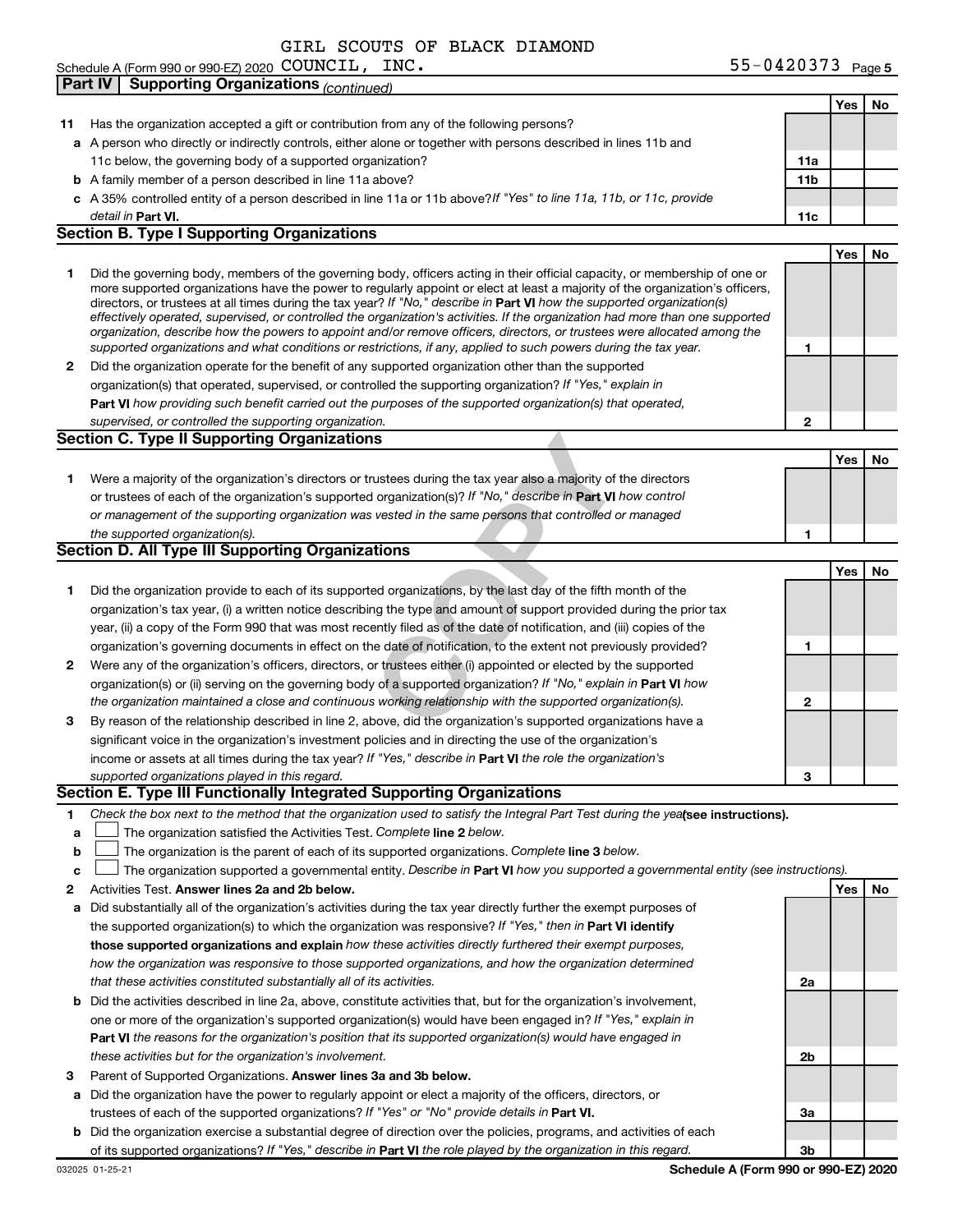## 1 **Letter See instructions.** Check here if the organization satisfied the Integral Part Test as a qualifying trust on Nov. 20, 1970 (*explain in* Part **VI**). See instructions. Schedule A (Form 990 or 990-EZ) 2020  $\mathtt{COUNTL}$ ,  $\mathtt{INC.}$   $\mathtt{S5-0420373}$   $_\mathtt{Page}$ All other Type III non-functionally integrated supporting organizations must complete Sections A through E. **Part V Type III Non-Functionally Integrated 509(a)(3) Supporting Organizations**

|              | Section A - Adjusted Net Income                                             |                | (A) Prior Year | (B) Current Year<br>(optional) |
|--------------|-----------------------------------------------------------------------------|----------------|----------------|--------------------------------|
| 1            | Net short-term capital gain                                                 | 1              |                |                                |
| 2            | Recoveries of prior-year distributions                                      | $\mathbf{2}$   |                |                                |
| 3            | Other gross income (see instructions)                                       | 3              |                |                                |
| 4            | Add lines 1 through 3.                                                      | 4              |                |                                |
| 5            | Depreciation and depletion                                                  | 5              |                |                                |
| 6            | Portion of operating expenses paid or incurred for production or            |                |                |                                |
|              | collection of gross income or for management, conservation, or              |                |                |                                |
|              | maintenance of property held for production of income (see instructions)    | 6              |                |                                |
| 7            | Other expenses (see instructions)                                           | $\overline{7}$ |                |                                |
| 8            | Adjusted Net Income (subtract lines 5, 6, and 7 from line 4)                | 8              |                |                                |
|              | <b>Section B - Minimum Asset Amount</b>                                     |                | (A) Prior Year | (B) Current Year<br>(optional) |
| 1            | Aggregate fair market value of all non-exempt-use assets (see               |                |                |                                |
|              | instructions for short tax year or assets held for part of year):           |                |                |                                |
|              | a Average monthly value of securities                                       | 1a             |                |                                |
|              | <b>b</b> Average monthly cash balances                                      | 1 <sub>b</sub> |                |                                |
|              | c Fair market value of other non-exempt-use assets                          | 1 <sub>c</sub> |                |                                |
|              | <b>d</b> Total (add lines 1a, 1b, and 1c)                                   | 1 <sub>d</sub> |                |                                |
|              | e Discount claimed for blockage or other factors                            |                |                |                                |
|              | (explain in detail in <b>Part VI</b> ):                                     |                |                |                                |
| 2            | Acquisition indebtedness applicable to non-exempt-use assets                | $\mathbf{2}$   |                |                                |
| 3            | Subtract line 2 from line 1d.                                               | 3              |                |                                |
| 4            | Cash deemed held for exempt use. Enter 0.015 of line 3 (for greater amount, |                |                |                                |
|              | see instructions).                                                          | 4              |                |                                |
| 5            | Net value of non-exempt-use assets (subtract line 4 from line 3)            | 5              |                |                                |
| 6            | Multiply line 5 by 0.035.                                                   | 6              |                |                                |
| 7            | Recoveries of prior-year distributions                                      | $\overline{7}$ |                |                                |
| 8            | Minimum Asset Amount (add line 7 to line 6)                                 | 8              |                |                                |
|              | <b>Section C - Distributable Amount</b>                                     |                |                | <b>Current Year</b>            |
| 1            | Adjusted net income for prior year (from Section A, line 8, column A)       | 1              |                |                                |
| $\mathbf{2}$ | Enter 0.85 of line 1.                                                       | $\overline{2}$ |                |                                |
| 3            | Minimum asset amount for prior year (from Section B, line 8, column A)      | 3              |                |                                |
| 4            | Enter greater of line 2 or line 3.                                          | 4              |                |                                |
| 5            | Income tax imposed in prior year                                            | 5              |                |                                |
| 6            | Distributable Amount. Subtract line 5 from line 4, unless subject to        |                |                |                                |
|              | emergency temporary reduction (see instructions).                           | 6              |                |                                |
|              |                                                                             |                |                |                                |

**7** Check here if the current year is the organization's first as a non-functionally integrated Type III supporting organization (see † instructions).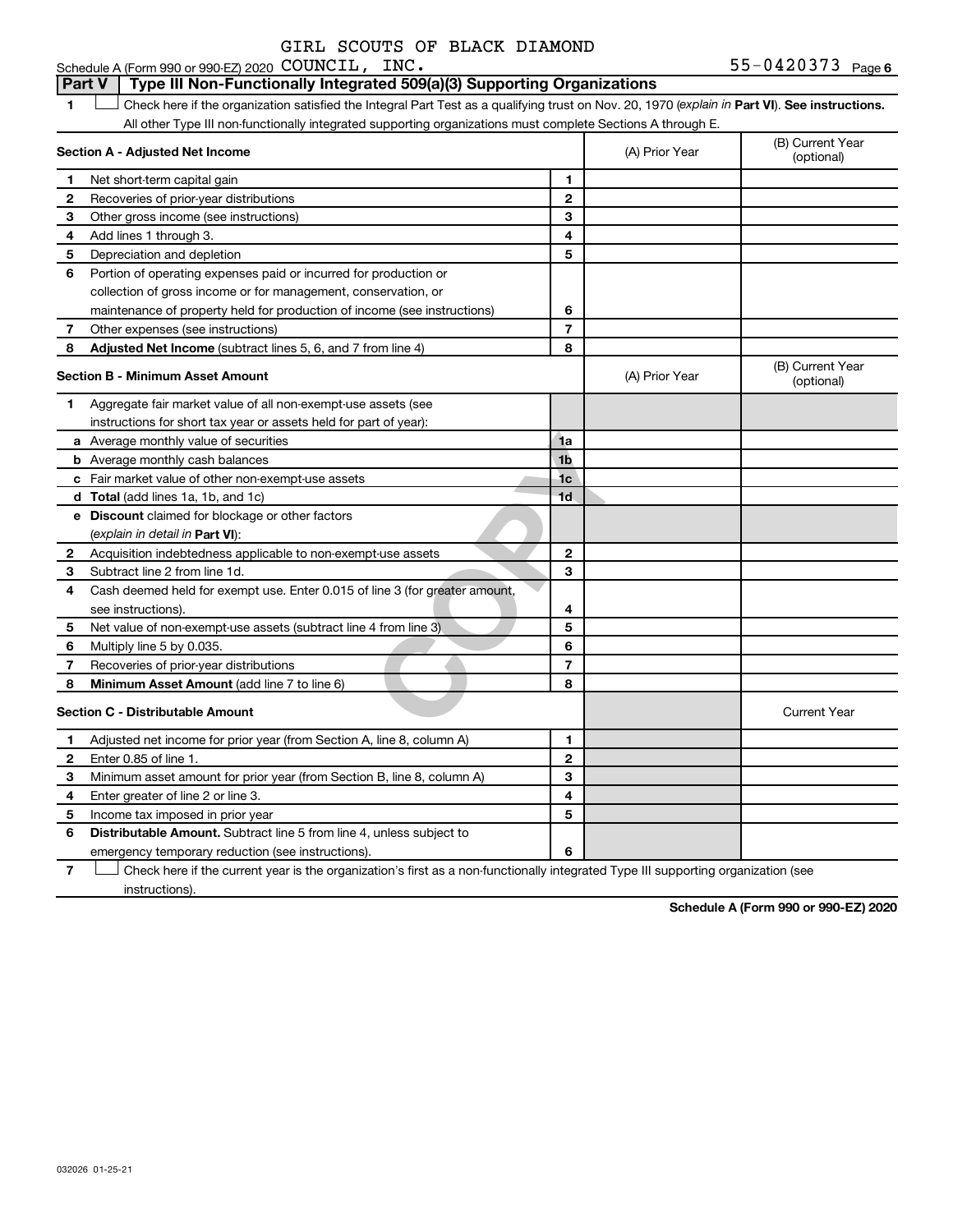|              | Schedule A (Form 990 or 990-EZ) 2020 COUNCIL, INC.                                              |                                    |                                               |    | 55-0420373 Page 7                                |
|--------------|-------------------------------------------------------------------------------------------------|------------------------------------|-----------------------------------------------|----|--------------------------------------------------|
| Part V       | Type III Non-Functionally Integrated 509(a)(3) Supporting Organizations (continued)             |                                    |                                               |    |                                                  |
|              | Section D - Distributions                                                                       |                                    |                                               |    | <b>Current Year</b>                              |
| 1            | Amounts paid to supported organizations to accomplish exempt purposes                           |                                    |                                               | 1  |                                                  |
| 2            | Amounts paid to perform activity that directly furthers exempt purposes of supported            |                                    |                                               |    |                                                  |
|              | organizations, in excess of income from activity                                                |                                    |                                               | 2  |                                                  |
| З            | Administrative expenses paid to accomplish exempt purposes of supported organizations           |                                    |                                               | З  |                                                  |
| 4            | Amounts paid to acquire exempt-use assets                                                       |                                    |                                               | 4  |                                                  |
| 5            | Qualified set-aside amounts (prior IRS approval required - provide details in Part VI)          |                                    |                                               | 5  |                                                  |
| 6            | Other distributions (describe in Part VI). See instructions.                                    |                                    |                                               | 6  |                                                  |
| 7            | Total annual distributions. Add lines 1 through 6.                                              |                                    |                                               | 7  |                                                  |
| 8            | Distributions to attentive supported organizations to which the organization is responsive      |                                    |                                               |    |                                                  |
|              | (provide details in Part VI). See instructions.                                                 |                                    |                                               | 8  |                                                  |
| 9            | Distributable amount for 2020 from Section C, line 6                                            |                                    |                                               | 9  |                                                  |
| 10           | Line 8 amount divided by line 9 amount                                                          |                                    |                                               | 10 |                                                  |
|              | <b>Section E - Distribution Allocations (see instructions)</b>                                  | (i)<br><b>Excess Distributions</b> | (ii)<br><b>Underdistributions</b><br>Pre-2020 |    | (iii)<br><b>Distributable</b><br>Amount for 2020 |
| 1            | Distributable amount for 2020 from Section C, line 6                                            |                                    |                                               |    |                                                  |
| 2            | Underdistributions, if any, for years prior to 2020 (reason-                                    |                                    |                                               |    |                                                  |
|              | able cause required - explain in Part VI). See instructions.                                    |                                    |                                               |    |                                                  |
| 3            | Excess distributions carryover, if any, to 2020                                                 |                                    |                                               |    |                                                  |
|              | <b>a</b> From 2015                                                                              |                                    |                                               |    |                                                  |
|              | $b$ From 2016                                                                                   |                                    |                                               |    |                                                  |
|              | c From 2017                                                                                     |                                    |                                               |    |                                                  |
|              | <b>d</b> From 2018                                                                              |                                    |                                               |    |                                                  |
|              | e From 2019                                                                                     |                                    |                                               |    |                                                  |
|              | f Total of lines 3a through 3e                                                                  |                                    |                                               |    |                                                  |
|              | g Applied to underdistributions of prior years                                                  |                                    |                                               |    |                                                  |
|              | h Applied to 2020 distributable amount                                                          |                                    |                                               |    |                                                  |
| Î.           | Carryover from 2015 not applied (see instructions)                                              |                                    |                                               |    |                                                  |
|              | Remainder. Subtract lines 3g, 3h, and 3i from line 3f.                                          |                                    |                                               |    |                                                  |
| 4            | Distributions for 2020 from Section D,<br>\$                                                    |                                    |                                               |    |                                                  |
|              | line $7:$                                                                                       |                                    |                                               |    |                                                  |
|              | a Applied to underdistributions of prior years<br><b>b</b> Applied to 2020 distributable amount |                                    |                                               |    |                                                  |
|              | <b>c</b> Remainder. Subtract lines 4a and 4b from line 4.                                       |                                    |                                               |    |                                                  |
| 5            | Remaining underdistributions for years prior to 2020, if                                        |                                    |                                               |    |                                                  |
|              | any. Subtract lines 3g and 4a from line 2. For result greater                                   |                                    |                                               |    |                                                  |
|              | than zero, explain in Part VI. See instructions.                                                |                                    |                                               |    |                                                  |
| 6            | Remaining underdistributions for 2020. Subtract lines 3h                                        |                                    |                                               |    |                                                  |
|              | and 4b from line 1. For result greater than zero, explain in                                    |                                    |                                               |    |                                                  |
|              | Part VI. See instructions.                                                                      |                                    |                                               |    |                                                  |
| $\mathbf{7}$ | Excess distributions carryover to 2021. Add lines 3j                                            |                                    |                                               |    |                                                  |
|              | and 4c.                                                                                         |                                    |                                               |    |                                                  |
| 8            | Breakdown of line 7:                                                                            |                                    |                                               |    |                                                  |
|              | a Excess from 2016                                                                              |                                    |                                               |    |                                                  |
|              | <b>b</b> Excess from 2017                                                                       |                                    |                                               |    |                                                  |
|              | c Excess from 2018                                                                              |                                    |                                               |    |                                                  |
|              | d Excess from 2019                                                                              |                                    |                                               |    |                                                  |
|              | e Excess from 2020                                                                              |                                    |                                               |    |                                                  |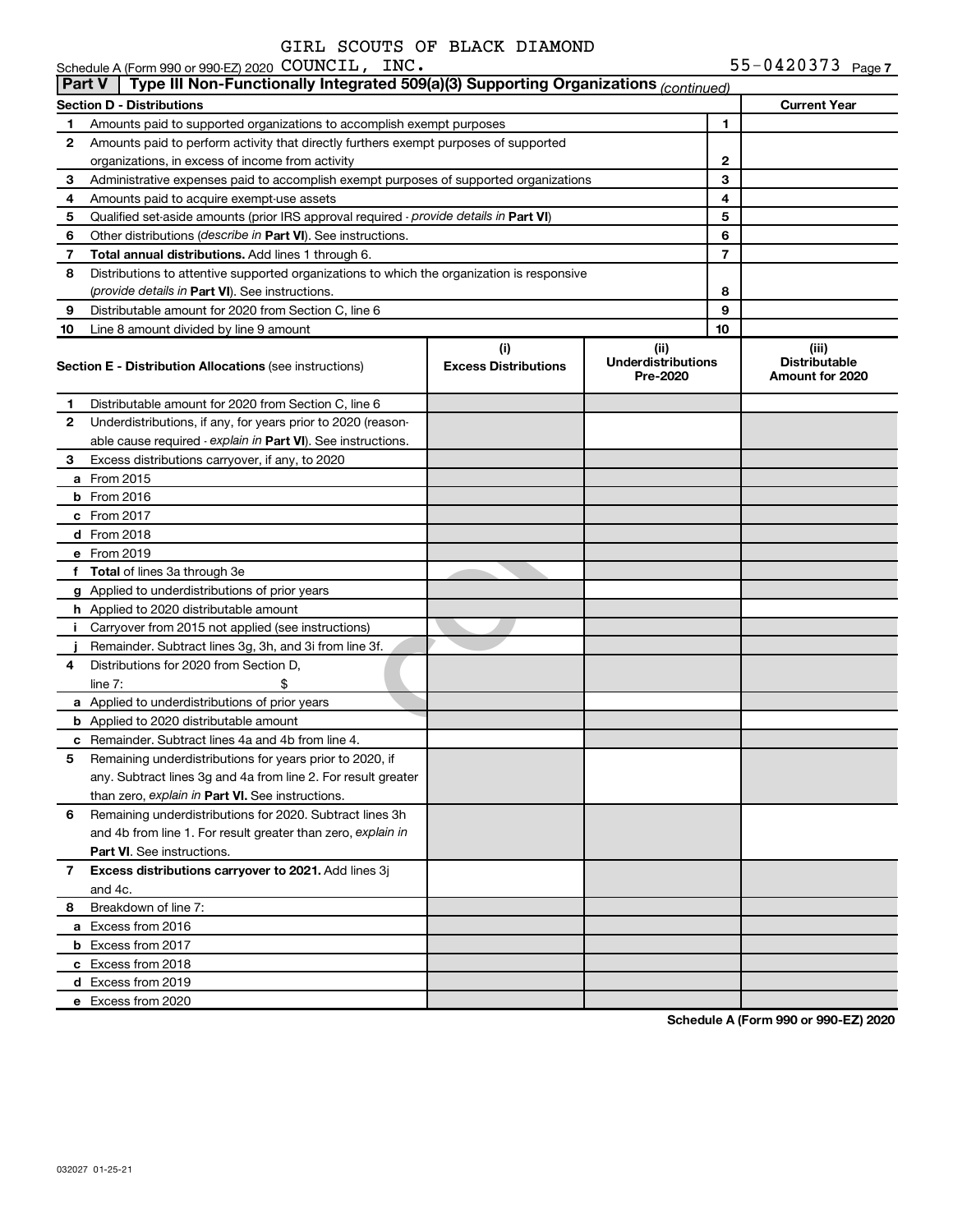|                                                                          |  |  | GIRL SCOUTS OF BLACK DIAMOND |
|--------------------------------------------------------------------------|--|--|------------------------------|
| Schedule A (Form 990 or 990-EZ) 2020 $\texttt{COUNTL}$ , $\texttt{INC.}$ |  |  |                              |

Part VI | Supplemental Information. Provide the explanations required by Part II, line 10; Part II, line 17a or 17b; Part III, line 12; Part IV, Section A, lines 1, 2, 3b, 3c, 4b, 4c, 5a, 6, 9a, 9b, 9c, 11a, 11b, and 11c; Part IV, Section B, lines 1 and 2; Part IV, Section C, line 1; Part IV, Section D, lines 2 and 3; Part IV, Section E, lines 1c, 2a, 2b, 3a, and 3b; Part V, line 1; Part V, Section B, line 1e; Part V, Section D, lines 5, 6, and 8; and Part V, Section E, lines 2, 5, and 6. Also complete this part for any additional information. (See instructions.)

PART III, SECTION A & SECTION B, CALENDAR YEAR HEADINGS

THE CURRENT YEAR REPORTED ON PART III, SECTION A & B, IS FOR FISCAL

YEAR OF OCTOBER 1, 2020 TO SEPTEMBER 30, 2021 AND IS REPORTED UNDER THE

COLUMN HEADING OF 2020. THE FIRST OF THE FOUR PRIOR TAX YEARS REPORTED

IS FISCAL YEAR OCTOBER 1, 2019 TO SEPTEMBER 30, 2020 AND IS REPORTED

UNDER THE COLUMN HEADING 2019. THE SECOND OF THE FOUR PRIOR TAX YEARS

REPORTED IS A FISCAL YEAR OCTOBER 1, 2018 TO SEPTEMBER 30, 2019 AND IS

ADING OF 2018. THE THIRD ON THE THIRD ON THE COLUMN HEADING OF 2017.<br>
THE COLUMN HEADING OF 2017.<br>

ORTED IS A FISCAL YEAR OCTO<br>

PORTED UNDER THE COLUMN HEA REPORTED UNDER THE COLUMN HEADING OF 2018. THE THIRD OF THE FOUR PRIOR

TAX YEARS REPORTED IS IS A FISCAL YEAR OCTOBER 1, 2017 TO SEPTEMBER 30,

2018 AND IS REPORTED UNDER THE COLUMN HEADING OF 2017. THE FOURTH OF

THE FOUR PRIOR TAX YEARS REPORTED IS A FISCAL YEAR OCTOBER 1, 2016 TO

SEPTEMBER 30, 2017 AND IS REPORTED UNDER THE COLUMN HEADING OF 2016.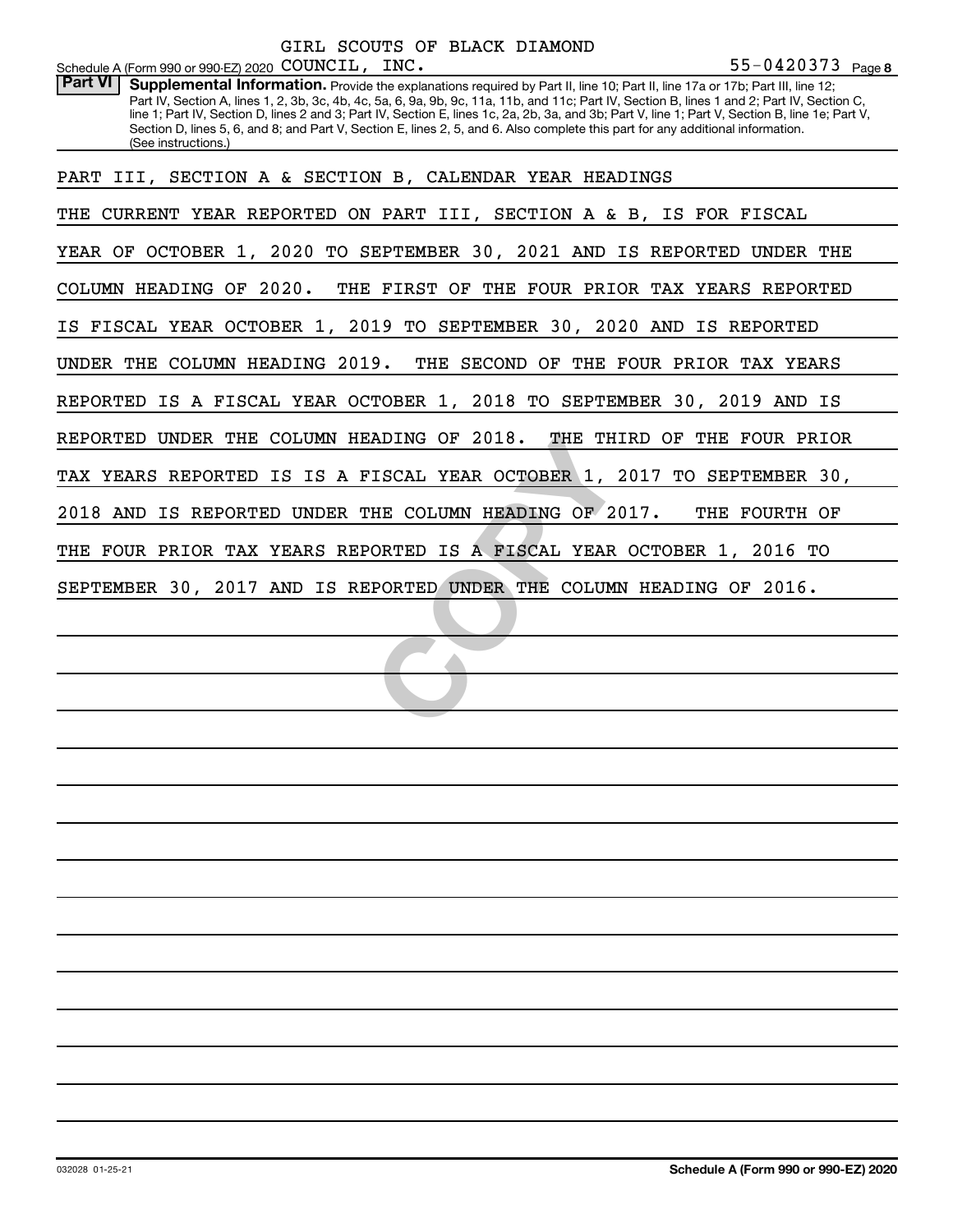| <b>Schedule B</b>   |  |
|---------------------|--|
| $ICrm$ 000 000 $E7$ |  |

#### Department of the Treasury Internal Revenue Service **(Form 990, 990-EZ,**

# **Schedule of Contributors**

**or 990-PF) | Attach to Form 990, Form 990-EZ, or Form 990-PF. | Go to www.irs.gov/Form990 for the latest information.** OMB No. 1545-0047

**2020**

**Employer identification number**

|                                       | GIRL SCOUTS OF BLACK DIAMOND<br>COUNCIL, INC.                             | 55-0420373 |
|---------------------------------------|---------------------------------------------------------------------------|------------|
| <b>Organization type (check one):</b> |                                                                           |            |
| Filers of:                            | Section:                                                                  |            |
| Form 990 or 990-EZ                    | $\boxed{\mathbf{X}}$ 501(c)( 3) (enter number) organization               |            |
|                                       | 4947(a)(1) nonexempt charitable trust not treated as a private foundation |            |

|  |  |  | 527 political organization |
|--|--|--|----------------------------|
|--|--|--|----------------------------|

Form 990-PF  $\Box$  501(c)(3) exempt private foundation  $\Box$ 

> 4947(a)(1) nonexempt charitable trust treated as a private foundation  $\Box$

501(c)(3) taxable private foundation  $\Box$ 

Check if your organization is covered by the General Rule or a Special Rule. **Note:**  Only a section 501(c)(7), (8), or (10) organization can check boxes for both the General Rule and a Special Rule. See instructions.

### **General Rule**

[X] For an organization filing Form 990, 990-EZ, or 990-PF that received, during the year, contributions totaling \$5,000 or more (in money or property) from any one contributor. Complete Parts I and II. See instructions for determining a contributor's total contributions.

### **Special Rules**

 $\Box$ 

ate foundation<br> **COPY COPY THEOTE:**<br>
The General Rule and a Special<br>
By the General Rule and a Special<br>
Parts I and II. See instructions for determining a contributions<br>
COPY COPY COPY COPY THEOTER (3)<br>
COPY COPY COPY COPY any one contributor, during the year, total contributions of the greater of (1) \$5,000; or (2) 2% of the amount on (i) Form 990, Part VIII, line 1h; For an organization described in section 501(c)(3) filing Form 990 or 990-EZ that met the 33 1/3% support test of the regulations under sections 509(a)(1) and 170(b)(1)(A)(vi), that checked Schedule A (Form 990 or 990-EZ), Part II, line 13, 16a, or 16b, and that received from or (ii) Form 990-EZ, line 1. Complete Parts I and II.  $\Box$ 

For an organization described in section 501(c)(7), (8), or (10) filing Form 990 or 990-EZ that received from any one contributor, during the year, total contributions of more than \$1,000 exclusively for religious, charitable, scientific, literary, or educational purposes, or for the prevention of cruelty to children or animals. Complete Parts I (entering "N/A" in column (b) instead of the contributor name and address), II, and III.  $\Box$ 

purpose. Don't complete any of the parts unless the General Rule applies to this organization because it received nonexclusively year, contributions exclusively for religious, charitable, etc., purposes, but no such contributions totaled more than \$1,000. If this box is checked, enter here the total contributions that were received during the year for an exclusively religious, charitable, etc., For an organization described in section 501(c)(7), (8), or (10) filing Form 990 or 990-EZ that received from any one contributor, during the religious, charitable, etc., contributions totaling \$5,000 or more during the year  $~\ldots\ldots\ldots\ldots\ldots\ldots\ldots\ldots\ldots\blacktriangleright~$ \$

**Caution:**  An organization that isn't covered by the General Rule and/or the Special Rules doesn't file Schedule B (Form 990, 990-EZ, or 990-PF),  **must** but it answer "No" on Part IV, line 2, of its Form 990; or check the box on line H of its Form 990-EZ or on its Form 990-PF, Part I, line 2, to certify that it doesn't meet the filing requirements of Schedule B (Form 990, 990-EZ, or 990-PF).

**For Paperwork Reduction Act Notice, see the instructions for Form 990, 990-EZ, or 990-PF. Schedule B (Form 990, 990-EZ, or 990-PF) (2020)** LHA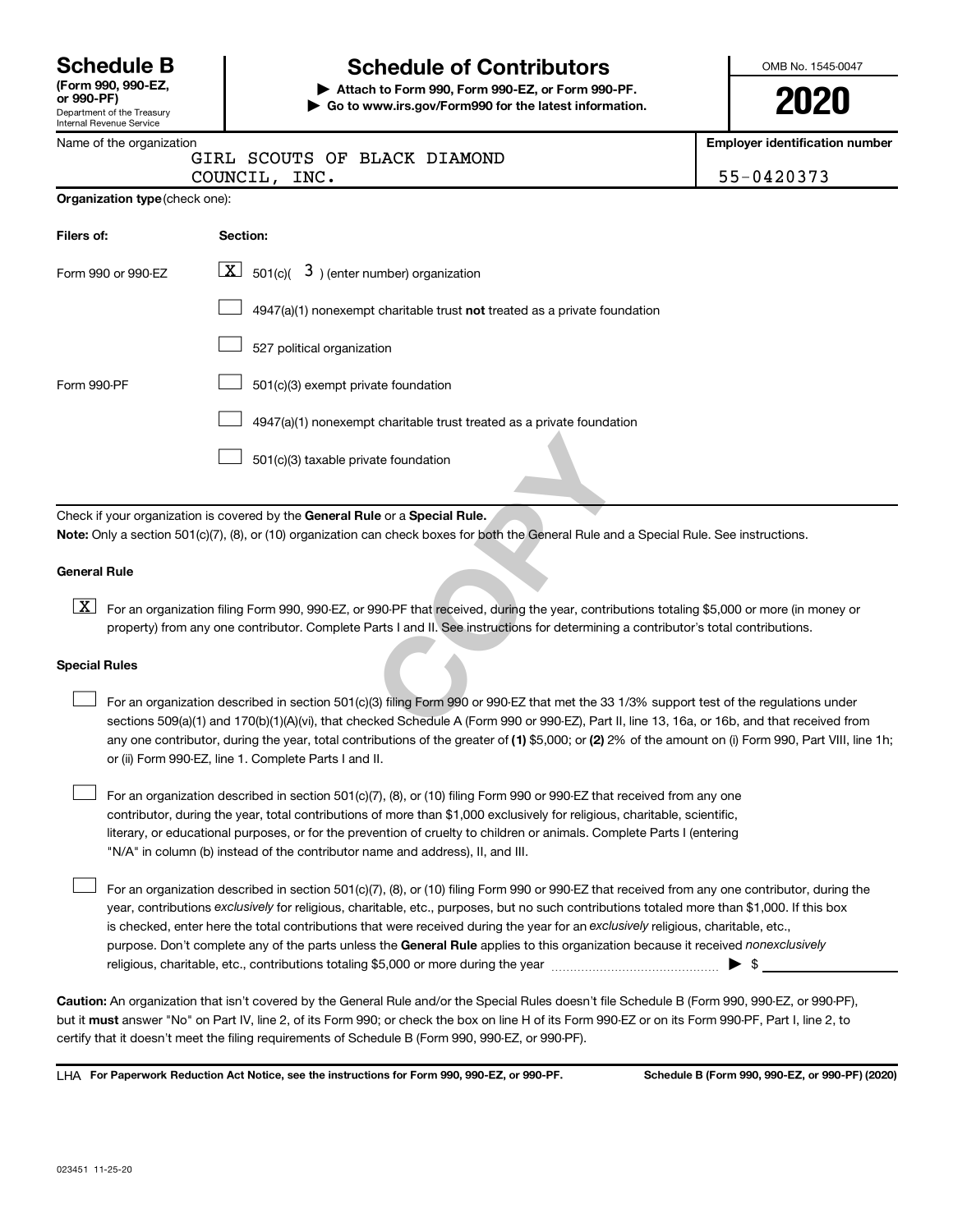### Schedule B (Form 990, 990-EZ, or 990-PF) (2020)

Name of organization

GIRL SCOUTS OF BLACK DIAMOND COUNCIL, INC. 55-0420373

| Part I           | <b>Contributors</b> (see instructions). Use duplicate copies of Part I if additional space is needed. |                                   |                                                                                                                    |
|------------------|-------------------------------------------------------------------------------------------------------|-----------------------------------|--------------------------------------------------------------------------------------------------------------------|
| (a)<br>No.       | (b)<br>Name, address, and ZIP + 4                                                                     | (c)<br><b>Total contributions</b> | (d)<br>Type of contribution                                                                                        |
| 1                | DAYWOOD FOUNDATION<br>CHASE TOWER SUITE 1500<br>CHARLESTON, WV 25301                                  | 13,000.<br>\$                     | $\overline{\mathbf{X}}$<br>Person<br>Pavroll<br><b>Noncash</b><br>(Complete Part II for<br>noncash contributions.) |
| (a)<br>No.       | (b)<br>Name, address, and ZIP + 4                                                                     | (c)<br><b>Total contributions</b> | (d)<br>Type of contribution                                                                                        |
| $\boldsymbol{2}$ | TRUIST WEST VIRGINIA FOUNDATION<br>300 SUMMERS STREET, 3RD FLOOR<br>CHARLESTON, WV 25301              | 7,500.<br>\$                      | $\overline{\mathbf{X}}$<br>Person<br>Payroll<br><b>Noncash</b><br>(Complete Part II for<br>noncash contributions.) |
| (a)<br>No.       | (b)<br>Name, address, and ZIP + 4                                                                     | (c)<br><b>Total contributions</b> | (d)<br>Type of contribution                                                                                        |
| 3                | CECIL I.WALKER CHARITABLE TRUST<br>152 PRESIDIO POINTE<br>CHARLESTON, WV 25313                        | 25,000.<br>\$                     | $\overline{\text{X}}$<br>Person<br>Payroll<br><b>Noncash</b><br>(Complete Part II for<br>noncash contributions.)   |
| (a)<br>No.       | (b)<br>Name, address, and ZIP + 4                                                                     | (c)<br><b>Total contributions</b> | (d)<br>Type of contribution                                                                                        |
| 4                | JOHN MCCUSKEY<br>10 ABNEY CIRCLE<br>CHARLESTON, WV 25314                                              | 15,000.<br>\$                     | $\mathbf{X}$<br>Person<br>Payroll<br><b>Noncash</b><br>(Complete Part II for<br>noncash contributions.)            |
| (a)<br>No.       | (b)<br>Name, address, and ZIP + 4                                                                     | (c)<br><b>Total contributions</b> | (d)<br>Type of contribution                                                                                        |
| 5                | BETTY KLINGENSMITH<br>4141 N. ROCKTON ROAD<br>ROCKFORD, IL 61103                                      | 5,000.<br>\$                      | x<br>Person<br>Payroll<br><b>Noncash</b><br>(Complete Part II for<br>noncash contributions.)                       |
| (a)<br>No.       | (b)<br>Name, address, and ZIP + 4                                                                     | (c)<br><b>Total contributions</b> | (d)<br>Type of contribution                                                                                        |
| 6                | WORTHINGTON BENEDUM<br>THE CLAUDE<br>FOUNDATION<br>223 4TH AVENUE SUITE 1400<br>PITTSBURGH, PA 15222  | 125,000.<br>\$                    | $\overline{\text{X}}$<br>Person<br>Payroll<br><b>Noncash</b><br>(Complete Part II for<br>noncash contributions.)   |

023452 11-25-20 **Schedule B (Form 990, 990-EZ, or 990-PF) (2020)**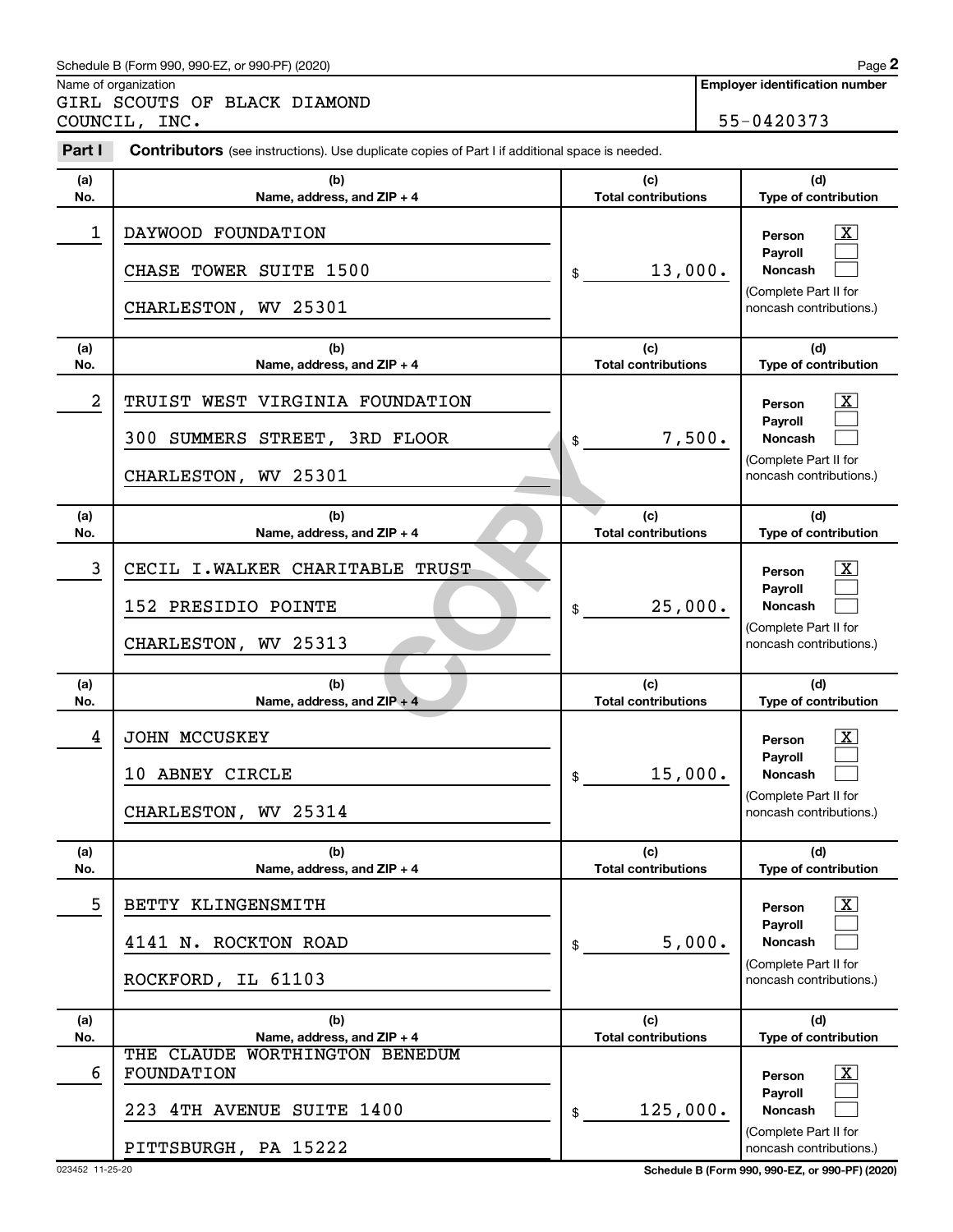### Schedule B (Form 990, 990-EZ, or 990-PF) (2020)

Name of organization

GIRL SCOUTS OF BLACK DIAMOND COUNCIL, INC. 55-0420373

| Part I     | <b>Contributors</b> (see instructions). Use duplicate copies of Part I if additional space is needed. |                                   |                                                                                                                 |
|------------|-------------------------------------------------------------------------------------------------------|-----------------------------------|-----------------------------------------------------------------------------------------------------------------|
| (a)<br>No. | (b)<br>Name, address, and ZIP + 4                                                                     | (c)<br><b>Total contributions</b> | (d)<br>Type of contribution                                                                                     |
| 7          | MICHAEL AND ELIZABETH D. WALKER<br>85 ANCHORS CV<br>CHARLESTON, WV 25302                              | \$<br>5,000.                      | $\boxed{\textbf{X}}$<br>Person<br>Payroll<br><b>Noncash</b><br>(Complete Part II for<br>noncash contributions.) |
| (a)<br>No. | (b)<br>Name, address, and ZIP + 4                                                                     | (c)<br><b>Total contributions</b> | (d)<br>Type of contribution                                                                                     |
| 8          | THE ANTERO FOUNDATION<br>1615 WYNKOOP STREET<br>DENVER, CO 80202                                      | \$<br>5,000.                      | $\boxed{\textbf{X}}$<br>Person<br>Payroll<br><b>Noncash</b><br>(Complete Part II for<br>noncash contributions.) |
| (a)<br>No. | (b)<br>Name, address, and ZIP + 4                                                                     | (c)<br><b>Total contributions</b> | (d)<br>Type of contribution                                                                                     |
| 9          | KATHLEEN ELLIS<br>PO BOX 969<br>CHAPMANVILLE, WV 25508                                                | \$<br>5,000.                      | $\boxed{\textbf{X}}$<br>Person<br>Payroll<br><b>Noncash</b><br>(Complete Part II for<br>noncash contributions.) |
| (a)<br>No. | (b)<br>Name, address, and ZIP + 4                                                                     | (c)<br><b>Total contributions</b> | (d)<br>Type of contribution                                                                                     |
| 10         | <b>ALICE FOGLESONG</b><br>265<br>KENWOOD ROAD<br>26372<br>HORNER,<br>WV                               | \$<br>32,960.                     | $\boxed{\textbf{X}}$<br>Person<br>Payroll<br><b>Noncash</b><br>(Complete Part II for<br>noncash contributions.) |
| (a)<br>No. | (b)<br>Name, address, and ZIP + 4                                                                     | (c)<br><b>Total contributions</b> | (d)<br>Type of contribution                                                                                     |
| 11         | GSUSA<br>WALMART MATCH<br>FIFTH AVENUE<br>420<br>NEW YORK, NY 10018                                   | \$<br>12, 202.                    | $\mathbf{X}$<br>Person<br>Payroll<br>Noncash<br>(Complete Part II for<br>noncash contributions.)                |
| (a)<br>No. | (b)<br>Name, address, and ZIP + 4                                                                     | (c)<br><b>Total contributions</b> | (d)<br>Type of contribution                                                                                     |
| 12         | <b>ENERGY</b><br>TС<br>700 LOUISIANA STREET<br>HOUSTON, TX 77002                                      | \$<br>7,000.                      | $\boxed{\text{X}}$<br>Person<br>Payroll<br>Noncash<br>(Complete Part II for<br>noncash contributions.)          |

023452 11-25-20 **Schedule B (Form 990, 990-EZ, or 990-PF) (2020)**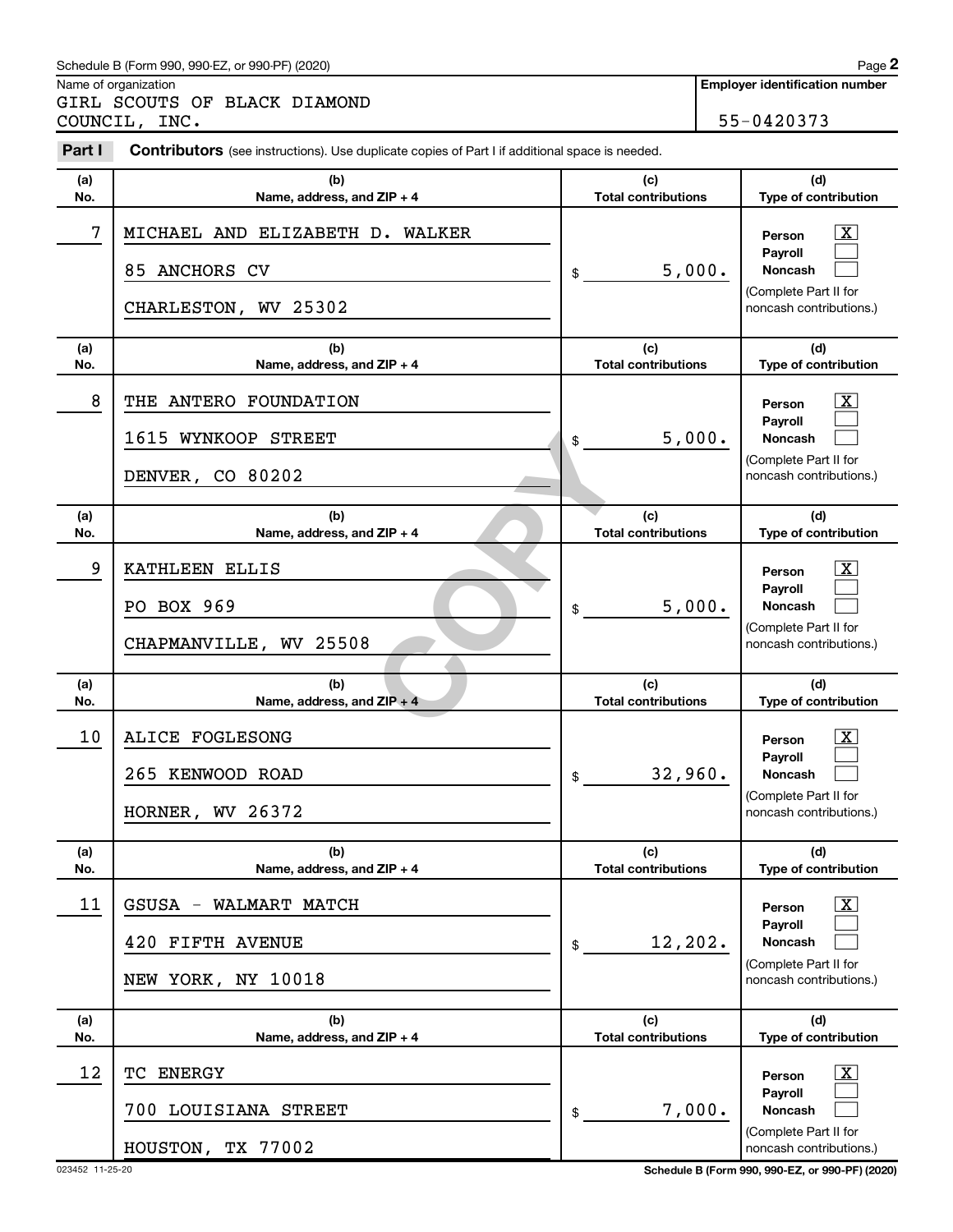# Schedule B (Form 990, 990-EZ, or 990-PF) (2020) Name of organization

Page 2 Employer identification number GIRL SCOUTS OF BLACK DIAMOND

COUNCIL, INC.

\*\*-\*\*\*0373

| Part I         | <b>Contributors</b> (see instructions). Use duplicate copies of Part I if additional space is needed. |                                   | **-***0373                                                                                                         |
|----------------|-------------------------------------------------------------------------------------------------------|-----------------------------------|--------------------------------------------------------------------------------------------------------------------|
| (a)<br>No.     | (b)<br>Name, address, and ZIP + 4                                                                     | (c)<br><b>Total contributions</b> | (d)<br>Type of contribution                                                                                        |
| 13<br>(a)      | ELAINE P. OLIVER<br>349 BAKER LN<br>CHARLESTON, WV 25302                                              | \$<br>5,000.                      | $\boxed{\textbf{X}}$<br>Person<br>Payroll<br>Noncash<br>(Complete Part II for<br>noncash contributions.)           |
| No.            | (b)<br>Name, address, and ZIP + 4                                                                     | (c)<br><b>Total contributions</b> | (d)<br>Type of contribution                                                                                        |
| 14<br>(a)      | AEP FOUNDATION<br>1 RIVERSIDE PLZ<br>COLUMBUS, OH 43215                                               | 25,000.<br>\$                     | $\overline{\mathbf{X}}$<br>Person<br>Payroll<br>Noncash<br>(Complete Part II for<br>noncash contributions.)        |
| No.<br>15      | (b)<br>Name, address, and ZIP + 4<br>U.S. DEPARTMENT OF HEALTH AND HUMAN                              | (c)<br><b>Total contributions</b> | (d)<br>Type of contribution                                                                                        |
| (a)            | <b>SERVICES</b><br>200<br>INDEPENDENCE AVENUE, SW<br>WASHINGTON, DC 20201                             | 735,000.<br>\$                    | $\overline{\mathbf{x}}$<br>Person<br>Payroll<br><b>Noncash</b><br>(Complete Part II for<br>noncash contributions.) |
| No.            | (b)<br>Name, address, and ZIP + 4                                                                     | (c)<br><b>Total contributions</b> | (d)<br>Type of contribution                                                                                        |
| (a)            |                                                                                                       | \$                                | Person<br>Payroll<br>Noncash<br>(Complete Part II for<br>noncash contributions.)                                   |
| No.            | (b)<br>Name, address, and ZIP + 4                                                                     | (c)<br><b>Total contributions</b> | (d)<br>Type of contribution                                                                                        |
| (a)            |                                                                                                       | \$                                | Person<br>Payroll<br>Noncash<br>(Complete Part II for<br>noncash contributions.)                                   |
| No.            | (b)<br>Name, address, and ZIP + 4                                                                     | (c)<br><b>Total contributions</b> | (d)<br>Type of contribution                                                                                        |
| 23452 11-25-20 |                                                                                                       | \$                                | Person<br>Payroll<br>Noncash<br>(Complete Part II for<br>noncash contributions.)                                   |

Schedule B (Form 990, 990-EZ, or 990-PF) (2020)

 $\overline{023}$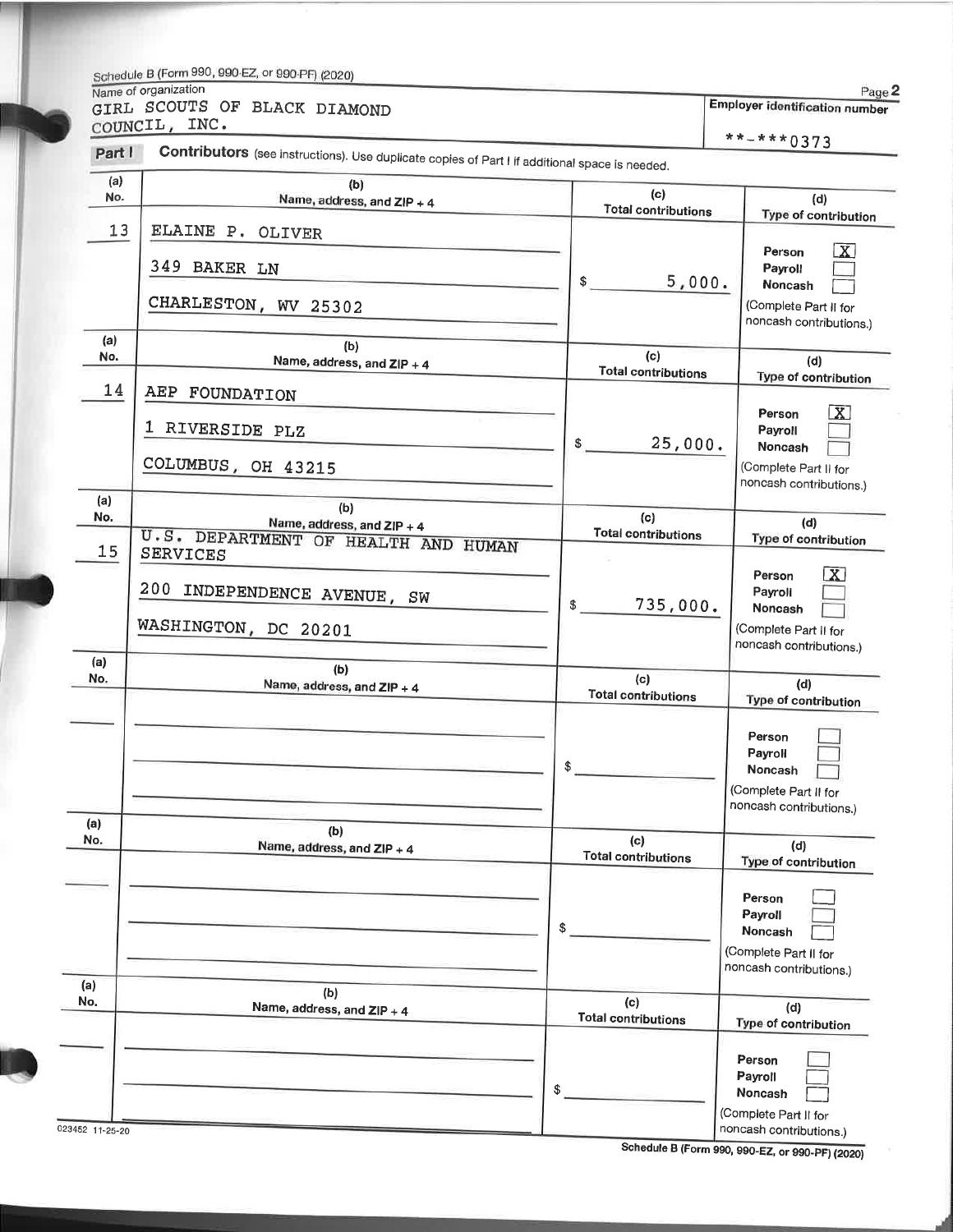|                              | Schedule B (Form 990, 990-EZ, or 990-PF) (2020)                                                     |                                                 | Page 3                                |
|------------------------------|-----------------------------------------------------------------------------------------------------|-------------------------------------------------|---------------------------------------|
|                              | Name of organization<br>GIRL SCOUTS OF BLACK DIAMOND                                                |                                                 | <b>Employer identification number</b> |
|                              | COUNCIL, INC.                                                                                       |                                                 | 55-0420373                            |
| Part II                      | Noncash Property (see instructions). Use duplicate copies of Part II if additional space is needed. |                                                 |                                       |
| (a)<br>No.<br>from<br>Part I | (b)<br>Description of noncash property given                                                        | (c)<br>FMV (or estimate)<br>(See instructions.) | (d)<br>Date received                  |
|                              |                                                                                                     | $\frac{1}{2}$                                   |                                       |
| (a)<br>No.<br>from<br>Part I | (b)<br>Description of noncash property given                                                        | (c)<br>FMV (or estimate)<br>(See instructions.) | (d)<br>Date received                  |
|                              |                                                                                                     | \$                                              |                                       |
| (a)<br>No.<br>from<br>Part I | (b)<br>Description of noncash property given                                                        | (c)<br>FMV (or estimate)<br>(See instructions.) | (d)<br>Date received                  |
|                              |                                                                                                     | $\frac{1}{2}$                                   |                                       |
| (a)<br>No.<br>from<br>Part I | (b)<br>Description of noncash property given                                                        | (c)<br>FMV (or estimate)<br>(See instructions.) | (d)<br>Date received                  |
|                              |                                                                                                     | \$                                              |                                       |
| (a)<br>No.<br>from<br>Part I | (b)<br>Description of noncash property given                                                        | (c)<br>FMV (or estimate)<br>(See instructions.) | (d)<br>Date received                  |
|                              |                                                                                                     | \$                                              |                                       |
| (a)<br>No.<br>from<br>Part I | (b)<br>Description of noncash property given                                                        | (c)<br>FMV (or estimate)<br>(See instructions.) | (d)<br>Date received                  |
|                              |                                                                                                     | \$                                              |                                       |

023453 11-25-20 **Schedule B (Form 990, 990-EZ, or 990-PF) (2020)**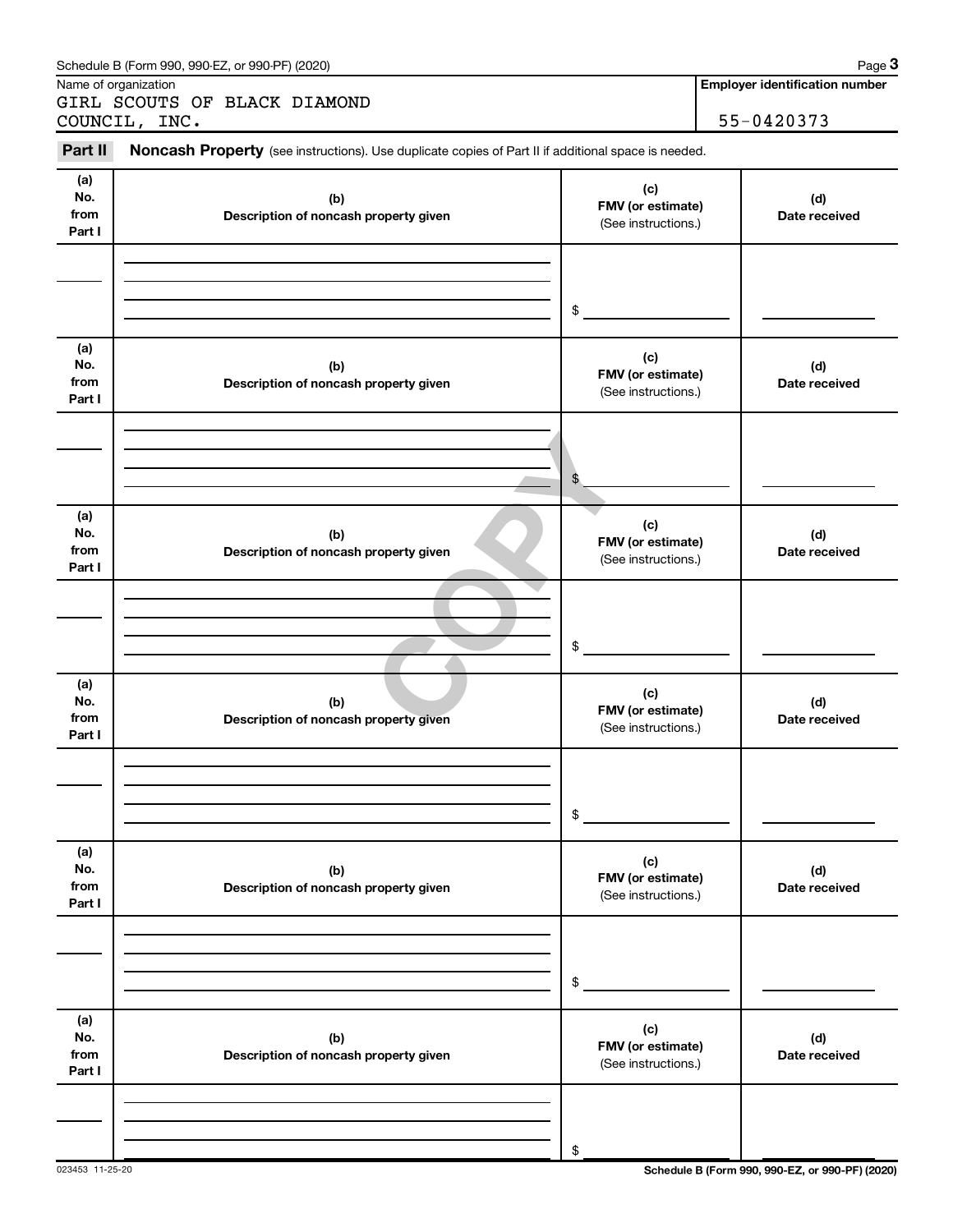|                 | Schedule B (Form 990, 990-EZ, or 990-PF) (2020)                                                                                                          |                      | Page 4                                                                                                                                                         |
|-----------------|----------------------------------------------------------------------------------------------------------------------------------------------------------|----------------------|----------------------------------------------------------------------------------------------------------------------------------------------------------------|
|                 | Name of organization                                                                                                                                     |                      | <b>Employer identification number</b>                                                                                                                          |
|                 | GIRL SCOUTS OF BLACK DIAMOND                                                                                                                             |                      |                                                                                                                                                                |
|                 | COUNCIL, INC.                                                                                                                                            |                      | 55-0420373                                                                                                                                                     |
| Part III        | from any one contributor. Complete columns (a) through (e) and the following line entry. For organizations                                               |                      | Exclusively religious, charitable, etc., contributions to organizations described in section 501(c)(7), (8), or (10) that total more than \$1,000 for the year |
|                 | completing Part III, enter the total of exclusively religious, charitable, etc., contributions of \$1,000 or less for the year. (Enter this info. once.) |                      |                                                                                                                                                                |
|                 | Use duplicate copies of Part III if additional space is needed.                                                                                          |                      |                                                                                                                                                                |
| (a) No.<br>from | (b) Purpose of gift                                                                                                                                      | (c) Use of gift      | (d) Description of how gift is held                                                                                                                            |
| Part I          |                                                                                                                                                          |                      |                                                                                                                                                                |
|                 |                                                                                                                                                          |                      |                                                                                                                                                                |
|                 |                                                                                                                                                          |                      |                                                                                                                                                                |
|                 |                                                                                                                                                          |                      |                                                                                                                                                                |
|                 |                                                                                                                                                          |                      |                                                                                                                                                                |
|                 |                                                                                                                                                          | (e) Transfer of gift |                                                                                                                                                                |
|                 |                                                                                                                                                          |                      |                                                                                                                                                                |
|                 | Transferee's name, address, and ZIP + 4                                                                                                                  |                      | Relationship of transferor to transferee                                                                                                                       |
|                 |                                                                                                                                                          |                      |                                                                                                                                                                |
|                 |                                                                                                                                                          |                      |                                                                                                                                                                |
|                 |                                                                                                                                                          |                      |                                                                                                                                                                |
| (a) No.         |                                                                                                                                                          |                      |                                                                                                                                                                |
| from<br>Part I  | (b) Purpose of gift                                                                                                                                      | (c) Use of gift      | (d) Description of how gift is held                                                                                                                            |
|                 |                                                                                                                                                          |                      |                                                                                                                                                                |
|                 |                                                                                                                                                          |                      |                                                                                                                                                                |
|                 |                                                                                                                                                          |                      |                                                                                                                                                                |
|                 |                                                                                                                                                          |                      |                                                                                                                                                                |
|                 |                                                                                                                                                          | (e) Transfer of gift |                                                                                                                                                                |
|                 |                                                                                                                                                          |                      |                                                                                                                                                                |
|                 | Transferee's name, address, and ZIP + 4                                                                                                                  |                      | Relationship of transferor to transferee                                                                                                                       |
|                 |                                                                                                                                                          |                      |                                                                                                                                                                |
|                 |                                                                                                                                                          |                      |                                                                                                                                                                |
|                 |                                                                                                                                                          |                      |                                                                                                                                                                |
| (a) No.         |                                                                                                                                                          |                      |                                                                                                                                                                |
| from<br>Part I  | (b) Purpose of gift                                                                                                                                      | (c) Use of gift      | (d) Description of how gift is held                                                                                                                            |
|                 |                                                                                                                                                          |                      |                                                                                                                                                                |
|                 |                                                                                                                                                          |                      |                                                                                                                                                                |
|                 |                                                                                                                                                          |                      |                                                                                                                                                                |
|                 |                                                                                                                                                          |                      |                                                                                                                                                                |
|                 |                                                                                                                                                          | (e) Transfer of gift |                                                                                                                                                                |
|                 |                                                                                                                                                          |                      |                                                                                                                                                                |
|                 | Transferee's name, address, and ZIP + 4                                                                                                                  |                      | Relationship of transferor to transferee                                                                                                                       |
|                 |                                                                                                                                                          |                      |                                                                                                                                                                |
|                 |                                                                                                                                                          |                      |                                                                                                                                                                |
|                 |                                                                                                                                                          |                      |                                                                                                                                                                |
|                 |                                                                                                                                                          |                      |                                                                                                                                                                |
| (a) No.<br>from | (b) Purpose of gift                                                                                                                                      | (c) Use of gift      | (d) Description of how gift is held                                                                                                                            |
| Part I          |                                                                                                                                                          |                      |                                                                                                                                                                |
|                 |                                                                                                                                                          |                      |                                                                                                                                                                |
|                 |                                                                                                                                                          |                      |                                                                                                                                                                |
|                 |                                                                                                                                                          |                      |                                                                                                                                                                |
|                 |                                                                                                                                                          | (e) Transfer of gift |                                                                                                                                                                |
|                 |                                                                                                                                                          |                      |                                                                                                                                                                |
|                 | Transferee's name, address, and ZIP + 4                                                                                                                  |                      | Relationship of transferor to transferee                                                                                                                       |
|                 |                                                                                                                                                          |                      |                                                                                                                                                                |
|                 |                                                                                                                                                          |                      |                                                                                                                                                                |
|                 |                                                                                                                                                          |                      |                                                                                                                                                                |
|                 |                                                                                                                                                          |                      |                                                                                                                                                                |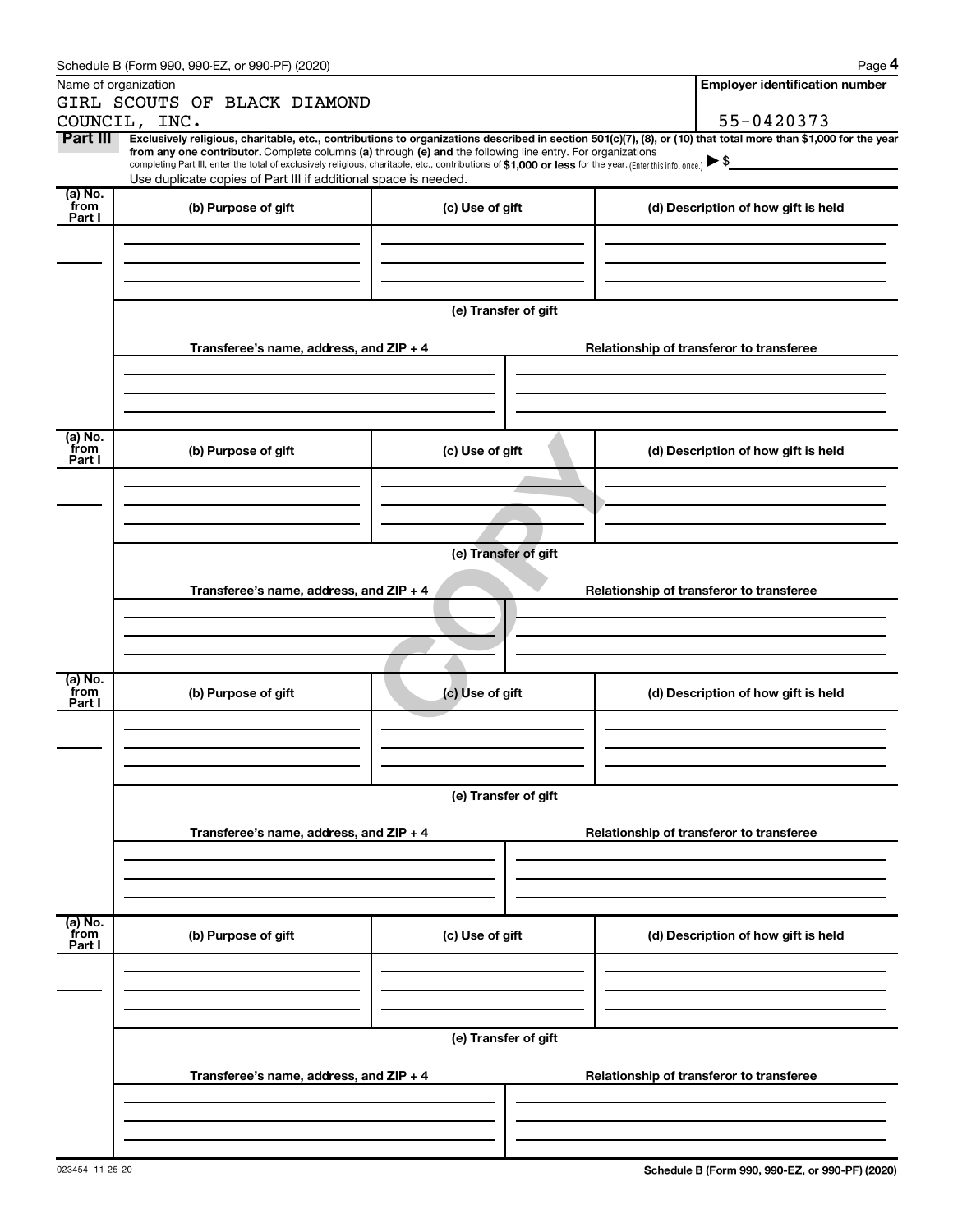|        | <b>SCHEDULE D</b>                                    |                                                                                                        | <b>Supplemental Financial Statements</b>                                                                                                       |                | OMB No. 1545-0047                                  |           |
|--------|------------------------------------------------------|--------------------------------------------------------------------------------------------------------|------------------------------------------------------------------------------------------------------------------------------------------------|----------------|----------------------------------------------------|-----------|
|        | (Form 990)                                           |                                                                                                        | Complete if the organization answered "Yes" on Form 990,<br>Part IV, line 6, 7, 8, 9, 10, 11a, 11b, 11c, 11d, 11e, 11f, 12a, or 12b.           |                |                                                    |           |
|        | Department of the Treasury                           |                                                                                                        | Attach to Form 990.<br>Go to www.irs.gov/Form990 for instructions and the latest information.                                                  |                | <b>Open to Public</b><br>Inspection                |           |
|        | Internal Revenue Service<br>Name of the organization | GIRL SCOUTS OF BLACK DIAMOND                                                                           |                                                                                                                                                |                | <b>Employer identification number</b>              |           |
|        |                                                      | COUNCIL, INC.                                                                                          |                                                                                                                                                |                | 55-0420373                                         |           |
| Part I |                                                      |                                                                                                        | Organizations Maintaining Donor Advised Funds or Other Similar Funds or Accounts. Complete if the                                              |                |                                                    |           |
|        |                                                      | organization answered "Yes" on Form 990, Part IV, line 6.                                              | (a) Donor advised funds                                                                                                                        |                | (b) Funds and other accounts                       |           |
| 1      |                                                      |                                                                                                        |                                                                                                                                                |                |                                                    |           |
| 2      |                                                      | Aggregate value of contributions to (during year)                                                      |                                                                                                                                                |                |                                                    |           |
| З      |                                                      | Aggregate value of grants from (during year)                                                           |                                                                                                                                                |                |                                                    |           |
| 4      |                                                      |                                                                                                        |                                                                                                                                                |                |                                                    |           |
| 5      |                                                      |                                                                                                        | Did the organization inform all donors and donor advisors in writing that the assets held in donor advised funds                               |                |                                                    |           |
| 6      |                                                      |                                                                                                        | Did the organization inform all grantees, donors, and donor advisors in writing that grant funds can be used only                              |                | Yes                                                | <b>No</b> |
|        |                                                      |                                                                                                        | for charitable purposes and not for the benefit of the donor or donor advisor, or for any other purpose conferring                             |                |                                                    |           |
|        | impermissible private benefit?                       |                                                                                                        |                                                                                                                                                |                | Yes                                                | No        |
|        | Part II                                              |                                                                                                        | Conservation Easements. Complete if the organization answered "Yes" on Form 990, Part IV, line 7.                                              |                |                                                    |           |
| 1.     |                                                      | Purpose(s) of conservation easements held by the organization (check all that apply).                  |                                                                                                                                                |                |                                                    |           |
|        |                                                      | Preservation of land for public use (for example, recreation or education)                             | Preservation of a certified historic structure                                                                                                 |                | Preservation of a historically important land area |           |
|        |                                                      | Protection of natural habitat<br>Preservation of open space                                            |                                                                                                                                                |                |                                                    |           |
| 2      |                                                      |                                                                                                        | Complete lines 2a through 2d if the organization held a qualified conservation contribution in the form of a conservation easement on the last |                |                                                    |           |
|        | day of the tax year.                                 |                                                                                                        |                                                                                                                                                |                | Held at the End of the Tax Year                    |           |
| a      |                                                      |                                                                                                        |                                                                                                                                                | 2a             |                                                    |           |
| b      |                                                      |                                                                                                        |                                                                                                                                                | 2 <sub>b</sub> |                                                    |           |
| с      |                                                      |                                                                                                        |                                                                                                                                                | 2c             |                                                    |           |
| d      |                                                      |                                                                                                        | Number of conservation easements included in (c) acquired after 7/25/06, and not on a historic structure                                       | 2d             |                                                    |           |
| 3      |                                                      |                                                                                                        | Number of conservation easements modified, transferred, released, extinguished, or terminated by the organization during the tax               |                |                                                    |           |
|        | year                                                 |                                                                                                        |                                                                                                                                                |                |                                                    |           |
| 4      |                                                      | Number of states where property subject to conservation easement is located >                          |                                                                                                                                                |                |                                                    |           |
| 5      |                                                      | Does the organization have a written policy regarding the periodic monitoring, inspection, handling of |                                                                                                                                                |                |                                                    |           |
|        |                                                      | violations, and enforcement of the conservation easements it holds?                                    |                                                                                                                                                |                | Yes                                                | <b>No</b> |
| 6      |                                                      |                                                                                                        | Staff and volunteer hours devoted to monitoring, inspecting, handling of violations, and enforcing conservation easements during the year      |                |                                                    |           |
| 7      |                                                      |                                                                                                        | Amount of expenses incurred in monitoring, inspecting, handling of violations, and enforcing conservation easements during the year            |                |                                                    |           |
|        | ► \$                                                 |                                                                                                        |                                                                                                                                                |                |                                                    |           |
| 8      |                                                      |                                                                                                        | Does each conservation easement reported on line 2(d) above satisfy the requirements of section 170(h)(4)(B)(i)                                |                |                                                    |           |
|        |                                                      |                                                                                                        |                                                                                                                                                |                | Yes                                                | <b>No</b> |
| 9      |                                                      |                                                                                                        | In Part XIII, describe how the organization reports conservation easements in its revenue and expense statement and                            |                |                                                    |           |
|        |                                                      | organization's accounting for conservation easements.                                                  | balance sheet, and include, if applicable, the text of the footnote to the organization's financial statements that describes the              |                |                                                    |           |
|        | Part III                                             |                                                                                                        | Organizations Maintaining Collections of Art, Historical Treasures, or Other Similar Assets.                                                   |                |                                                    |           |
|        |                                                      | Complete if the organization answered "Yes" on Form 990, Part IV, line 8.                              |                                                                                                                                                |                |                                                    |           |
|        |                                                      |                                                                                                        | 1a If the organization elected, as permitted under FASB ASC 958, not to report in its revenue statement and balance sheet works                |                |                                                    |           |
|        |                                                      |                                                                                                        | of art, historical treasures, or other similar assets held for public exhibition, education, or research in furtherance of public              |                |                                                    |           |
|        |                                                      |                                                                                                        | service, provide in Part XIII the text of the footnote to its financial statements that describes these items.                                 |                |                                                    |           |
|        |                                                      |                                                                                                        | <b>b</b> If the organization elected, as permitted under FASB ASC 958, to report in its revenue statement and balance sheet works of           |                |                                                    |           |
|        |                                                      | provide the following amounts relating to these items:                                                 | art, historical treasures, or other similar assets held for public exhibition, education, or research in furtherance of public service,        |                |                                                    |           |
|        |                                                      |                                                                                                        |                                                                                                                                                |                | \$                                                 |           |
|        |                                                      | (ii) Assets included in Form 990, Part X                                                               |                                                                                                                                                |                | -\$                                                |           |
| 2      |                                                      |                                                                                                        | If the organization received or held works of art, historical treasures, or other similar assets for financial gain, provide                   |                |                                                    |           |
|        |                                                      | the following amounts required to be reported under FASB ASC 958 relating to these items:              |                                                                                                                                                |                |                                                    |           |
| a      |                                                      |                                                                                                        |                                                                                                                                                |                | -\$                                                |           |
|        |                                                      | LHA For Paperwork Reduction Act Notice, see the Instructions for Form 990.                             |                                                                                                                                                | -\$            | Schedule D (Form 990) 2020                         |           |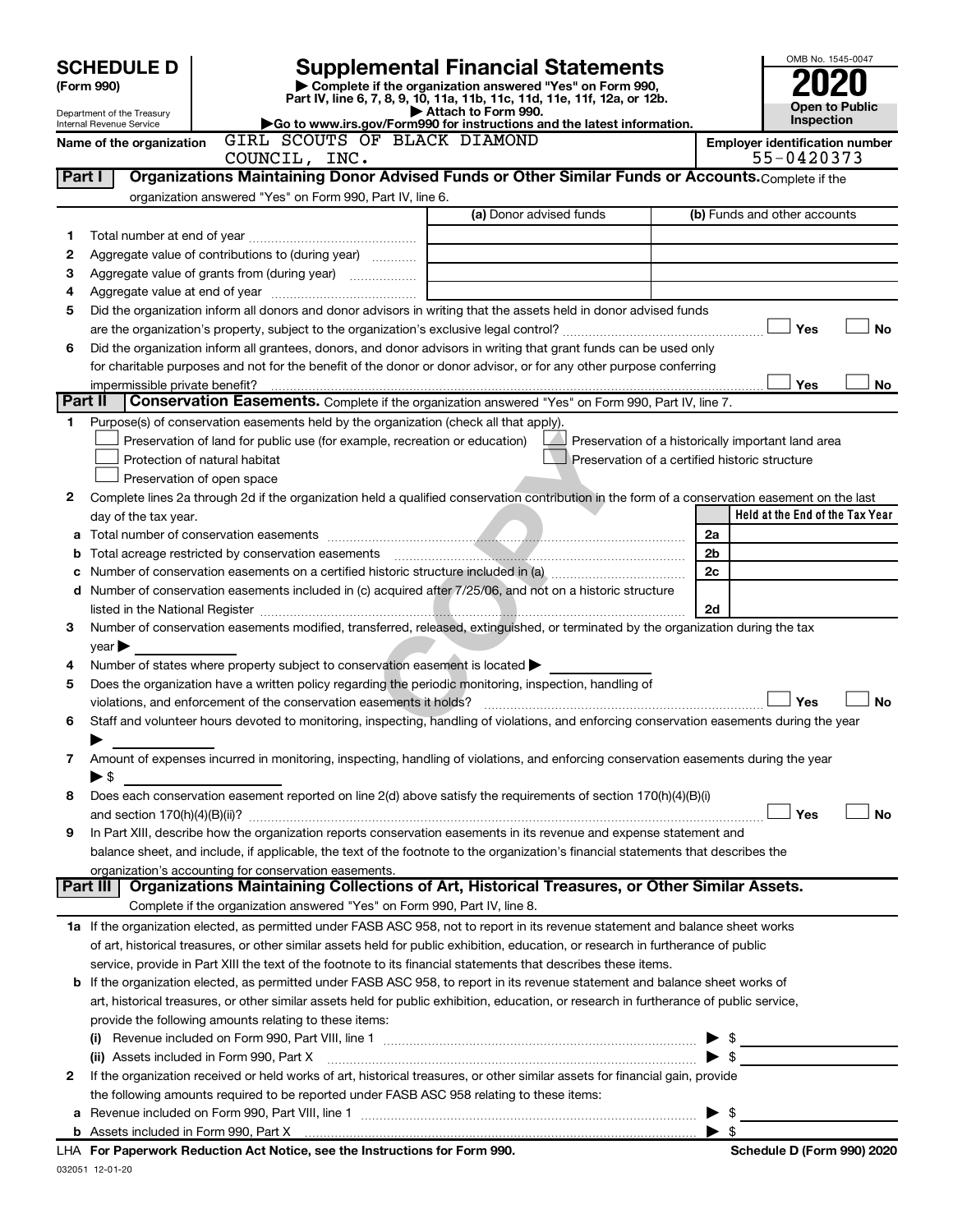|               |                                                                                                                                                                                                                                      | GIRL SCOUTS OF BLACK DIAMOND            |                |                                                                                                                                                                                                                                |             |                                 |            |                            |            |                            |
|---------------|--------------------------------------------------------------------------------------------------------------------------------------------------------------------------------------------------------------------------------------|-----------------------------------------|----------------|--------------------------------------------------------------------------------------------------------------------------------------------------------------------------------------------------------------------------------|-------------|---------------------------------|------------|----------------------------|------------|----------------------------|
|               | COUNCIL, INC.<br>Schedule D (Form 990) 2020                                                                                                                                                                                          |                                         |                |                                                                                                                                                                                                                                |             |                                 |            | 55-0420373 Page 2          |            |                            |
|               | Part III   Organizations Maintaining Collections of Art, Historical Treasures, or Other Similar Assets (continued)                                                                                                                   |                                         |                |                                                                                                                                                                                                                                |             |                                 |            |                            |            |                            |
| 3             | Using the organization's acquisition, accession, and other records, check any of the following that make significant use of its                                                                                                      |                                         |                |                                                                                                                                                                                                                                |             |                                 |            |                            |            |                            |
|               | collection items (check all that apply):                                                                                                                                                                                             |                                         |                |                                                                                                                                                                                                                                |             |                                 |            |                            |            |                            |
| a             | Public exhibition                                                                                                                                                                                                                    | d                                       |                | Loan or exchange program                                                                                                                                                                                                       |             |                                 |            |                            |            |                            |
| b             | Scholarly research                                                                                                                                                                                                                   | e                                       |                | Other and the control of the control of the control of the control of the control of the control of the control of the control of the control of the control of the control of the control of the control of the control of th |             |                                 |            |                            |            |                            |
| c             | Preservation for future generations                                                                                                                                                                                                  |                                         |                |                                                                                                                                                                                                                                |             |                                 |            |                            |            |                            |
| 4             | Provide a description of the organization's collections and explain how they further the organization's exempt purpose in Part XIII.                                                                                                 |                                         |                |                                                                                                                                                                                                                                |             |                                 |            |                            |            |                            |
| 5             | During the year, did the organization solicit or receive donations of art, historical treasures, or other similar assets                                                                                                             |                                         |                |                                                                                                                                                                                                                                |             |                                 |            |                            |            |                            |
|               |                                                                                                                                                                                                                                      |                                         |                |                                                                                                                                                                                                                                |             |                                 |            | Yes                        |            | No                         |
|               | Part IV<br>Escrow and Custodial Arrangements. Complete if the organization answered "Yes" on Form 990, Part IV, line 9, or                                                                                                           |                                         |                |                                                                                                                                                                                                                                |             |                                 |            |                            |            |                            |
|               | reported an amount on Form 990, Part X, line 21.                                                                                                                                                                                     |                                         |                |                                                                                                                                                                                                                                |             |                                 |            |                            |            |                            |
|               | 1a Is the organization an agent, trustee, custodian or other intermediary for contributions or other assets not included                                                                                                             |                                         |                |                                                                                                                                                                                                                                |             |                                 |            |                            |            |                            |
|               | on Form 990, Part X? <b>Process Construction Construction Construction</b> Construction Construction Construction Cons                                                                                                               |                                         |                |                                                                                                                                                                                                                                |             |                                 |            | Yes                        |            | <b>No</b>                  |
|               | b If "Yes," explain the arrangement in Part XIII and complete the following table:                                                                                                                                                   |                                         |                |                                                                                                                                                                                                                                |             |                                 |            |                            |            |                            |
|               |                                                                                                                                                                                                                                      |                                         |                |                                                                                                                                                                                                                                |             |                                 |            | Amount                     |            |                            |
|               | c Beginning balance <b>contract to the contract of the contract of the contract of the contract of the contract of the contract of the contract of the contract of the contract of the contract of the contract of the contract </b> |                                         |                |                                                                                                                                                                                                                                |             | 1c                              |            |                            |            |                            |
|               | d Additions during the year manufactured and an account of the year manufactured and account of the year manufactured and account of the year manufactured and account of the year manufactured and account of the year manufa       |                                         |                |                                                                                                                                                                                                                                |             | 1d                              |            |                            |            |                            |
|               | e Distributions during the year manufactured and an account of the year manufactured and account of the year manufactured and account of the USA of the USA of the USA of the USA of the USA of the USA of the USA of the USA        |                                         |                |                                                                                                                                                                                                                                |             | 1e                              |            |                            |            |                            |
| f             |                                                                                                                                                                                                                                      |                                         |                |                                                                                                                                                                                                                                |             | 1f                              |            |                            |            |                            |
|               | 2a Did the organization include an amount on Form 990, Part X, line 21, for escrow or custodial account liability?                                                                                                                   |                                         |                |                                                                                                                                                                                                                                |             |                                 |            | Yes                        |            | No                         |
|               | b If "Yes," explain the arrangement in Part XIII. Check here if the explanation has been provided on Part XIII                                                                                                                       |                                         |                |                                                                                                                                                                                                                                |             |                                 |            |                            |            |                            |
| <b>Part V</b> | <b>Endowment Funds.</b> Complete if the organization answered "Yes" on Form 990, Part IV, line 10.                                                                                                                                   |                                         |                |                                                                                                                                                                                                                                |             |                                 |            |                            |            |                            |
|               |                                                                                                                                                                                                                                      | (a) Current year                        | (b) Prior year | (c) Two years back                                                                                                                                                                                                             |             | (d) Three years back            |            | (e) Four years back        |            |                            |
|               | 1a Beginning of year balance                                                                                                                                                                                                         | 2,854,652.                              | 2,602,875.     | 2,787,869.                                                                                                                                                                                                                     |             |                                 | 2,671,965. |                            | 2,657,643. |                            |
|               |                                                                                                                                                                                                                                      | 51,926.                                 | 231,697.       |                                                                                                                                                                                                                                | 52,970.     | 118,025.                        |            |                            | 61,006.    |                            |
|               | c Net investment earnings, gains, and losses                                                                                                                                                                                         | 507,830.                                | 130,501.       |                                                                                                                                                                                                                                | $-116,979.$ | 93,823.                         |            |                            | 146,703.   |                            |
|               |                                                                                                                                                                                                                                      |                                         |                |                                                                                                                                                                                                                                |             |                                 |            |                            |            |                            |
|               | e Other expenditures for facilities                                                                                                                                                                                                  |                                         |                |                                                                                                                                                                                                                                |             |                                 |            |                            |            |                            |
|               | and programs                                                                                                                                                                                                                         | 103, 543.                               | 110,421.       |                                                                                                                                                                                                                                | 120,985.    | 95,944.                         |            |                            | 193,387.   |                            |
|               | f Administrative expenses                                                                                                                                                                                                            |                                         |                |                                                                                                                                                                                                                                |             |                                 |            |                            |            |                            |
|               |                                                                                                                                                                                                                                      | 3,310,865.                              | 2,854,652.     |                                                                                                                                                                                                                                | 2,602,875.  | 2,787,869.                      |            |                            | 2,671,965. |                            |
| 2             | Provide the estimated percentage of the current year end balance (line 1g, column (a)) held as:                                                                                                                                      |                                         |                |                                                                                                                                                                                                                                |             |                                 |            |                            |            |                            |
|               | a Board designated or quasi-endowment >                                                                                                                                                                                              | 86.3530                                 | %              |                                                                                                                                                                                                                                |             |                                 |            |                            |            |                            |
|               | 1.5440<br>Permanent endowment >                                                                                                                                                                                                      | %                                       |                |                                                                                                                                                                                                                                |             |                                 |            |                            |            |                            |
|               | 12.1030%<br>c Term endowment $\blacktriangleright$                                                                                                                                                                                   |                                         |                |                                                                                                                                                                                                                                |             |                                 |            |                            |            |                            |
|               | The percentages on lines 2a, 2b, and 2c should equal 100%.                                                                                                                                                                           |                                         |                |                                                                                                                                                                                                                                |             |                                 |            |                            |            |                            |
|               | 3a Are there endowment funds not in the possession of the organization that are held and administered for the organization                                                                                                           |                                         |                |                                                                                                                                                                                                                                |             |                                 |            |                            |            |                            |
|               | by:                                                                                                                                                                                                                                  |                                         |                |                                                                                                                                                                                                                                |             |                                 |            |                            | Yes        | No                         |
|               | (i)                                                                                                                                                                                                                                  |                                         |                |                                                                                                                                                                                                                                |             |                                 |            | 3a(i)                      |            | X<br>$\overline{\text{X}}$ |
|               |                                                                                                                                                                                                                                      |                                         |                |                                                                                                                                                                                                                                |             |                                 |            | 3a(ii)                     |            |                            |
|               |                                                                                                                                                                                                                                      |                                         |                |                                                                                                                                                                                                                                |             |                                 |            | 3b                         |            |                            |
| 4             | Describe in Part XIII the intended uses of the organization's endowment funds.                                                                                                                                                       |                                         |                |                                                                                                                                                                                                                                |             |                                 |            |                            |            |                            |
|               | Part VI   Land, Buildings, and Equipment.                                                                                                                                                                                            |                                         |                |                                                                                                                                                                                                                                |             |                                 |            |                            |            |                            |
|               | Complete if the organization answered "Yes" on Form 990, Part IV, line 11a. See Form 990, Part X, line 10.                                                                                                                           |                                         |                |                                                                                                                                                                                                                                |             |                                 |            |                            |            |                            |
|               | Description of property                                                                                                                                                                                                              | (a) Cost or other<br>basis (investment) |                | (b) Cost or other                                                                                                                                                                                                              |             | (c) Accumulated<br>depreciation |            | (d) Book value             |            |                            |
|               |                                                                                                                                                                                                                                      |                                         |                | basis (other)<br>613,420.                                                                                                                                                                                                      |             |                                 |            |                            | 613,420.   |                            |
|               |                                                                                                                                                                                                                                      |                                         |                | 7,249,011.                                                                                                                                                                                                                     |             | 2,181,310.                      |            | 5,067,701.                 |            |                            |
|               |                                                                                                                                                                                                                                      |                                         |                |                                                                                                                                                                                                                                |             |                                 |            |                            |            |                            |
|               |                                                                                                                                                                                                                                      |                                         |                | 304,582.                                                                                                                                                                                                                       |             | 63,885.                         |            |                            | 240,697.   |                            |
|               |                                                                                                                                                                                                                                      |                                         |                |                                                                                                                                                                                                                                |             |                                 |            |                            |            |                            |
|               |                                                                                                                                                                                                                                      |                                         |                |                                                                                                                                                                                                                                |             |                                 |            | 5,921,818.                 |            |                            |
|               | Total. Add lines 1a through 1e. (Column (d) must equal Form 990, Part X, column (B), line 10c.)                                                                                                                                      |                                         |                |                                                                                                                                                                                                                                |             |                                 |            |                            |            |                            |
|               |                                                                                                                                                                                                                                      |                                         |                |                                                                                                                                                                                                                                |             |                                 |            | Schedule D (Form 990) 2020 |            |                            |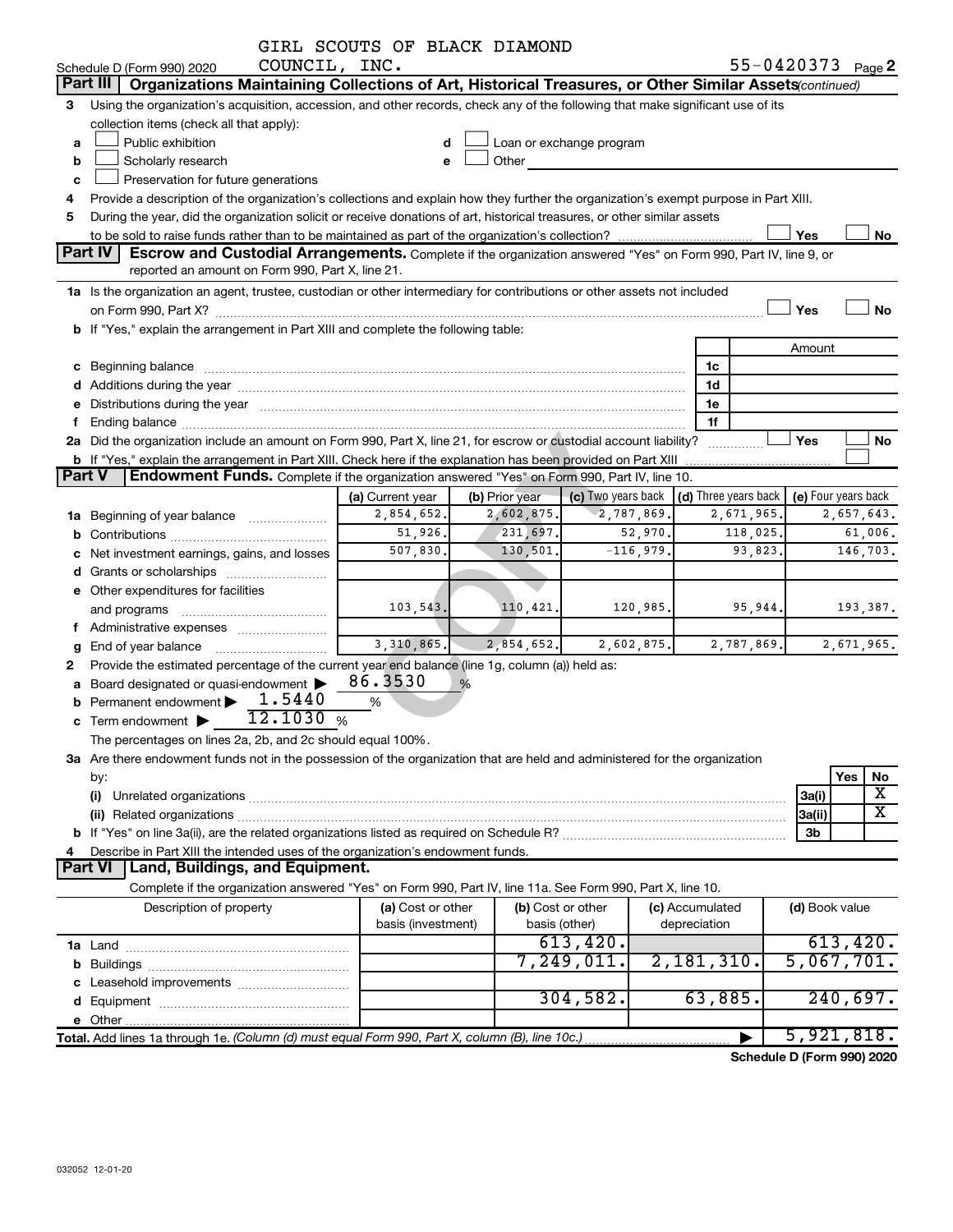|               |  | GIRL SCOUTS OF BLACK DIAMOND |
|---------------|--|------------------------------|
| COUNCIL. INC. |  |                              |

| Schedule D (Form 990) 2020 | COUNCIL, INC.                                                                                                     |                 |                                                                                                                                                      | 55-0420373 $Page 3$ |
|----------------------------|-------------------------------------------------------------------------------------------------------------------|-----------------|------------------------------------------------------------------------------------------------------------------------------------------------------|---------------------|
| <b>Part VIII</b>           | <b>Investments - Other Securities.</b>                                                                            |                 |                                                                                                                                                      |                     |
|                            | Complete if the organization answered "Yes" on Form 990, Part IV, line 11b. See Form 990, Part X, line 12.        |                 |                                                                                                                                                      |                     |
|                            | (a) Description of security or category (including name of security)                                              | (b) Book value  | (c) Method of valuation: Cost or end-of-year market value                                                                                            |                     |
| (1) Financial derivatives  |                                                                                                                   |                 |                                                                                                                                                      |                     |
|                            |                                                                                                                   |                 |                                                                                                                                                      |                     |
| (3) Other                  |                                                                                                                   |                 |                                                                                                                                                      |                     |
| (A)                        |                                                                                                                   |                 |                                                                                                                                                      |                     |
| (B)                        |                                                                                                                   |                 |                                                                                                                                                      |                     |
| (C)                        |                                                                                                                   |                 |                                                                                                                                                      |                     |
| (D)                        |                                                                                                                   |                 |                                                                                                                                                      |                     |
| (E)                        |                                                                                                                   |                 |                                                                                                                                                      |                     |
| (F)                        |                                                                                                                   |                 |                                                                                                                                                      |                     |
| (G)                        |                                                                                                                   |                 |                                                                                                                                                      |                     |
| (H)                        |                                                                                                                   |                 |                                                                                                                                                      |                     |
|                            | Total. (Col. (b) must equal Form 990, Part X, col. (B) line 12.)                                                  |                 |                                                                                                                                                      |                     |
|                            | Part VIII Investments - Program Related.                                                                          |                 |                                                                                                                                                      |                     |
|                            | Complete if the organization answered "Yes" on Form 990, Part IV, line 11c. See Form 990, Part X, line 13.        |                 |                                                                                                                                                      |                     |
|                            | (a) Description of investment                                                                                     | (b) Book value  | (c) Method of valuation: Cost or end-of-year market value                                                                                            |                     |
| (1)                        |                                                                                                                   |                 |                                                                                                                                                      |                     |
| (2)                        |                                                                                                                   |                 |                                                                                                                                                      |                     |
| (3)                        |                                                                                                                   |                 |                                                                                                                                                      |                     |
| (4)                        |                                                                                                                   |                 |                                                                                                                                                      |                     |
| (5)                        |                                                                                                                   |                 |                                                                                                                                                      |                     |
| (6)                        |                                                                                                                   |                 |                                                                                                                                                      |                     |
| (7)                        |                                                                                                                   |                 |                                                                                                                                                      |                     |
| (8)                        |                                                                                                                   |                 |                                                                                                                                                      |                     |
| (9)                        |                                                                                                                   |                 |                                                                                                                                                      |                     |
|                            | Total. (Col. (b) must equal Form 990, Part X, col. (B) line 13.)                                                  |                 |                                                                                                                                                      |                     |
| Part IX                    | <b>Other Assets.</b>                                                                                              |                 |                                                                                                                                                      |                     |
|                            | Complete if the organization answered "Yes" on Form 990, Part IV, line 11d. See Form 990, Part X, line 15.        |                 |                                                                                                                                                      |                     |
|                            |                                                                                                                   | (a) Description |                                                                                                                                                      | (b) Book value      |
| (1)                        |                                                                                                                   |                 |                                                                                                                                                      |                     |
| (2)                        |                                                                                                                   |                 |                                                                                                                                                      |                     |
| (3)                        |                                                                                                                   |                 |                                                                                                                                                      |                     |
| (4)                        |                                                                                                                   |                 |                                                                                                                                                      |                     |
|                            |                                                                                                                   |                 |                                                                                                                                                      |                     |
| (5)<br>(6)                 |                                                                                                                   |                 |                                                                                                                                                      |                     |
|                            |                                                                                                                   |                 |                                                                                                                                                      |                     |
| (7)<br>(8)                 |                                                                                                                   |                 |                                                                                                                                                      |                     |
| (9)                        |                                                                                                                   |                 |                                                                                                                                                      |                     |
|                            | Total. (Column (b) must equal Form 990, Part X, col. (B) line 15.)                                                |                 |                                                                                                                                                      |                     |
| Part X                     | <b>Other Liabilities.</b>                                                                                         |                 |                                                                                                                                                      |                     |
|                            | Complete if the organization answered "Yes" on Form 990, Part IV, line 11e or 11f. See Form 990, Part X, line 25. |                 |                                                                                                                                                      |                     |
|                            | (a) Description of liability                                                                                      |                 |                                                                                                                                                      | (b) Book value      |
| 1.                         |                                                                                                                   |                 |                                                                                                                                                      |                     |
| (1)                        | Federal income taxes<br><b>CUSTODIAL FUNDS</b>                                                                    |                 |                                                                                                                                                      | 58,592.             |
| (2)                        |                                                                                                                   |                 |                                                                                                                                                      |                     |
| (3)                        |                                                                                                                   |                 |                                                                                                                                                      |                     |
| (4)                        |                                                                                                                   |                 |                                                                                                                                                      |                     |
| (5)                        |                                                                                                                   |                 |                                                                                                                                                      |                     |
| (6)                        |                                                                                                                   |                 |                                                                                                                                                      |                     |
| (7)                        |                                                                                                                   |                 |                                                                                                                                                      |                     |
| (8)                        |                                                                                                                   |                 |                                                                                                                                                      |                     |
| (9)                        |                                                                                                                   |                 |                                                                                                                                                      | 58,592.             |
|                            |                                                                                                                   |                 | 2. Lighility for uncertain tax positions, In Part YIII, provide the text of the footpate to the eraspization's financial statements that reports the |                     |

**2.** Liability for uncertain tax positions. In Part XIII, provide the text of the footnote to the organization's financial statements that reports the organization's liability for uncertain tax positions under FASB ASC 740. Check here if the text of the footnote has been provided in Part XIII..  $\boxed{\text{X}}$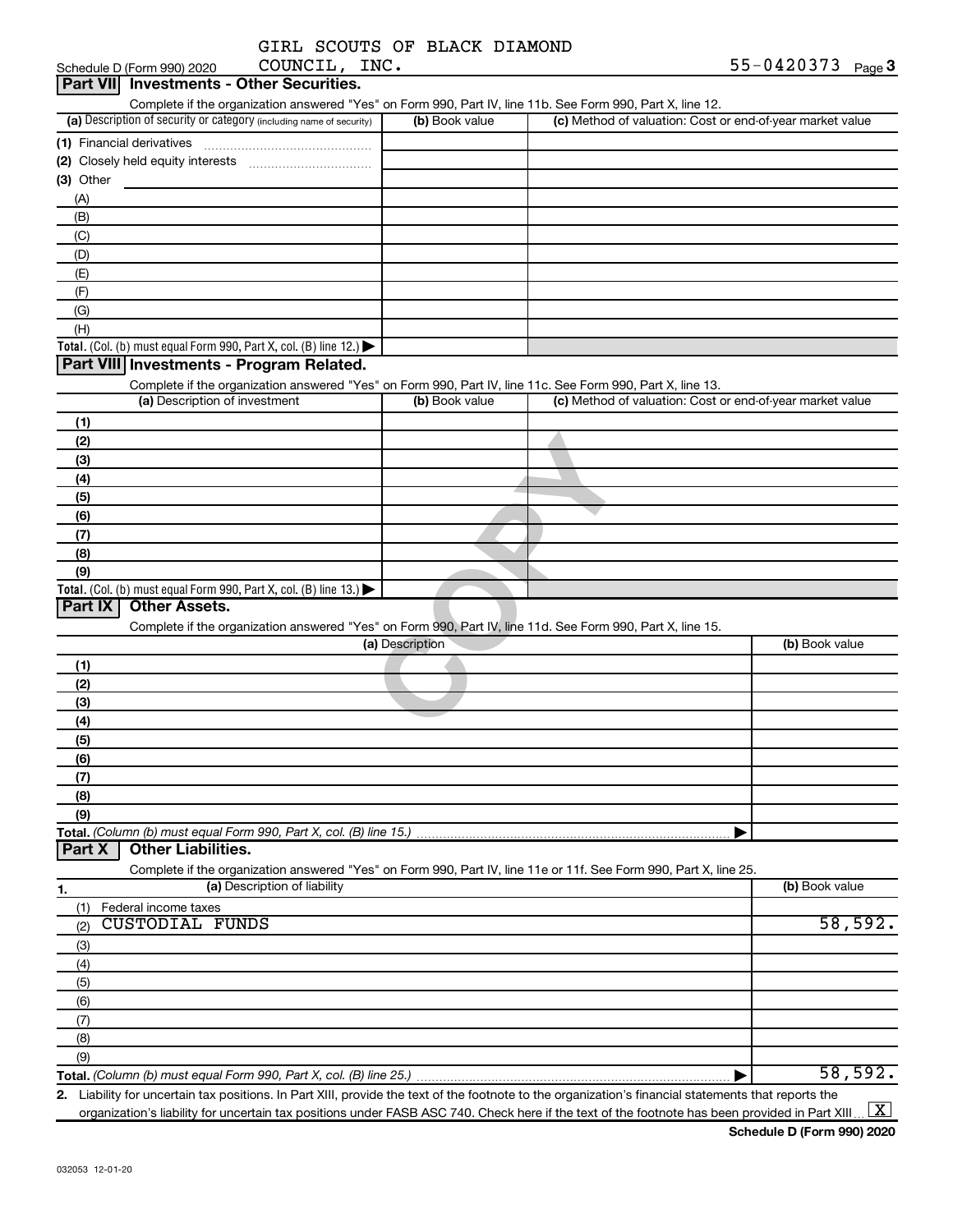| GIRL SCOUTS OF BLACK DIAMOND                                                                                                                                                                                                        |                |            |                |                   |
|-------------------------------------------------------------------------------------------------------------------------------------------------------------------------------------------------------------------------------------|----------------|------------|----------------|-------------------|
| COUNCIL, INC.<br>Schedule D (Form 990) 2020                                                                                                                                                                                         |                |            |                | 55-0420373 Page 4 |
| Reconciliation of Revenue per Audited Financial Statements With Revenue per Return.<br>Part XI                                                                                                                                      |                |            |                |                   |
| Complete if the organization answered "Yes" on Form 990, Part IV, line 12a.                                                                                                                                                         |                |            |                |                   |
| Total revenue, gains, and other support per audited financial statements [[[[[[[[[[[[[[[[[[[[[[]]]]]]]]]]]]]]<br>1                                                                                                                  |                |            | $\blacksquare$ | 5,814,352.        |
| Amounts included on line 1 but not on Form 990, Part VIII, line 12:<br>2                                                                                                                                                            |                |            |                |                   |
| а                                                                                                                                                                                                                                   | 2a             | 423,136.   |                |                   |
| b                                                                                                                                                                                                                                   | 2 <sub>b</sub> |            |                |                   |
| с                                                                                                                                                                                                                                   | 2 <sub>c</sub> |            |                |                   |
| d                                                                                                                                                                                                                                   | 2d             | 1,886,471. |                |                   |
| Add lines 2a through 2d<br>е                                                                                                                                                                                                        |                |            | 2e             | 2,309,607.        |
| Subtract line 2e from line 1<br>3                                                                                                                                                                                                   |                |            | $\mathbf{a}$   | 3,504,745.        |
| Amounts included on Form 990, Part VIII, line 12, but not on line 1:<br>4                                                                                                                                                           |                |            |                |                   |
| a Investment expenses not included on Form 990, Part VIII, line 7b [11, 11, 11, 11]                                                                                                                                                 | 4a             | 28,184.    |                |                   |
| Other (Describe in Part XIII.) [1001] [2010] [2010] [2010] [3010] [3010] [3010] [3010] [3010] [3010] [3010] [3010] [3010] [3010] [3010] [3010] [3010] [3010] [3010] [3010] [3010] [3010] [3010] [3010] [3010] [3010] [3010] [3<br>b | 4b             |            |                |                   |
| c Add lines 4a and 4b                                                                                                                                                                                                               |                |            | 4c             | 28,184.           |
| 5.                                                                                                                                                                                                                                  |                |            | 5              | 3,532,929.        |
| Part XII Reconciliation of Expenses per Audited Financial Statements With Expenses per Return.                                                                                                                                      |                |            |                |                   |
| Complete if the organization answered "Yes" on Form 990, Part IV, line 12a.                                                                                                                                                         |                |            |                |                   |
| 1                                                                                                                                                                                                                                   |                |            | $\blacksquare$ | 5,108,728.        |
| Amounts included on line 1 but not on Form 990, Part IX, line 25:<br>2                                                                                                                                                              |                |            |                |                   |
| а                                                                                                                                                                                                                                   | 2a             |            |                |                   |
| b                                                                                                                                                                                                                                   | 2 <sub>b</sub> |            |                |                   |
| c                                                                                                                                                                                                                                   | 2c             |            |                |                   |
| d                                                                                                                                                                                                                                   | 2d             | 1,886,471. |                |                   |
| e Add lines 2a through 2d                                                                                                                                                                                                           |                |            | 2e             | 1,886,471.        |
| 3                                                                                                                                                                                                                                   |                |            | $\mathbf{a}$   | 3, 222, 257.      |
| Amounts included on Form 990, Part IX, line 25, but not on line 1:<br>4                                                                                                                                                             |                |            |                |                   |
|                                                                                                                                                                                                                                     | 4a             | 28,184.    |                |                   |
|                                                                                                                                                                                                                                     | 4b             |            |                |                   |
| c Add lines 4a and 4b                                                                                                                                                                                                               |                |            | 4c             | 28,184.           |
| 5.                                                                                                                                                                                                                                  |                |            | 5              | 3,250,441.        |
| Part XIII Supplemental Information.                                                                                                                                                                                                 |                |            |                |                   |
| Provide the descriptions required for Part II, lines 3, 5, and 9; Part III, lines 1a and 4; Part IV, lines 1b and 2b; Part V, line 4; Part X, line 2; Part XI,                                                                      |                |            |                |                   |
| lines 2d and 4b; and Part XII, lines 2d and 4b. Also complete this part to provide any additional information.                                                                                                                      |                |            |                |                   |
|                                                                                                                                                                                                                                     |                |            |                |                   |
|                                                                                                                                                                                                                                     |                |            |                |                   |

PART X, LINE 2:

FOR THE YEAR ENDED SEPTEMBER 30, 2021, THE COUNCIL HAS NO MATERIAL

UNCERTAIN TAX POSITIONS TO BE ACCOUNTED FOR IN THE FINANCIAL STATEMENTS

UNDER PROFESSIONAL STANDARDS. THE COUNCIL RECOGNIZES INTEREST AND

PENALTIES, IF ANY, RELATED TO UNRECOGNIZED TAX BENEFITS IN INTEREST

EXPENSE. THE COUNCIL'S RETURNS FOR THE YEARS ENDING ON OR AFTER SEPTEMBER

30, 2018 REMAIN SUBJECT TO EXAMINATION.

PART XI, LINE 2D - OTHER ADJUSTMENTS:

CGS NETTED INTO EXPENSES 1,766,957.

LOSS ON SALE OF FIXED ASSETS 119,514.

TOTAL TO SCHEDULE D, PART XI, LINE 2D 1,886,471.

032054 12-01-20

**Schedule D (Form 990) 2020**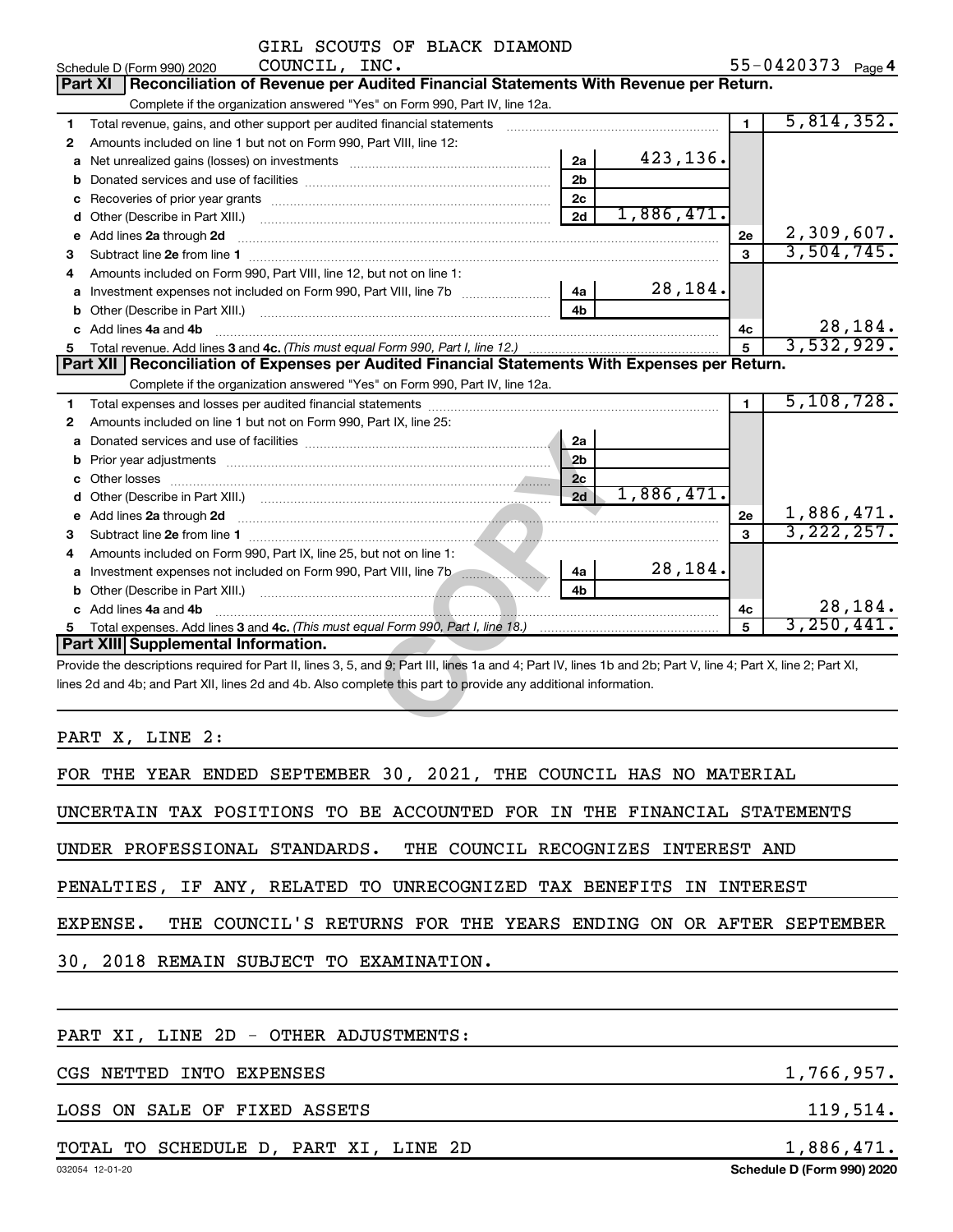| GIRL SCOUTS OF BLACK DIAMOND                                                                         |                   |
|------------------------------------------------------------------------------------------------------|-------------------|
| COUNCIL, INC.<br>Schedule D (Form 990) 2020<br><b>Part XIII Supplemental Information (continued)</b> | 55-0420373 Page 5 |
|                                                                                                      |                   |
|                                                                                                      |                   |
| PART XII, LINE 2D - OTHER ADJUSTMENTS:                                                               |                   |
| CGS NETTED INTO REVENUES                                                                             | 1,766,957.        |
| LOSS ON SALE OF FIXED ASSETS                                                                         | 119,514.          |
| TOTAL TO SCHEDULE D, PART XII, LINE 2D                                                               | 1,886,471.        |
|                                                                                                      |                   |
|                                                                                                      |                   |
|                                                                                                      |                   |
|                                                                                                      |                   |
|                                                                                                      |                   |
|                                                                                                      |                   |
|                                                                                                      |                   |
|                                                                                                      |                   |
|                                                                                                      |                   |
|                                                                                                      |                   |
|                                                                                                      |                   |
|                                                                                                      |                   |
|                                                                                                      |                   |
|                                                                                                      |                   |
|                                                                                                      |                   |
|                                                                                                      |                   |
|                                                                                                      |                   |
|                                                                                                      |                   |
|                                                                                                      |                   |
|                                                                                                      |                   |
|                                                                                                      |                   |
|                                                                                                      |                   |
|                                                                                                      |                   |
|                                                                                                      |                   |
|                                                                                                      |                   |
|                                                                                                      |                   |
|                                                                                                      |                   |
|                                                                                                      |                   |
|                                                                                                      |                   |
|                                                                                                      |                   |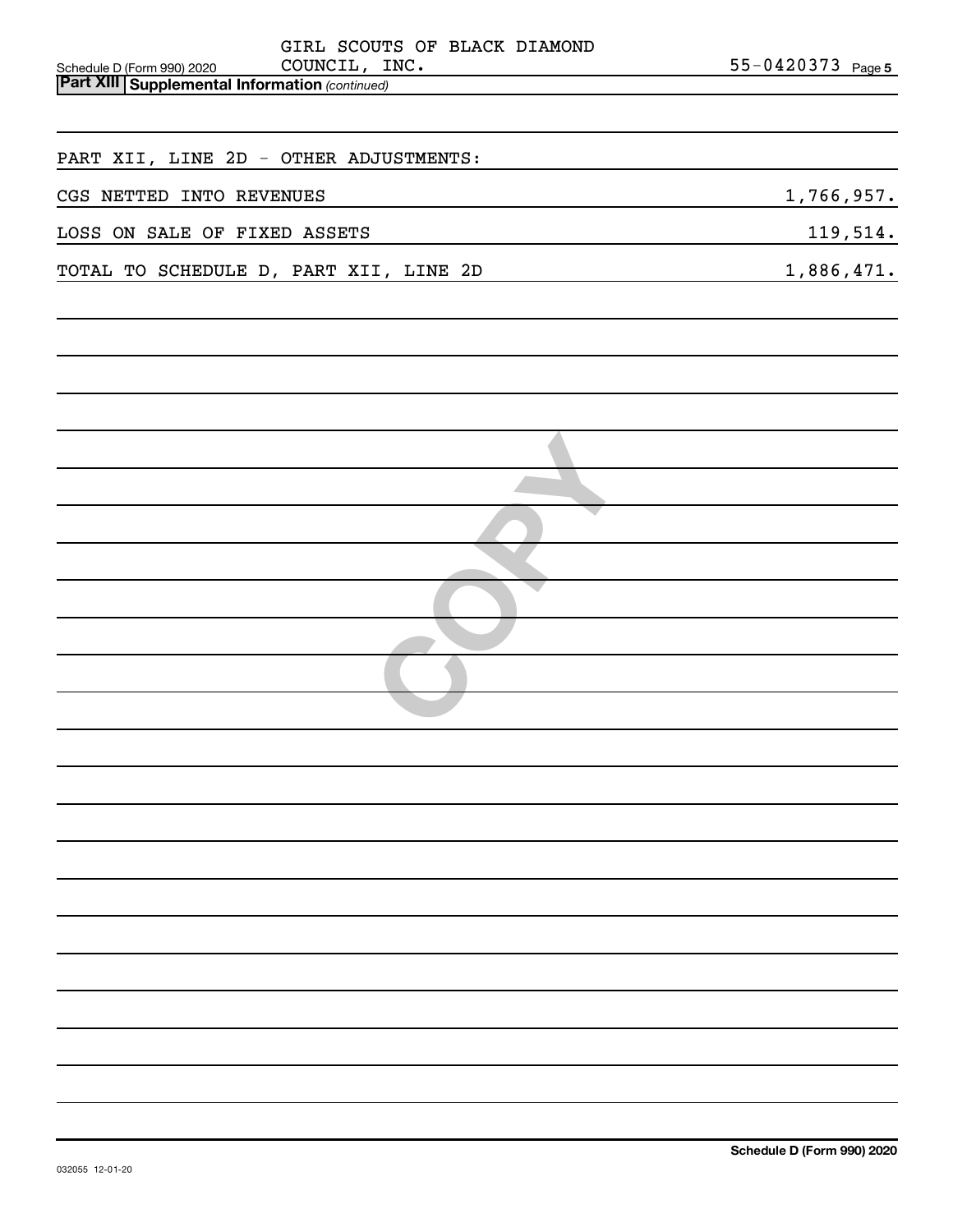**(Form 990 or 990-EZ)**

**Complete to provide information for responses to specific questions on Form 990 or 990-EZ or to provide any additional information. | Attach to Form 990 or 990-EZ. | Go to www.irs.gov/Form990 for the latest information. SCHEDULE O Supplemental Information to Form 990 or 990-EZ 2020**<br>(Form 990 or 990-EZ) Complete to provide information for responses to specific questions on

Department of the Treasury Internal Revenue Service Name of the organization

GIRL SCOUTS OF BLACK DIAMOND COUNCIL, INC. 55-0420373

**Employer identification number**

OMB No. 1545-0047

**Open to Public Inspection**

## FORM 990, PART I, LINE 1, DESCRIPTION OF ORGANIZATION MISSION:

OF SURROUNDING STATES.

FORM 990, PART VI, SECTION A, LINE 6:

THE COMMON GOVERNANCE STRUCTURE IN GIRL SCOUTING HAS MEMBERS WITH THE RIGHT

TO PARTICIPATE IN THE ORGANIZATION'S GOVERNANCE.

FORM 990, PART VI, SECTION A, LINE 7A:

THE MEMBERS OF THE ORGANZATION HAVE THE RIGHT TO ELECT BOARD MEMBERS.

FORM 990, PART VI, SECTION A, LINE 7B:

**CON HAVE THE RIGHT TO ELECT<br>
COPY AND TO DISSOLVE OR MERG<br>
COPY BOARD TO DISSOLVE OR MERG<br>
COPY BOARD TO DISSOLVE OR MERG<br>
TO APPROVE THE BYLAWS OF TH** THE DECISION OF THE GOVERNING BOARD TO DISSOLVE OR MERGE IS SUBJECT TO

APPROVAL BY THE MEMBERS OF THE ORGANIZATION. ALSO THE MEMBERS OF THE

ORGANIZATION HAVE THE RIGHT TO APPROVE THE BYLAWS OF THE ORGANIZATION.

FORM 990, PART VI, SECTION B, LINE 11B:

PRIOR TO BEING FILED THE 990 IS REVIEWED BY THE BOARD OF DIRECTORS, CEO AND CFO OF THE COUNCIL.

FORM 990, PART VI, SECTION B, LINE 12C:

THE BOARD IS REQUIRED TO SIGN DISCLOSURE STATEMENTS ANNUALLY. THE

ORGANIZATION KEEPS THESE STATEMENTS ON FILE AND PERIODICALLY REVIEWS THEM.

FORM 990, PART VI, SECTION B, LINE 15:

COMPENSATION FOR THE CEO IS SET BY THE EXECUTIVE COMMITTEE UPON ANNUAL

**For Paperwork Reduction Act Notice, see the Instructions for Form 990 or 990-EZ. Schedule O (Form 990 or 990-EZ) 2020** LHA REVIEW. THE EXECUTIVE COMMITTEE REVIEWS SALARY RECOMMENDATIONS RECEIVED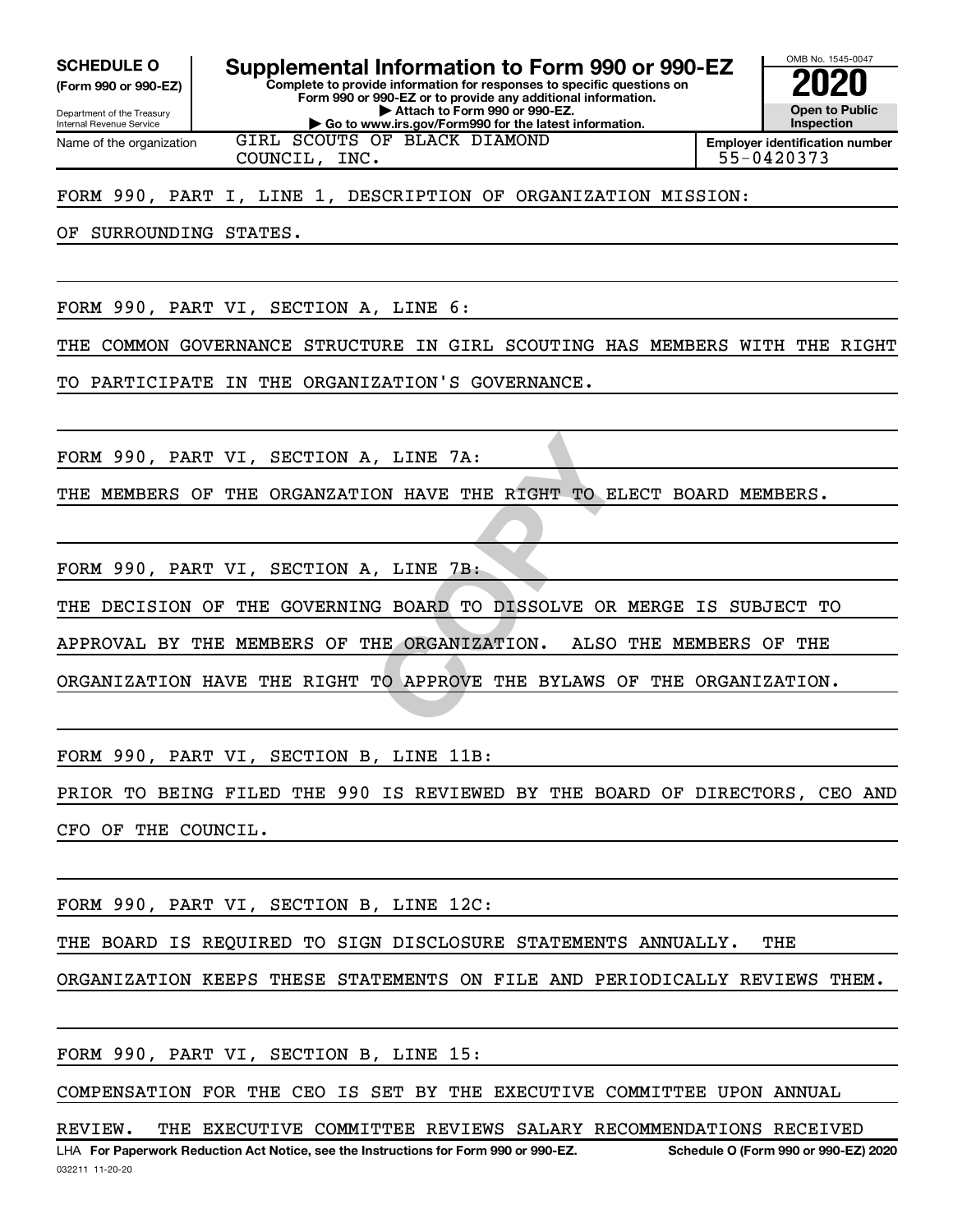| Schedule O (Form 990 or 990-EZ) 2020                                          | Page 2                                              |
|-------------------------------------------------------------------------------|-----------------------------------------------------|
| Name of the organization GIRL SCOUTS OF BLACK DIAMOND<br>COUNCIL, INC.        | <b>Employer identification number</b><br>55-0420373 |
| COMPENSATION FOR OTHER KEY EMPLOYEES ARE SET BY THE CEO WITHIN<br>FROM GSUSA. |                                                     |
| THE GUIDELINES OF THE SALARY SCHEDULE APPROVED BY THE BOARD OF DIRECTORS.     |                                                     |
|                                                                               |                                                     |
| FORM 990, PART VI, SECTION C, LINE 19:                                        |                                                     |
| THE ORGANIZATION KEEPS ALL OF ITS GOVERNING DOCUMENTS, CONFLICT OF INTEREST   |                                                     |
| DOCUMENTS, AND FINANCIAL STATEMENT DOCUMENTS ON FILE AT ITS MAIN LOCATION     |                                                     |
| IN ORDER TO BE ABLE TO FURNISH THEM TO THE PUBLIC UPON REQUEST.               |                                                     |
|                                                                               |                                                     |
| FORM 990, PART XII, LINE 2C:                                                  |                                                     |
| THE AUDIT COMMITTEE ASSUMES RESPONSABILITY FOR OVERSIGHT OF THE AUDIT.        |                                                     |
|                                                                               |                                                     |
|                                                                               |                                                     |
|                                                                               |                                                     |
|                                                                               |                                                     |
|                                                                               |                                                     |
|                                                                               |                                                     |
|                                                                               |                                                     |
|                                                                               |                                                     |
|                                                                               |                                                     |
|                                                                               |                                                     |
|                                                                               |                                                     |
|                                                                               |                                                     |
|                                                                               |                                                     |
|                                                                               |                                                     |
|                                                                               |                                                     |
|                                                                               |                                                     |
|                                                                               |                                                     |
|                                                                               |                                                     |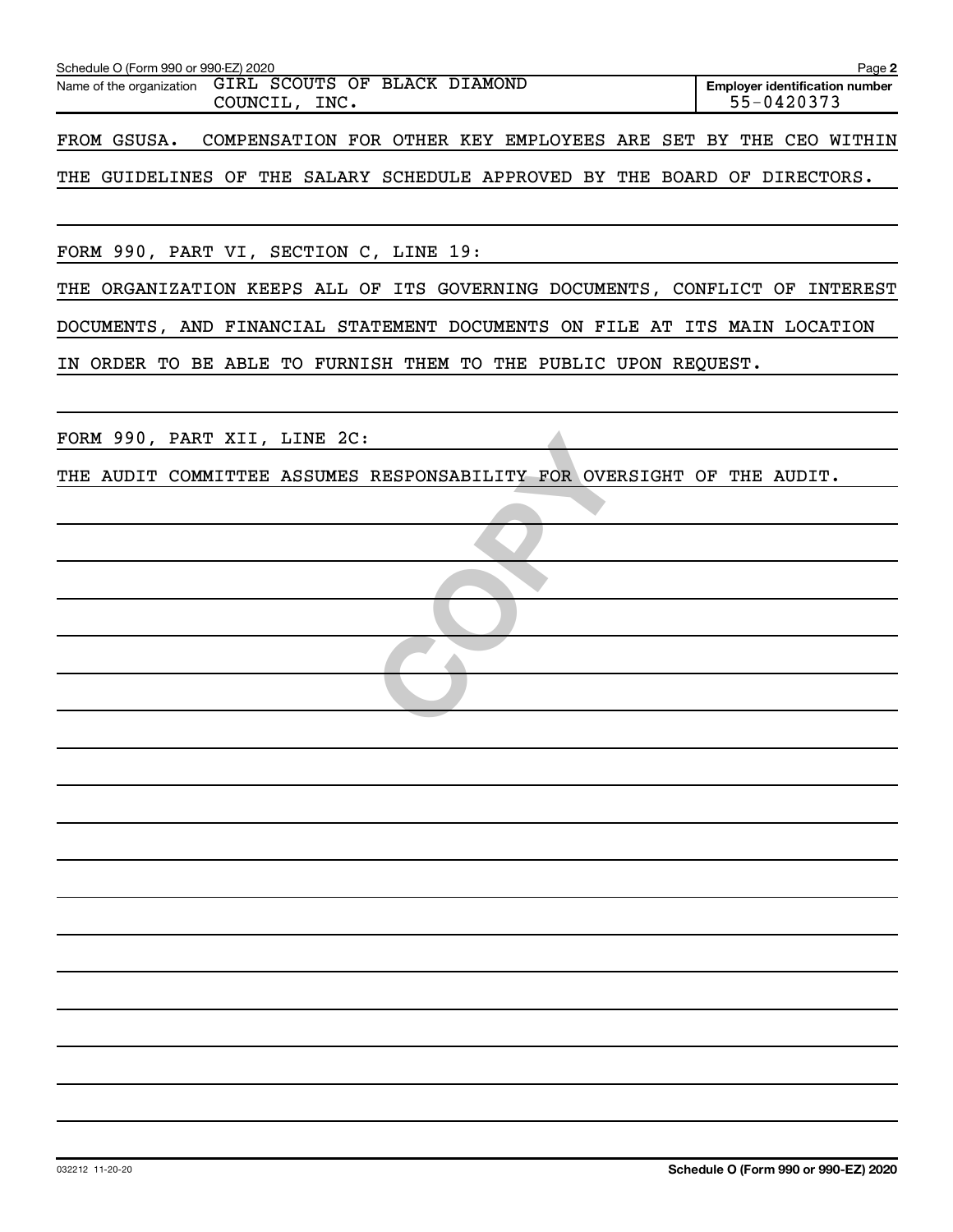| <b>SCHEDULE R</b><br>(Form 990)<br>Department of the Treasury<br>Internal Revenue Service | <b>Related Organizations and Unrelated Partnerships</b><br>> Complete if the organization answered "Yes" on Form 990, Part IV, line 33, 34, 35b, 36, or 37.<br>Attach to Form 990.<br>Go to www.irs.gov/Form990 for instructions and the latest information. |                                                                                                                                         |                                                     |                                      |  |                                                    |  |                                                     |     |                                                      |
|-------------------------------------------------------------------------------------------|--------------------------------------------------------------------------------------------------------------------------------------------------------------------------------------------------------------------------------------------------------------|-----------------------------------------------------------------------------------------------------------------------------------------|-----------------------------------------------------|--------------------------------------|--|----------------------------------------------------|--|-----------------------------------------------------|-----|------------------------------------------------------|
| Name of the organization                                                                  | COUNCIL, INC.                                                                                                                                                                                                                                                | GIRL SCOUTS OF BLACK DIAMOND                                                                                                            |                                                     |                                      |  |                                                    |  | <b>Employer identification number</b><br>55-0420373 |     |                                                      |
| Part I                                                                                    | Identification of Disregarded Entities. Complete if the organization answered "Yes" on Form 990, Part IV, line 33.                                                                                                                                           |                                                                                                                                         |                                                     |                                      |  |                                                    |  |                                                     |     |                                                      |
| (a)<br>Name, address, and EIN (if applicable)<br>of disregarded entity                    |                                                                                                                                                                                                                                                              | (b)<br>(c)<br>Legal domicile (state or<br>Primary activity<br>foreign country)                                                          |                                                     | (d)<br>Total income                  |  | (e)<br>End-of-year assets                          |  | (f)<br>Direct controlling<br>entity                 |     |                                                      |
|                                                                                           |                                                                                                                                                                                                                                                              |                                                                                                                                         |                                                     |                                      |  |                                                    |  |                                                     |     |                                                      |
|                                                                                           |                                                                                                                                                                                                                                                              |                                                                                                                                         |                                                     |                                      |  |                                                    |  |                                                     |     |                                                      |
|                                                                                           |                                                                                                                                                                                                                                                              |                                                                                                                                         |                                                     |                                      |  |                                                    |  |                                                     |     |                                                      |
|                                                                                           |                                                                                                                                                                                                                                                              |                                                                                                                                         |                                                     |                                      |  |                                                    |  |                                                     |     |                                                      |
| Part II                                                                                   | Identification of Related Tax-Exempt Organizations. Complete if the organization answered "Yes" on Form 990, Part IV, line 34, because it had one or more related tax-exempt<br>organizations during the tax year.                                           |                                                                                                                                         |                                                     |                                      |  |                                                    |  |                                                     |     |                                                      |
|                                                                                           | (a)<br>Name, address, and EIN<br>of related organization                                                                                                                                                                                                     | (b)<br>Primary activity                                                                                                                 | (c)<br>Legal domicile (state or<br>foreign country) | (d)<br><b>Exempt Code</b><br>section |  | (e)<br>(f)<br>Public charity<br>status (if section |  | Direct controlling<br>entity                        |     | $(g)$<br>Section 512(b)(13)<br>controlled<br>entity? |
|                                                                                           |                                                                                                                                                                                                                                                              |                                                                                                                                         |                                                     |                                      |  | 501(c)(3)                                          |  |                                                     | Yes | No.                                                  |
| 10018                                                                                     | - 13-1624016, 420 5TH AVENUE, NEW YORK, NY                                                                                                                                                                                                                   | GIRL SCOUTS OF THE UNITED STATES OF AMERICA<br>PROMOTING AND CONDUCTING<br>GIRL SCOUTING IN THE<br>UNITED STATES OF AMERICA<br>NEW YORK |                                                     | 501(C)(3)                            |  | SCH A, PART<br>I,LINE 7                            |  |                                                     |     | X                                                    |
|                                                                                           |                                                                                                                                                                                                                                                              |                                                                                                                                         |                                                     |                                      |  |                                                    |  |                                                     |     |                                                      |
|                                                                                           |                                                                                                                                                                                                                                                              |                                                                                                                                         |                                                     |                                      |  |                                                    |  |                                                     |     |                                                      |
|                                                                                           |                                                                                                                                                                                                                                                              |                                                                                                                                         |                                                     |                                      |  |                                                    |  |                                                     |     |                                                      |

**For Paperwork Reduction Act Notice, see the Instructions for Form 990. Schedule R (Form 990) 2020**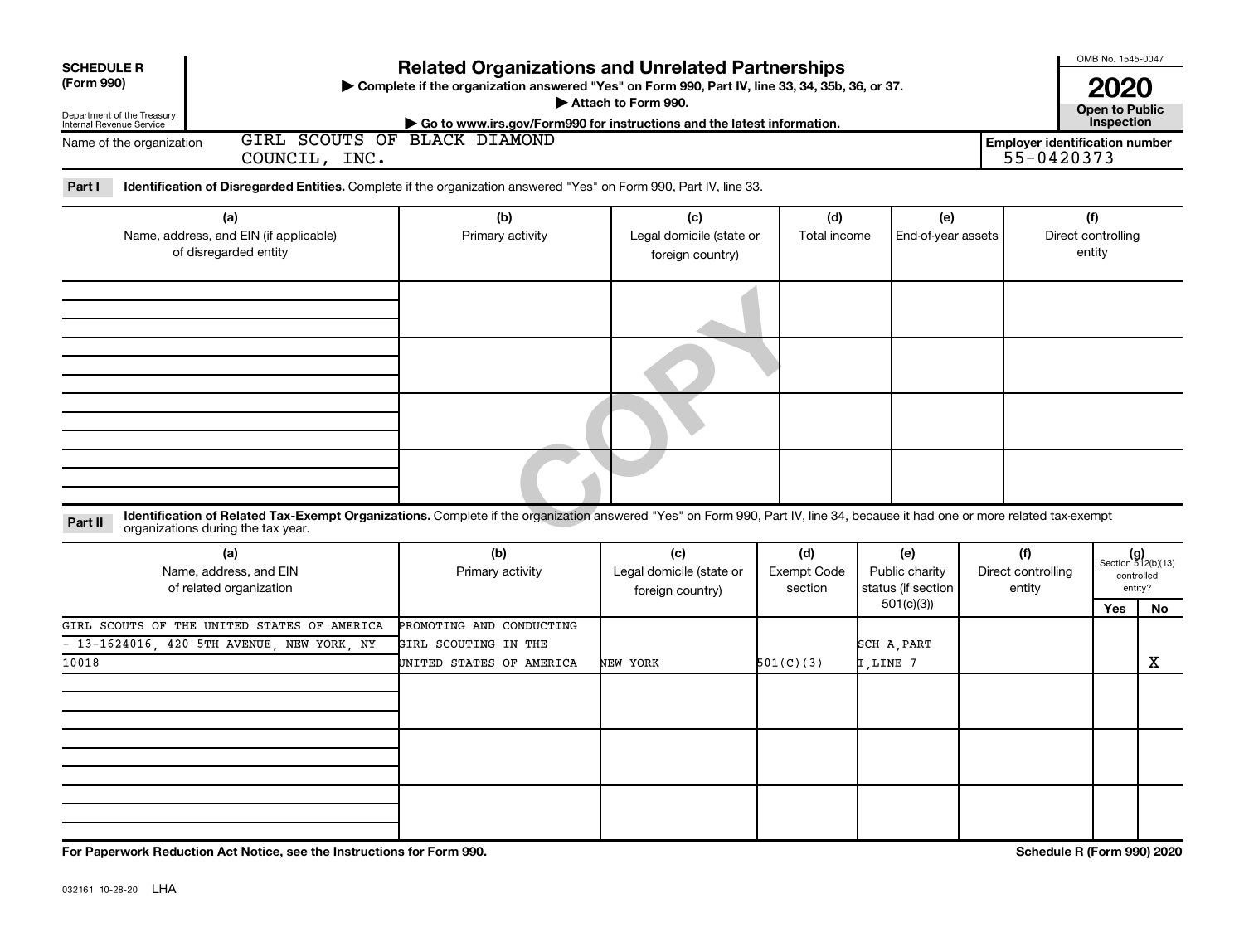### **2**

Disproportionate allocations? Legal domicile (state or foreign country) General or Percentage managing partner? Part III Identification of Related Organizations Taxable as a Partnership. Complete if the organization answered "Yes" on Form 990, Part IV, line 34, because it had one or more related<br>Read to the organizations tracted as **(a) (b) (c) (d) (e) (f) (g) (h) (i) (j) (k) Yes No Yes No** K-1 (Form 1065) Predominant income (related, unrelated, excluded from tax under sections 512-514) Schedule R (Form 990) 2020 Page COUNCIL, INC. 55-0420373organizations treated as a partnership during the tax year. Name, address, and EIN of related organization Primary activity  $\left| \begin{array}{c} \text{Legal} \\ \text{diamial} \end{array} \right|$  Direct controlling entity Share of total income Share of end-of-year assets Code V-UBI<br>amount in box 20 of Schedule ownership

**COPY COPY COPY COPY COPY COPY COPY COPY COPY COPY COPY COPY COPY COPY COPY COPY COPY COPY COPY COPY COPY COPY COPY COPY COPY COPY COPY COPY COPY COPY COPY COPY** Part IV Identification of Related Organizations Taxable as a Corporation or Trust. Complete if the organization answered "Yes" on Form 990, Part IV, line 34, because it had one or more related organizations treated as a corporation or trust during the tax year.

| (a)<br>Name, address, and EIN<br>of related organization | (b)<br>Primary activity | (d)<br>(c)<br>Direct controlling<br>Legal domicile<br>state or<br>entity<br>foreign |  | (e)<br>Type of entity<br>(C corp, S corp,<br>or trust) | (f)<br>Share of total<br>income | (g)<br>Share of<br>end-of-year<br>assets | (h)<br>Percentage<br>ownership | $\begin{array}{c} \textbf{(i)}\\ \text{Section}\\ 5\,12 \text{(b)} \text{(13)}\\ \text{controlled} \\ \text{entity?} \end{array}$ |
|----------------------------------------------------------|-------------------------|-------------------------------------------------------------------------------------|--|--------------------------------------------------------|---------------------------------|------------------------------------------|--------------------------------|-----------------------------------------------------------------------------------------------------------------------------------|
|                                                          |                         | country)                                                                            |  |                                                        |                                 |                                          |                                | Yes   No                                                                                                                          |
|                                                          |                         |                                                                                     |  |                                                        |                                 |                                          |                                |                                                                                                                                   |
|                                                          |                         |                                                                                     |  |                                                        |                                 |                                          |                                |                                                                                                                                   |
|                                                          |                         |                                                                                     |  |                                                        |                                 |                                          |                                |                                                                                                                                   |
|                                                          |                         |                                                                                     |  |                                                        |                                 |                                          |                                |                                                                                                                                   |
|                                                          |                         |                                                                                     |  |                                                        |                                 |                                          |                                |                                                                                                                                   |
|                                                          |                         |                                                                                     |  |                                                        |                                 |                                          |                                |                                                                                                                                   |
|                                                          |                         |                                                                                     |  |                                                        |                                 |                                          |                                |                                                                                                                                   |
|                                                          |                         |                                                                                     |  |                                                        |                                 |                                          |                                |                                                                                                                                   |
|                                                          |                         |                                                                                     |  |                                                        |                                 |                                          |                                |                                                                                                                                   |
|                                                          |                         |                                                                                     |  |                                                        |                                 |                                          |                                |                                                                                                                                   |
|                                                          |                         |                                                                                     |  |                                                        |                                 |                                          |                                |                                                                                                                                   |
|                                                          |                         |                                                                                     |  |                                                        |                                 |                                          |                                |                                                                                                                                   |
|                                                          |                         |                                                                                     |  |                                                        |                                 |                                          |                                |                                                                                                                                   |
|                                                          |                         |                                                                                     |  |                                                        |                                 |                                          |                                |                                                                                                                                   |
|                                                          |                         |                                                                                     |  |                                                        |                                 |                                          |                                |                                                                                                                                   |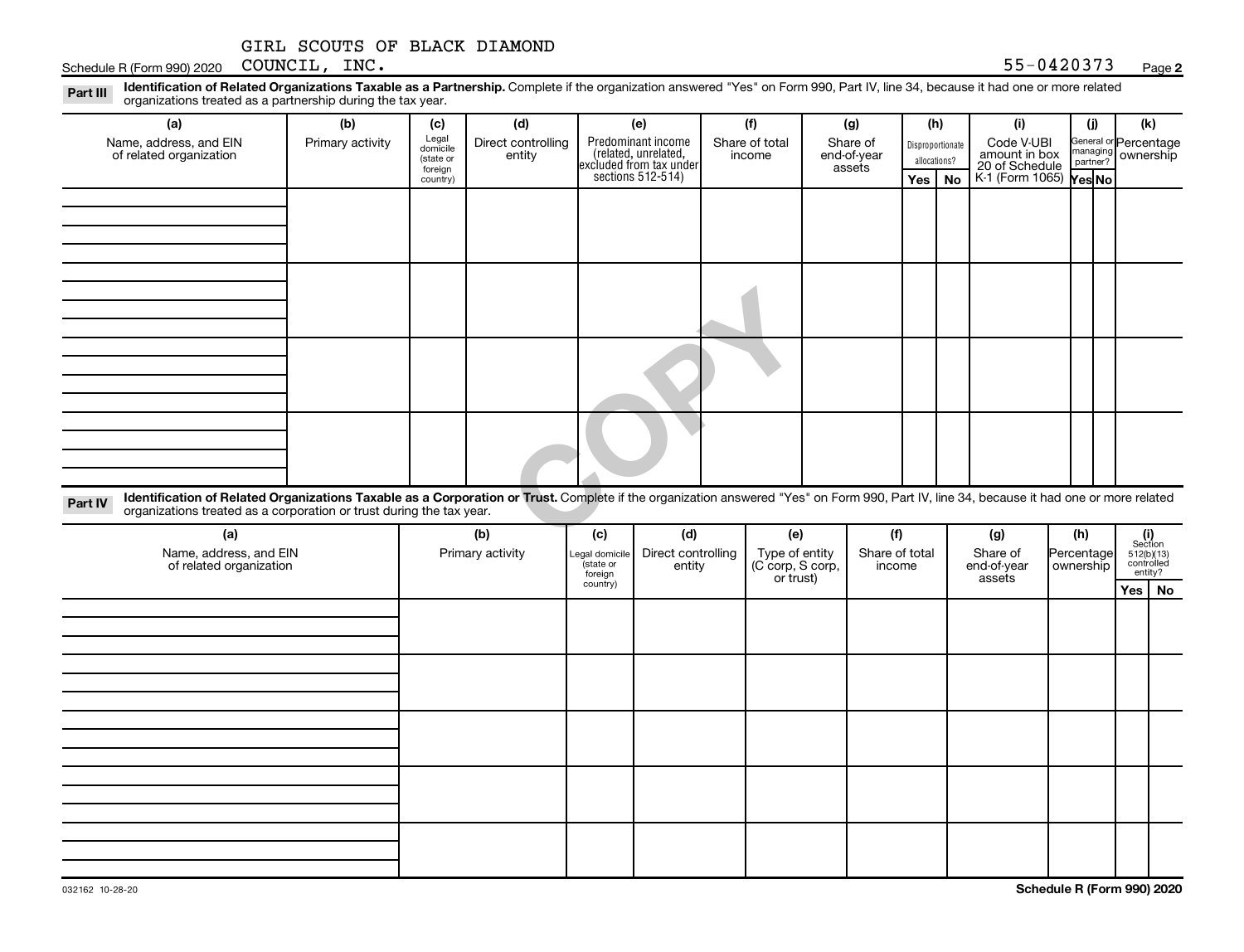Schedule R (Form 990) 2020 Page COUNCIL, INC. 55-0420373

| Note: Complete line 1 if any entity is listed in Parts II, III, or IV of this schedule. |                                                                                                                                                                                                                                |                 |                         |                             |
|-----------------------------------------------------------------------------------------|--------------------------------------------------------------------------------------------------------------------------------------------------------------------------------------------------------------------------------|-----------------|-------------------------|-----------------------------|
|                                                                                         | During the tax year, did the organization engage in any of the following transactions with one or more related organizations listed in Parts II-IV?                                                                            |                 |                         |                             |
|                                                                                         |                                                                                                                                                                                                                                |                 |                         | X                           |
|                                                                                         | b Gift, grant, or capital contribution to related organization(s) manufaction contribution to related organization(s)                                                                                                          | 1 <sub>b</sub>  |                         | $\mathbf x$                 |
|                                                                                         |                                                                                                                                                                                                                                | 1 <sub>c</sub>  |                         | $\overline{\textnormal{x}}$ |
|                                                                                         |                                                                                                                                                                                                                                | 1 <sub>d</sub>  |                         | $\overline{\textbf{x}}$     |
|                                                                                         |                                                                                                                                                                                                                                | 1e              |                         | X                           |
|                                                                                         |                                                                                                                                                                                                                                |                 |                         |                             |
|                                                                                         | Dividends from related organization(s) manufacture contraction and contract and contract of the contract of the contract of the contract of the contract of the contract of the contract of the contract of the contract of th | 1f              |                         | х                           |
|                                                                                         | g Sale of assets to related organization(s) www.assettion.com/www.assettion.com/www.assettion.com/www.assettion.com/www.assettion.com/www.assettion.com/www.assettion.com/www.assettion.com/www.assettion.com/www.assettion.co | 1g              |                         | $\mathbf x$                 |
|                                                                                         | A Purchase of assets from related organization(s) encourance contained and announced and all contained and announced assets with related organization(s) encourance in Exchange of assets with related organization(s) encoura | 1 <sub>h</sub>  | X                       |                             |
|                                                                                         |                                                                                                                                                                                                                                | 11              |                         | $\overline{\mathbf{X}}$     |
|                                                                                         |                                                                                                                                                                                                                                | 1j              |                         | X                           |
|                                                                                         |                                                                                                                                                                                                                                |                 |                         |                             |
|                                                                                         |                                                                                                                                                                                                                                | 1k              |                         | X                           |
|                                                                                         | Performance of services or membership or fundraising solicitations for related organization(s) manufactured manufactured manufactured manufactured manufactured manufactured manufactured manufactured manufactured manufactur | 11              | $\overline{\textbf{x}}$ |                             |
|                                                                                         |                                                                                                                                                                                                                                | 1 <sub>m</sub>  |                         | X                           |
|                                                                                         |                                                                                                                                                                                                                                | 1n              |                         | X                           |
|                                                                                         |                                                                                                                                                                                                                                | 10 <sub>o</sub> |                         | $\overline{\textnormal{x}}$ |
|                                                                                         |                                                                                                                                                                                                                                |                 |                         |                             |
|                                                                                         |                                                                                                                                                                                                                                | 1p              |                         | х                           |
|                                                                                         |                                                                                                                                                                                                                                | 1q              |                         | $\overline{\textbf{x}}$     |
|                                                                                         |                                                                                                                                                                                                                                |                 |                         |                             |
|                                                                                         |                                                                                                                                                                                                                                | 1r              |                         | х                           |
|                                                                                         |                                                                                                                                                                                                                                | 1s              |                         | X                           |
|                                                                                         | If the answer to any of the above is "Yes," see the instructions for information on who must complete this line, including covered relationships and transaction thresholds.                                                   |                 |                         |                             |

| (a)<br>Name of related organization | (b)<br>Transaction<br>type (a-s) | (c)<br>Amount involved | (d)<br>Method of determining amount involved |
|-------------------------------------|----------------------------------|------------------------|----------------------------------------------|
| (1) GIRL SCOUTS OF USA              | $\, {\rm H}$                     | 33,300.                |                                              |
| (2) GIRL SCOUTS OF USA              | L                                | 31, 100.               |                                              |
| (3)                                 |                                  |                        |                                              |
| (4)                                 |                                  |                        |                                              |
| (5)                                 |                                  |                        |                                              |
| (6)                                 |                                  |                        |                                              |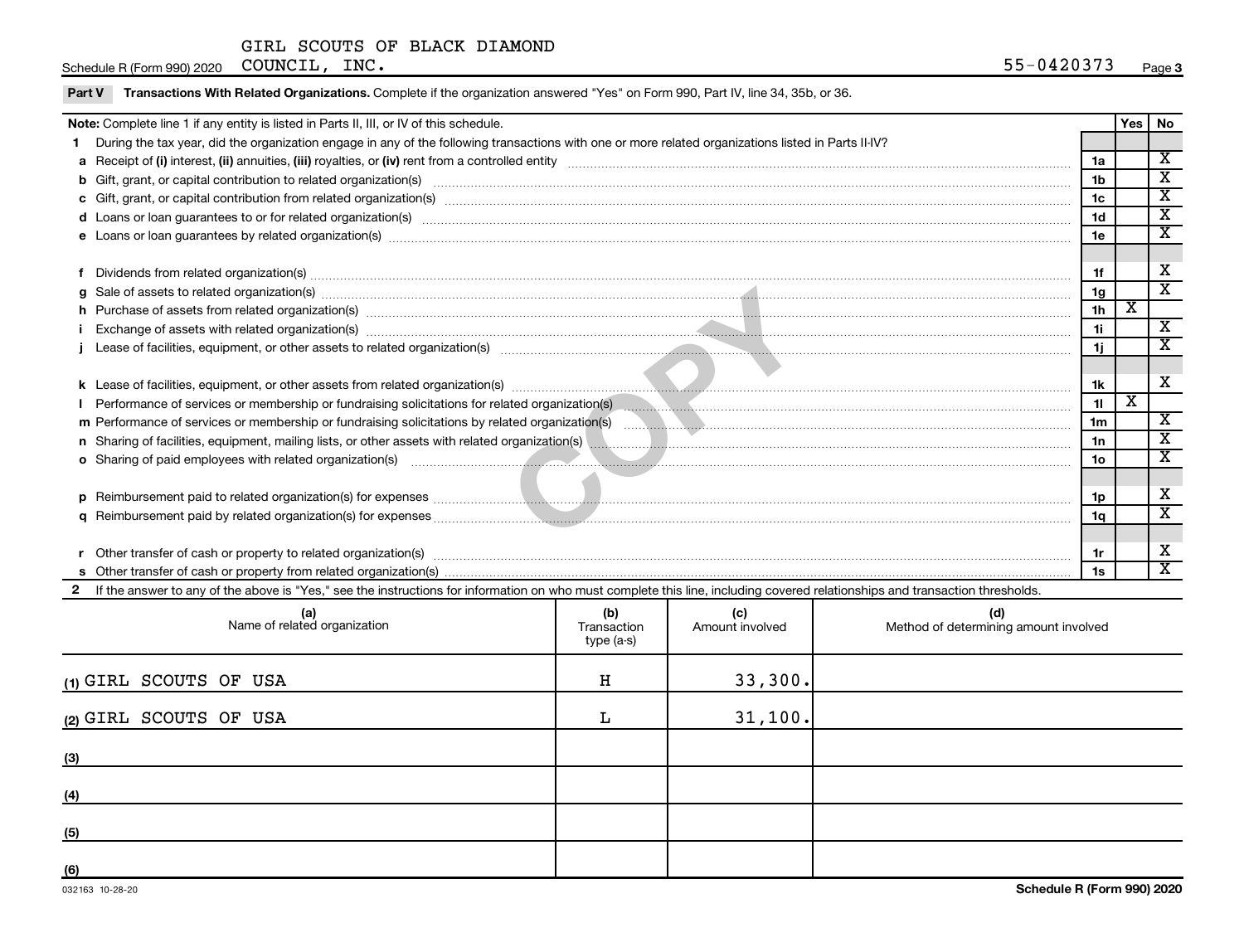Schedule R (Form 990) 2020 Page COUNCIL, INC. 55-0420373

#### Part VI Unrelated Organizations Taxable as a Partnership. Complete if the organization answered "Yes" on Form 990, Part IV, line 37.

Provide the following information for each entity taxed as a partnership through which the organization conducted more than five percent of its activities (measured by total assets or gross revenue) that was not a related organization. See instructions regarding exclusion for certain investment partnerships.

| that was not a related erganization. Occupations regarding exclusion for cortain investment partnerships.<br>(a) | (b)              | (c)               |                                                                                                                                                                                                                                                                                                                                                                                                                                        |  |  | (f)      | (g)         | (h)    |                       | (i)                                                                    | (i)    | (k)                                                     |
|------------------------------------------------------------------------------------------------------------------|------------------|-------------------|----------------------------------------------------------------------------------------------------------------------------------------------------------------------------------------------------------------------------------------------------------------------------------------------------------------------------------------------------------------------------------------------------------------------------------------|--|--|----------|-------------|--------|-----------------------|------------------------------------------------------------------------|--------|---------------------------------------------------------|
| Name, address, and EIN                                                                                           | Primary activity | Legal domicile    |                                                                                                                                                                                                                                                                                                                                                                                                                                        |  |  | Share of | Share of    |        | Dispropor-<br>tionate |                                                                        |        |                                                         |
| of entity                                                                                                        |                  | (state or foreign |                                                                                                                                                                                                                                                                                                                                                                                                                                        |  |  | total    | end-of-year |        | allocations?          | Code V-UBI<br>  amount in box 20<br>! of Schedule K-1<br>  (Form 1065) |        | General or Percentage<br>managing<br>partner? Ownership |
|                                                                                                                  |                  | country)          | (d)<br>Predominant income<br>(related, unrelated, $\begin{bmatrix} \mathbf{e} \\ \text{Areaall} \\ \text{sccluded from tax under} \\ \text{sections 512-514} \end{bmatrix}$<br>$\begin{bmatrix} \mathbf{e} \\ \mathbf{se} \\ \text{for } 10(1/3) \\ \text{mes } \mathbf{e} \end{bmatrix}$<br>$\begin{bmatrix} \mathbf{e} \\ \mathbf{e} \\ \mathbf{e} \end{bmatrix}$<br>$\begin{bmatrix} \mathbf{e} \\ \mathbf{e} \\ \mathbf{e} \end{b$ |  |  | income   | assets      | Yes No |                       |                                                                        | Yes NO |                                                         |
|                                                                                                                  |                  |                   |                                                                                                                                                                                                                                                                                                                                                                                                                                        |  |  |          |             |        |                       |                                                                        |        |                                                         |
|                                                                                                                  |                  |                   |                                                                                                                                                                                                                                                                                                                                                                                                                                        |  |  |          |             |        |                       |                                                                        |        |                                                         |
|                                                                                                                  |                  |                   |                                                                                                                                                                                                                                                                                                                                                                                                                                        |  |  |          |             |        |                       |                                                                        |        |                                                         |
|                                                                                                                  |                  |                   |                                                                                                                                                                                                                                                                                                                                                                                                                                        |  |  |          |             |        |                       |                                                                        |        |                                                         |
|                                                                                                                  |                  |                   |                                                                                                                                                                                                                                                                                                                                                                                                                                        |  |  |          |             |        |                       |                                                                        |        |                                                         |
|                                                                                                                  |                  |                   |                                                                                                                                                                                                                                                                                                                                                                                                                                        |  |  |          |             |        |                       |                                                                        |        |                                                         |
|                                                                                                                  |                  |                   |                                                                                                                                                                                                                                                                                                                                                                                                                                        |  |  |          |             |        |                       |                                                                        |        |                                                         |
|                                                                                                                  |                  |                   |                                                                                                                                                                                                                                                                                                                                                                                                                                        |  |  |          |             |        |                       |                                                                        |        |                                                         |
|                                                                                                                  |                  |                   |                                                                                                                                                                                                                                                                                                                                                                                                                                        |  |  |          |             |        |                       |                                                                        |        |                                                         |
|                                                                                                                  |                  |                   |                                                                                                                                                                                                                                                                                                                                                                                                                                        |  |  |          |             |        |                       |                                                                        |        |                                                         |
|                                                                                                                  |                  |                   |                                                                                                                                                                                                                                                                                                                                                                                                                                        |  |  |          |             |        |                       |                                                                        |        |                                                         |
|                                                                                                                  |                  |                   |                                                                                                                                                                                                                                                                                                                                                                                                                                        |  |  |          |             |        |                       |                                                                        |        |                                                         |
|                                                                                                                  |                  |                   |                                                                                                                                                                                                                                                                                                                                                                                                                                        |  |  |          |             |        |                       |                                                                        |        |                                                         |
|                                                                                                                  |                  |                   |                                                                                                                                                                                                                                                                                                                                                                                                                                        |  |  |          |             |        |                       |                                                                        |        |                                                         |
|                                                                                                                  |                  |                   |                                                                                                                                                                                                                                                                                                                                                                                                                                        |  |  |          |             |        |                       |                                                                        |        |                                                         |
|                                                                                                                  |                  |                   |                                                                                                                                                                                                                                                                                                                                                                                                                                        |  |  |          |             |        |                       |                                                                        |        |                                                         |
|                                                                                                                  |                  |                   |                                                                                                                                                                                                                                                                                                                                                                                                                                        |  |  |          |             |        |                       |                                                                        |        |                                                         |
|                                                                                                                  |                  |                   |                                                                                                                                                                                                                                                                                                                                                                                                                                        |  |  |          |             |        |                       |                                                                        |        |                                                         |
|                                                                                                                  |                  |                   |                                                                                                                                                                                                                                                                                                                                                                                                                                        |  |  |          |             |        |                       |                                                                        |        |                                                         |
|                                                                                                                  |                  |                   |                                                                                                                                                                                                                                                                                                                                                                                                                                        |  |  |          |             |        |                       |                                                                        |        |                                                         |
|                                                                                                                  |                  |                   |                                                                                                                                                                                                                                                                                                                                                                                                                                        |  |  |          |             |        |                       |                                                                        |        |                                                         |
|                                                                                                                  |                  |                   |                                                                                                                                                                                                                                                                                                                                                                                                                                        |  |  |          |             |        |                       |                                                                        |        |                                                         |
|                                                                                                                  |                  |                   |                                                                                                                                                                                                                                                                                                                                                                                                                                        |  |  |          |             |        |                       |                                                                        |        |                                                         |
|                                                                                                                  |                  |                   |                                                                                                                                                                                                                                                                                                                                                                                                                                        |  |  |          |             |        |                       |                                                                        |        |                                                         |
|                                                                                                                  |                  |                   |                                                                                                                                                                                                                                                                                                                                                                                                                                        |  |  |          |             |        |                       |                                                                        |        |                                                         |
|                                                                                                                  |                  |                   |                                                                                                                                                                                                                                                                                                                                                                                                                                        |  |  |          |             |        |                       |                                                                        |        |                                                         |
|                                                                                                                  |                  |                   |                                                                                                                                                                                                                                                                                                                                                                                                                                        |  |  |          |             |        |                       |                                                                        |        |                                                         |
|                                                                                                                  |                  |                   |                                                                                                                                                                                                                                                                                                                                                                                                                                        |  |  |          |             |        |                       |                                                                        |        |                                                         |
|                                                                                                                  |                  |                   |                                                                                                                                                                                                                                                                                                                                                                                                                                        |  |  |          |             |        |                       |                                                                        |        |                                                         |
|                                                                                                                  |                  |                   |                                                                                                                                                                                                                                                                                                                                                                                                                                        |  |  |          |             |        |                       |                                                                        |        |                                                         |
|                                                                                                                  |                  |                   |                                                                                                                                                                                                                                                                                                                                                                                                                                        |  |  |          |             |        |                       |                                                                        |        |                                                         |

**Schedule R (Form 990) 2020**